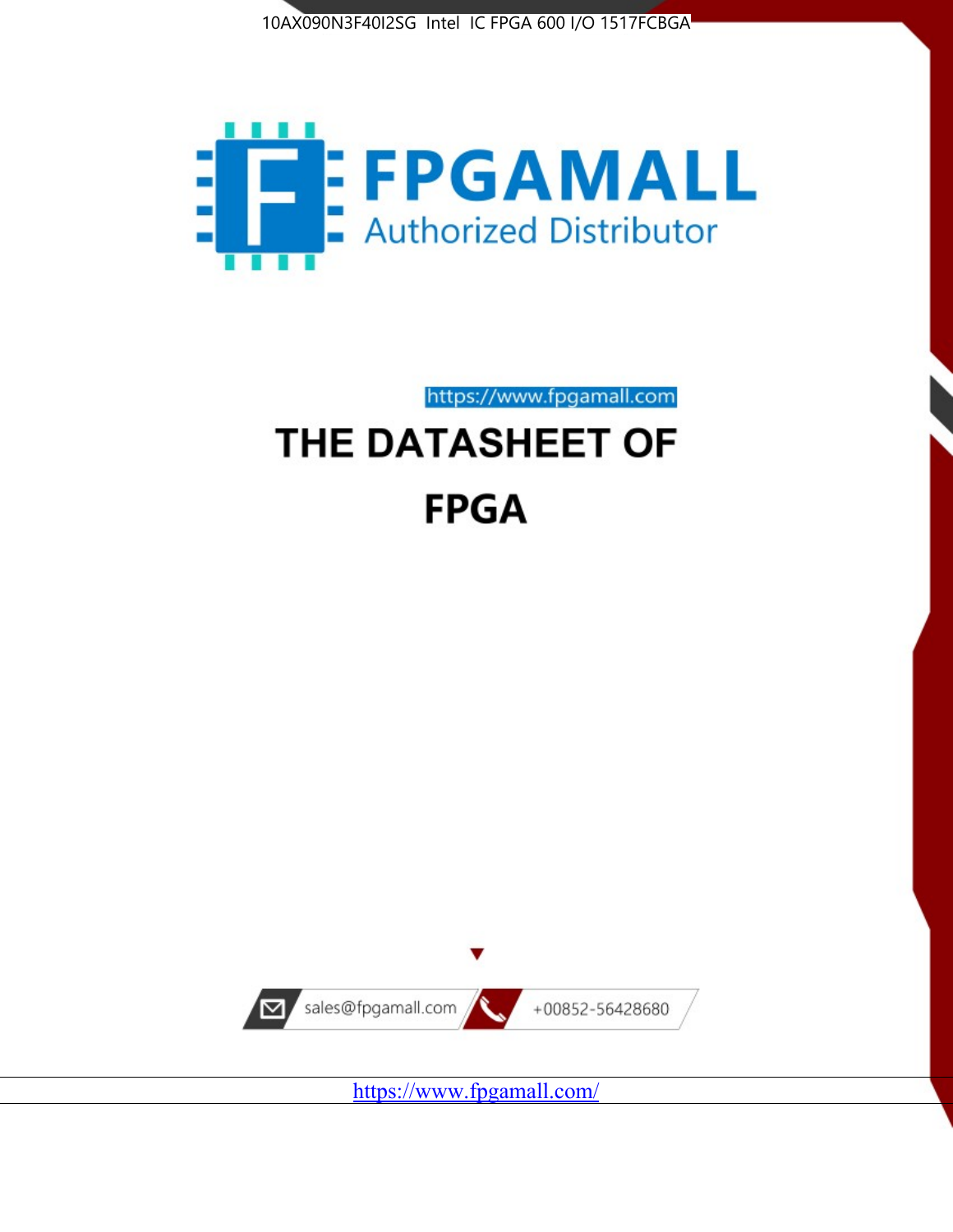10AX090N3F40I2SG Intel IC FPGA 600 I/O 1517FCBGA



# **Intel® Arria® 10 Device Overview**



**A10-OVERVIEW | 2018.12.06** Latest document on the web: **[PDF](https://www.intel.com/content/dam/www/programmable/us/en/pdfs/literature/hb/arria-10/a10_overview.pdf)** | **[HTML](https://www.intel.com/content/www/us/en/programmable/documentation/sam1403480274650.html)**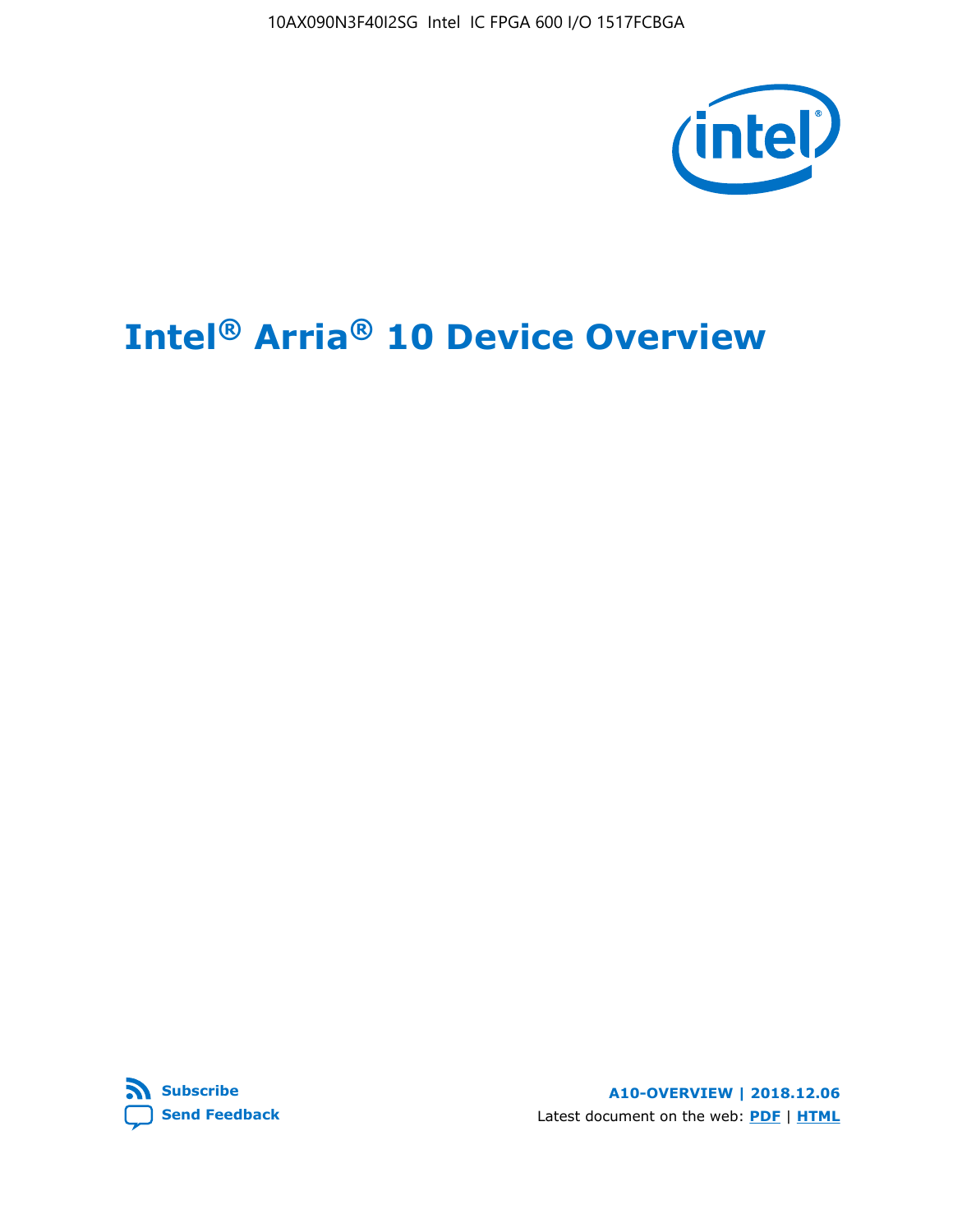

**Contents** 

# **Contents**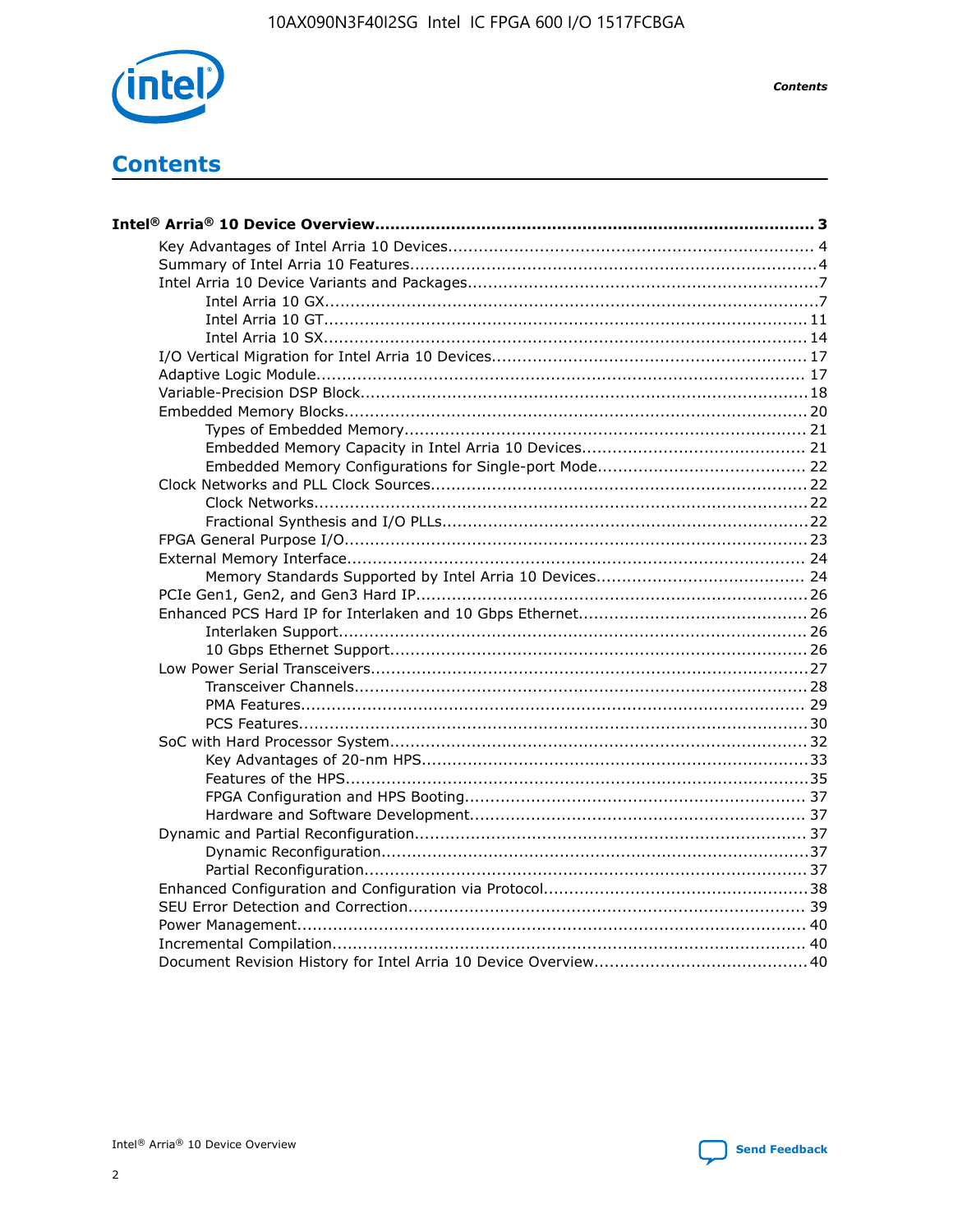**A10-OVERVIEW | 2018.12.06**

**[Send Feedback](mailto:FPGAtechdocfeedback@intel.com?subject=Feedback%20on%20Intel%20Arria%2010%20Device%20Overview%20(A10-OVERVIEW%202018.12.06)&body=We%20appreciate%20your%20feedback.%20In%20your%20comments,%20also%20specify%20the%20page%20number%20or%20paragraph.%20Thank%20you.)**



# **Intel® Arria® 10 Device Overview**

The Intel<sup>®</sup> Arria<sup>®</sup> 10 device family consists of high-performance and power-efficient 20 nm mid-range FPGAs and SoCs.

Intel Arria 10 device family delivers:

- Higher performance than the previous generation of mid-range and high-end FPGAs.
- Power efficiency attained through a comprehensive set of power-saving technologies.

The Intel Arria 10 devices are ideal for high performance, power-sensitive, midrange applications in diverse markets.

| <b>Market</b>         | <b>Applications</b>                                                                                               |
|-----------------------|-------------------------------------------------------------------------------------------------------------------|
| Wireless              | Channel and switch cards in remote radio heads<br>$\bullet$<br>Mobile backhaul<br>٠                               |
| Wireline              | 40G/100G muxponders and transponders<br>٠<br>100G line cards<br>٠<br><b>Bridging</b><br>٠<br>Aggregation<br>٠     |
| <b>Broadcast</b>      | Studio switches<br>٠<br>Servers and transport<br>٠<br>Videoconferencing<br>٠<br>Professional audio and video<br>٠ |
| Computing and Storage | Flash cache<br>٠<br>Cloud computing servers<br>٠<br>Server acceleration<br>٠                                      |
| Medical               | Diagnostic scanners<br>٠<br>Diagnostic imaging<br>٠                                                               |
| Military              | Missile guidance and control<br>٠<br>Radar<br>٠<br>Electronic warfare<br>٠<br>Secure communications<br>٠          |

#### **Table 1. Sample Markets and Ideal Applications for Intel Arria 10 Devices**

#### **Related Information**

- [Intel Arria 10 Device Handbook: Known Issues](http://www.altera.com/support/kdb/solutions/rd07302013_646.html) Lists the planned updates to the *Intel Arria 10 Device Handbook* chapters.
- [Intel Arria 10 GX/GT Device Errata and Design Recommendations](https://www.intel.com/content/www/us/en/programmable/documentation/agz1493851706374.html#yqz1494433888646)
- [Intel Arria 10 SX Device Errata and Design Recommendations](https://www.intel.com/content/www/us/en/programmable/documentation/cru1462832385668.html#cru1462832558642)

Intel Corporation. All rights reserved. Intel, the Intel logo, Altera, Arria, Cyclone, Enpirion, MAX, Nios, Quartus and Stratix words and logos are trademarks of Intel Corporation or its subsidiaries in the U.S. and/or other countries. Intel warrants performance of its FPGA and semiconductor products to current specifications in accordance with Intel's standard warranty, but reserves the right to make changes to any products and services at any time without notice. Intel assumes no responsibility or liability arising out of the application or use of any information, product, or service described herein except as expressly agreed to in writing by Intel. Intel customers are advised to obtain the latest version of device specifications before relying on any published information and before placing orders for products or services. \*Other names and brands may be claimed as the property of others.

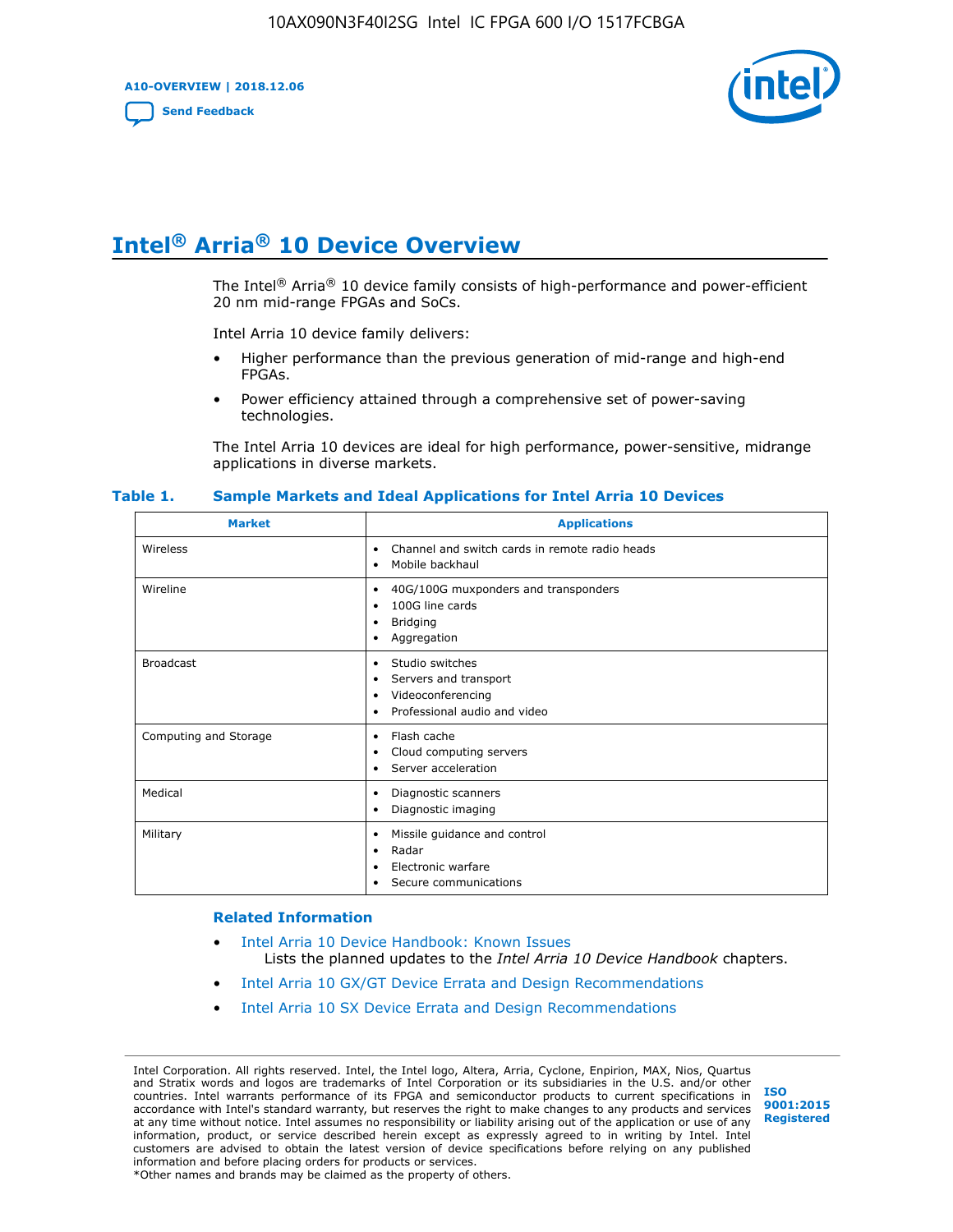

# **Key Advantages of Intel Arria 10 Devices**

# **Table 2. Key Advantages of the Intel Arria 10 Device Family**

| <b>Advantage</b>                                                                                          | <b>Supporting Feature</b>                                                                                                                                                                                                                                                                                                |  |  |  |  |  |  |
|-----------------------------------------------------------------------------------------------------------|--------------------------------------------------------------------------------------------------------------------------------------------------------------------------------------------------------------------------------------------------------------------------------------------------------------------------|--|--|--|--|--|--|
| Enhanced core architecture                                                                                | Built on TSMC's 20 nm process technology<br>٠<br>60% higher performance than the previous generation of mid-range FPGAs<br>٠<br>15% higher performance than the fastest previous-generation FPGA<br>٠                                                                                                                    |  |  |  |  |  |  |
| High-bandwidth integrated<br>transceivers                                                                 | Short-reach rates up to 25.8 Gigabits per second (Gbps)<br>٠<br>Backplane capability up to 12.5 Gbps<br>٠<br>Integrated 10GBASE-KR and 40GBASE-KR4 Forward Error Correction (FEC)<br>٠                                                                                                                                   |  |  |  |  |  |  |
| Improved logic integration and<br>hard IP blocks                                                          | 8-input adaptive logic module (ALM)<br>٠<br>Up to 65.6 megabits (Mb) of embedded memory<br>٠<br>Variable-precision digital signal processing (DSP) blocks<br>Fractional synthesis phase-locked loops (PLLs)<br>Hard PCI Express Gen3 IP blocks<br>Hard memory controllers and PHY up to 2,400 Megabits per second (Mbps) |  |  |  |  |  |  |
| Second generation hard<br>processor system (HPS) with<br>integrated ARM* Cortex*-A9*<br>MPCore* processor | Tight integration of a dual-core ARM Cortex-A9 MPCore processor, hard IP, and an<br>٠<br>FPGA in a single Intel Arria 10 system-on-a-chip (SoC)<br>Supports over 128 Gbps peak bandwidth with integrated data coherency between<br>$\bullet$<br>the processor and the FPGA fabric                                        |  |  |  |  |  |  |
| Advanced power savings                                                                                    | Comprehensive set of advanced power saving features<br>٠<br>Power-optimized MultiTrack routing and core architecture<br>٠<br>Up to 40% lower power compared to previous generation of mid-range FPGAs<br>Up to 60% lower power compared to previous generation of high-end FPGAs                                         |  |  |  |  |  |  |

# **Summary of Intel Arria 10 Features**

## **Table 3. Summary of Features for Intel Arria 10 Devices**

| <b>Feature</b>                  | <b>Description</b>                                                                                                                                                                                                                                                                                                                                                                                 |
|---------------------------------|----------------------------------------------------------------------------------------------------------------------------------------------------------------------------------------------------------------------------------------------------------------------------------------------------------------------------------------------------------------------------------------------------|
| Technology                      | TSMC's 20-nm SoC process technology<br>Allows operation at a lower $V_{\text{CC}}$ level of 0.82 V instead of the 0.9 V standard $V_{\text{CC}}$ core voltage                                                                                                                                                                                                                                      |
| Packaging                       | 1.0 mm ball-pitch Fineline BGA packaging<br>٠<br>0.8 mm ball-pitch Ultra Fineline BGA packaging<br>Multiple devices with identical package footprints for seamless migration between different<br><b>FPGA</b> densities<br>Devices with compatible package footprints allow migration to next generation high-end<br>Stratix $@10$ devices<br>RoHS, leaded $(1)$ , and lead-free (Pb-free) options |
| High-performance<br>FPGA fabric | Enhanced 8-input ALM with four registers<br>Improved multi-track routing architecture to reduce congestion and improve compilation time<br>Hierarchical core clocking architecture<br>Fine-grained partial reconfiguration                                                                                                                                                                         |
| Internal memory<br>blocks       | M20K-20-Kb memory blocks with hard error correction code (ECC)<br>Memory logic array block (MLAB)-640-bit memory                                                                                                                                                                                                                                                                                   |
|                                 | continued                                                                                                                                                                                                                                                                                                                                                                                          |



<sup>(1)</sup> Contact Intel for availability.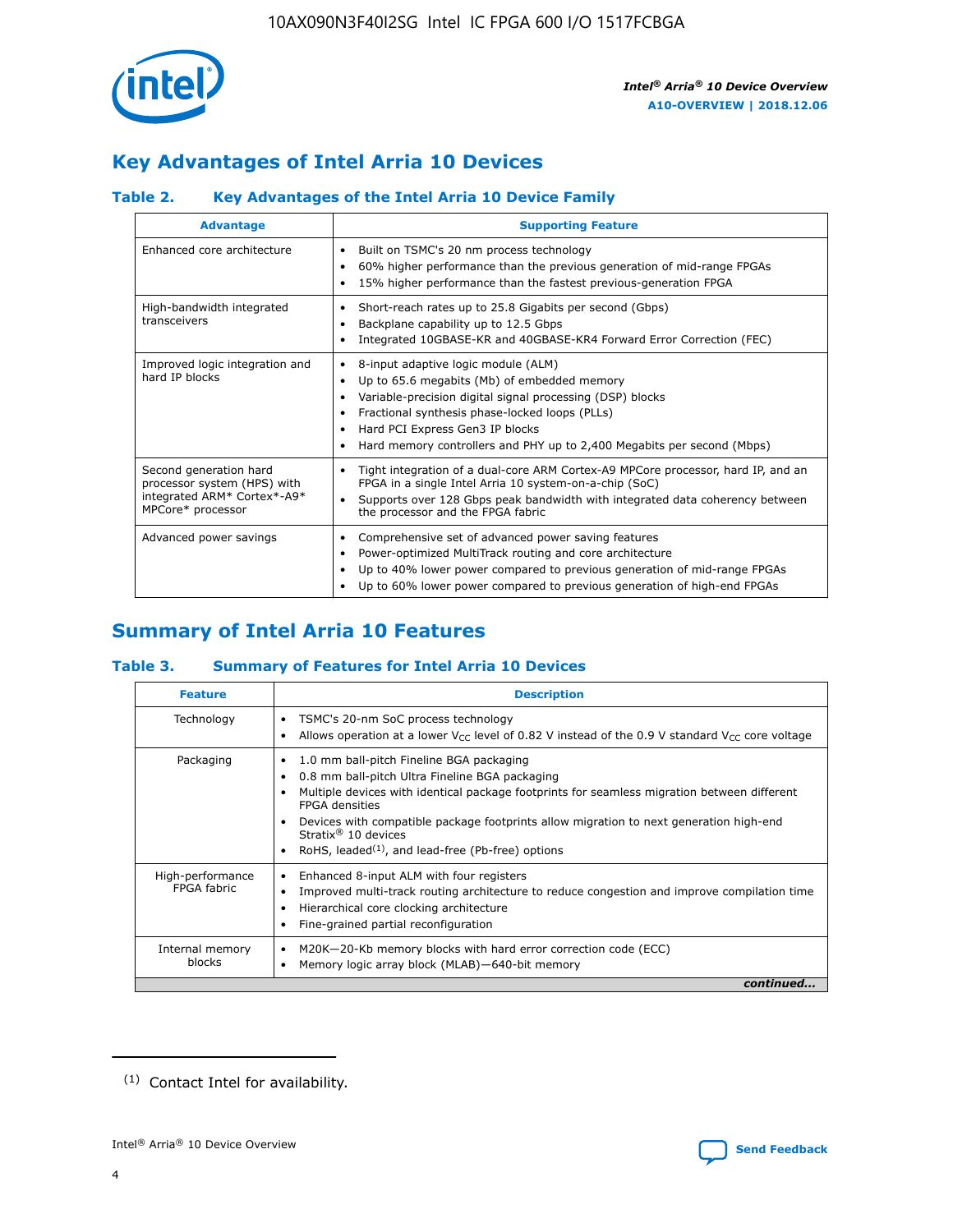r



| <b>Feature</b>                         |                                                                                                                | <b>Description</b>                                                                                                                                                                                                                                                                                                                                                                                                                                                                                                                                                                                                                                                                                                                                                                                                                                               |  |  |  |  |  |  |
|----------------------------------------|----------------------------------------------------------------------------------------------------------------|------------------------------------------------------------------------------------------------------------------------------------------------------------------------------------------------------------------------------------------------------------------------------------------------------------------------------------------------------------------------------------------------------------------------------------------------------------------------------------------------------------------------------------------------------------------------------------------------------------------------------------------------------------------------------------------------------------------------------------------------------------------------------------------------------------------------------------------------------------------|--|--|--|--|--|--|
| Embedded Hard IP<br>blocks             | Variable-precision DSP                                                                                         | Native support for signal processing precision levels from $18 \times 19$ to<br>$\bullet$<br>54 x 54<br>Native support for 27 x 27 multiplier mode<br>$\bullet$<br>64-bit accumulator and cascade for systolic finite impulse responses<br>(FIRs)<br>Internal coefficient memory banks<br>$\bullet$<br>Preadder/subtractor for improved efficiency<br>Additional pipeline register to increase performance and reduce<br>power<br>Supports floating point arithmetic:<br>- Perform multiplication, addition, subtraction, multiply-add,<br>multiply-subtract, and complex multiplication.<br>- Supports multiplication with accumulation capability, cascade<br>summation, and cascade subtraction capability.<br>- Dynamic accumulator reset control.<br>- Support direct vector dot and complex multiplication chaining<br>multiply floating point DSP blocks. |  |  |  |  |  |  |
|                                        | Memory controller                                                                                              | DDR4, DDR3, and DDR3L                                                                                                                                                                                                                                                                                                                                                                                                                                                                                                                                                                                                                                                                                                                                                                                                                                            |  |  |  |  |  |  |
|                                        | PCI Express*                                                                                                   | PCI Express (PCIe*) Gen3 (x1, x2, x4, or x8), Gen2 (x1, x2, x4, or x8)<br>and Gen1 (x1, x2, x4, or x8) hard IP with complete protocol stack,<br>endpoint, and root port                                                                                                                                                                                                                                                                                                                                                                                                                                                                                                                                                                                                                                                                                          |  |  |  |  |  |  |
|                                        | Transceiver I/O                                                                                                | 10GBASE-KR/40GBASE-KR4 Forward Error Correction (FEC)<br>PCS hard IPs that support:<br>- 10-Gbps Ethernet (10GbE)<br>- PCIe PIPE interface<br>- Interlaken<br>- Gbps Ethernet (GbE)<br>- Common Public Radio Interface (CPRI) with deterministic latency<br>support<br>- Gigabit-capable passive optical network (GPON) with fast lock-<br>time support<br>13.5G JESD204b<br>$\bullet$<br>8B/10B, 64B/66B, 64B/67B encoders and decoders<br>Custom mode support for proprietary protocols                                                                                                                                                                                                                                                                                                                                                                        |  |  |  |  |  |  |
| Core clock networks                    | $\bullet$                                                                                                      | Up to 800 MHz fabric clocking, depending on the application:<br>- 667 MHz external memory interface clocking with 2,400 Mbps DDR4 interface<br>- 800 MHz LVDS interface clocking with 1,600 Mbps LVDS interface<br>Global, regional, and peripheral clock networks<br>Clock networks that are not used can be gated to reduce dynamic power                                                                                                                                                                                                                                                                                                                                                                                                                                                                                                                      |  |  |  |  |  |  |
| Phase-locked loops<br>(PLLs)           | High-resolution fractional synthesis PLLs:<br>$\bullet$<br>Integer PLLs:<br>- Adjacent to general purpose I/Os | - Precision clock synthesis, clock delay compensation, and zero delay buffering (ZDB)<br>- Support integer mode and fractional mode<br>- Fractional mode support with third-order delta-sigma modulation<br>- Support external memory and LVDS interfaces                                                                                                                                                                                                                                                                                                                                                                                                                                                                                                                                                                                                        |  |  |  |  |  |  |
| FPGA General-purpose<br>$I/Os$ (GPIOs) | On-chip termination (OCT)<br>٠<br>$\bullet$                                                                    | 1.6 Gbps LVDS-every pair can be configured as receiver or transmitter                                                                                                                                                                                                                                                                                                                                                                                                                                                                                                                                                                                                                                                                                                                                                                                            |  |  |  |  |  |  |
| <b>External Memory</b><br>Interface    | $\bullet$                                                                                                      | 1.2 V to 3.0 V single-ended LVTTL/LVCMOS interfacing<br>Hard memory controller- DDR4, DDR3, and DDR3L support<br>$-$ DDR4-speeds up to 1,200 MHz/2,400 Mbps<br>- DDR3-speeds up to 1,067 MHz/2,133 Mbps<br>Soft memory controller—provides support for RLDRAM $3^{(2)}$ , QDR IV $^{(2)}$ , and QDR II+<br>continued                                                                                                                                                                                                                                                                                                                                                                                                                                                                                                                                             |  |  |  |  |  |  |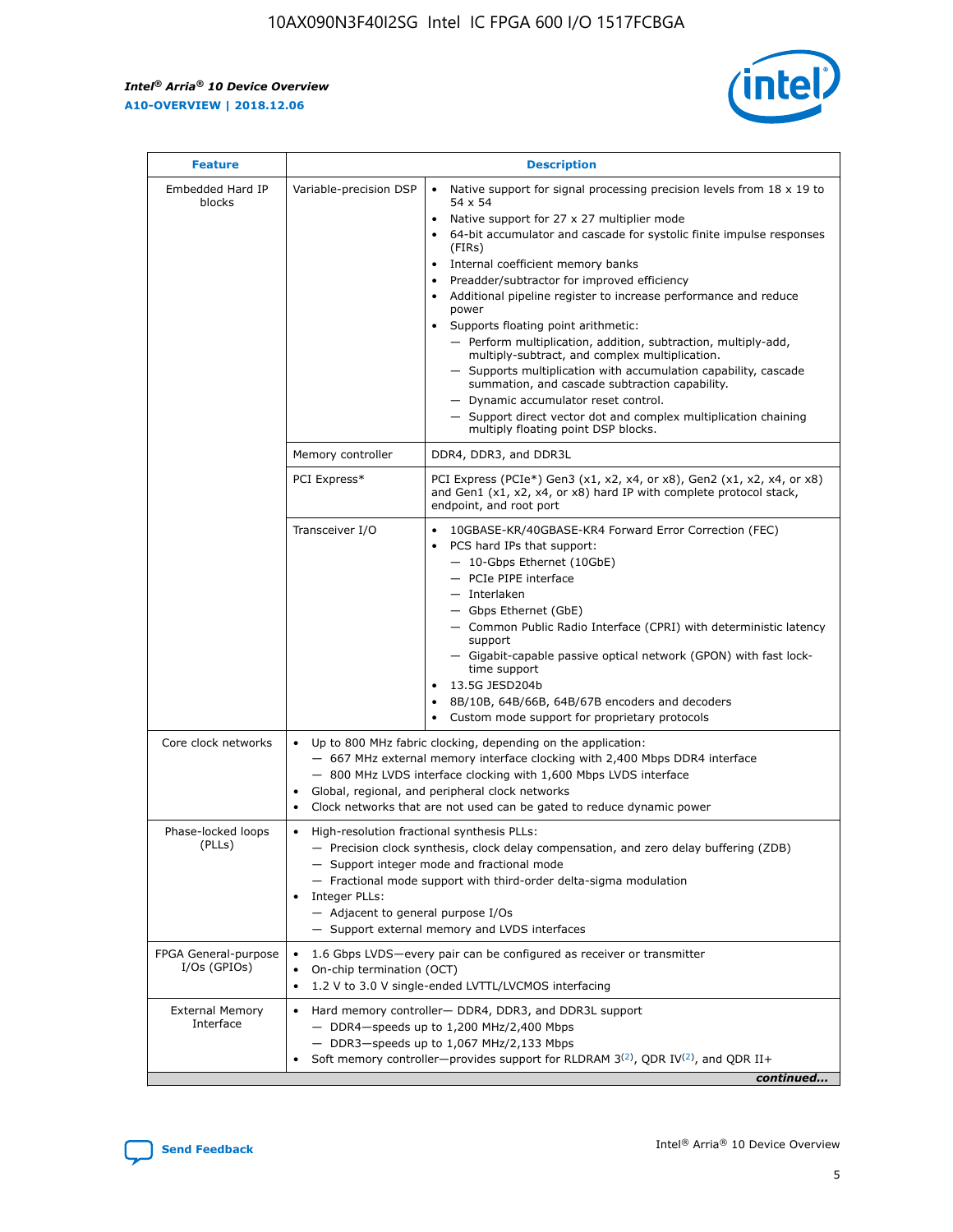

| <b>Feature</b>                                    | <b>Description</b>                                                                                                                                                                                                                                                                                                                                                                                                                                                                                                                                                                                                                         |  |  |  |  |  |  |
|---------------------------------------------------|--------------------------------------------------------------------------------------------------------------------------------------------------------------------------------------------------------------------------------------------------------------------------------------------------------------------------------------------------------------------------------------------------------------------------------------------------------------------------------------------------------------------------------------------------------------------------------------------------------------------------------------------|--|--|--|--|--|--|
| Low-power serial<br>transceivers                  | • Continuous operating range:<br>- Intel Arria 10 GX-1 Gbps to 17.4 Gbps<br>- Intel Arria 10 GT-1 Gbps to 25.8 Gbps<br>Backplane support:<br>$-$ Intel Arria 10 GX-up to 12.5<br>- Intel Arria 10 GT-up to 12.5<br>Extended range down to 125 Mbps with oversampling<br>ATX transmit PLLs with user-configurable fractional synthesis capability<br>Electronic Dispersion Compensation (EDC) support for XFP, SFP+, QSFP, and CFP optical<br>module<br>• Adaptive linear and decision feedback equalization<br>Transmitter pre-emphasis and de-emphasis<br>$\bullet$<br>Dynamic partial reconfiguration of individual transceiver channels |  |  |  |  |  |  |
| <b>HPS</b><br>(Intel Arria 10 SX<br>devices only) | Dual-core ARM Cortex-A9 MPCore processor-1.2 GHz CPU with<br>Processor and system<br>$\bullet$<br>1.5 GHz overdrive capability<br>256 KB on-chip RAM and 64 KB on-chip ROM<br>System peripherals-general-purpose timers, watchdog timers, direct<br>memory access (DMA) controller, FPGA configuration manager, and<br>clock and reset managers<br>Security features-anti-tamper, secure boot, Advanced Encryption<br>$\bullet$<br>Standard (AES) and authentication (SHA)<br>ARM CoreSight* JTAG debug access port, trace port, and on-chip<br>trace storage                                                                              |  |  |  |  |  |  |
|                                                   | <b>External interfaces</b><br>Hard memory interface-Hard memory controller (2,400 Mbps DDR4,<br>$\bullet$<br>and 2,133 Mbps DDR3), Quad serial peripheral interface (QSPI) flash<br>controller, NAND flash controller, direct memory access (DMA)<br>controller, Secure Digital/MultiMediaCard (SD/MMC) controller<br>Communication interface-10/100/1000 Ethernet media access<br>$\bullet$<br>control (MAC), USB On-The-GO (OTG) controllers, I <sup>2</sup> C controllers,<br>UART 16550, serial peripheral interface (SPI), and up to 62<br>HPS GPIO interfaces (48 direct-share I/Os)                                                 |  |  |  |  |  |  |
|                                                   | High-performance ARM AMBA* AXI bus bridges that support<br>Interconnects to core<br>$\bullet$<br>simultaneous read and write<br>HPS-FPGA bridges-include the FPGA-to-HPS, HPS-to-FPGA, and<br>$\bullet$<br>lightweight HPS-to-FPGA bridges that allow the FPGA fabric to issue<br>transactions to slaves in the HPS, and vice versa<br>Configuration bridge that allows HPS configuration manager to<br>configure the core logic via dedicated 32-bit configuration port<br>FPGA-to-HPS SDRAM controller bridge-provides configuration<br>interfaces for the multiport front end (MPFE) of the HPS SDRAM<br>controller                     |  |  |  |  |  |  |
| Configuration                                     | Tamper protection—comprehensive design protection to protect your valuable IP investments<br>Enhanced 256-bit advanced encryption standard (AES) design security with authentication<br>٠<br>Configuration via protocol (CvP) using PCIe Gen1, Gen2, or Gen3<br>continued                                                                                                                                                                                                                                                                                                                                                                  |  |  |  |  |  |  |

<sup>(2)</sup> Intel Arria 10 devices support this external memory interface using hard PHY with soft memory controller.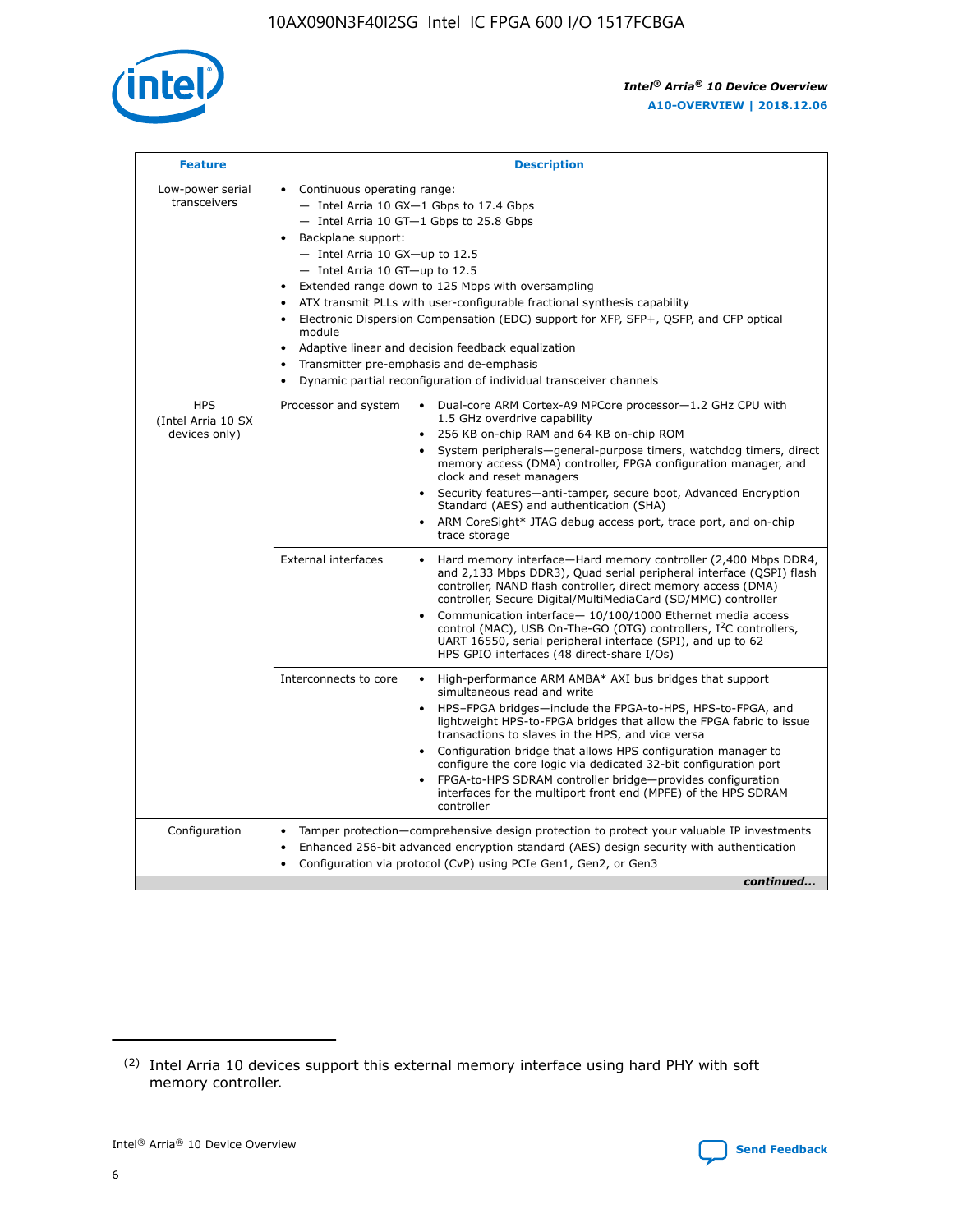

| <b>Feature</b>     | <b>Description</b>                                                                                                                                                                                                            |
|--------------------|-------------------------------------------------------------------------------------------------------------------------------------------------------------------------------------------------------------------------------|
|                    | Dynamic reconfiguration of the transceivers and PLLs<br>Fine-grained partial reconfiguration of the core fabric<br>Active Serial x4 Interface<br>$\bullet$                                                                    |
| Power management   | SmartVID<br>Low static power device options<br>Programmable Power Technology<br>Intel Quartus <sup>®</sup> Prime integrated power analysis                                                                                    |
| Software and tools | Intel Quartus Prime design suite<br>Transceiver toolkit<br>$\bullet$<br>Platform Designer system integration tool<br>DSP Builder for Intel FPGAs<br>OpenCL <sup>™</sup> support<br>Intel SoC FPGA Embedded Design Suite (EDS) |

## **Related Information**

[Intel Arria 10 Transceiver PHY Overview](https://www.intel.com/content/www/us/en/programmable/documentation/nik1398707230472.html#nik1398706768037) Provides details on Intel Arria 10 transceivers.

# **Intel Arria 10 Device Variants and Packages**

#### **Table 4. Device Variants for the Intel Arria 10 Device Family**

| <b>Variant</b>    | <b>Description</b>                                                                                                                                                                                                     |
|-------------------|------------------------------------------------------------------------------------------------------------------------------------------------------------------------------------------------------------------------|
| Intel Arria 10 GX | FPGA featuring 17.4 Gbps transceivers for short reach applications with 12.5 backplane driving<br>capability.                                                                                                          |
| Intel Arria 10 GT | FPGA featuring:<br>17.4 Gbps transceivers for short reach applications with 12.5 backplane driving capability.<br>25.8 Gbps transceivers for supporting CAUI-4 and CEI-25G applications with CFP2 and CFP4<br>modules. |
| Intel Arria 10 SX | SoC integrating ARM-based HPS and FPGA featuring 17.4 Gbps transceivers for short reach<br>applications with 12.5 backplane driving capability.                                                                        |

# **Intel Arria 10 GX**

This section provides the available options, maximum resource counts, and package plan for the Intel Arria 10 GX devices.

The information in this section is correct at the time of publication. For the latest information and to get more details, refer to the Intel FPGA Product Selector.

#### **Related Information**

#### [Intel FPGA Product Selector](http://www.altera.com/products/selector/psg-selector.html) Provides the latest information on Intel products.

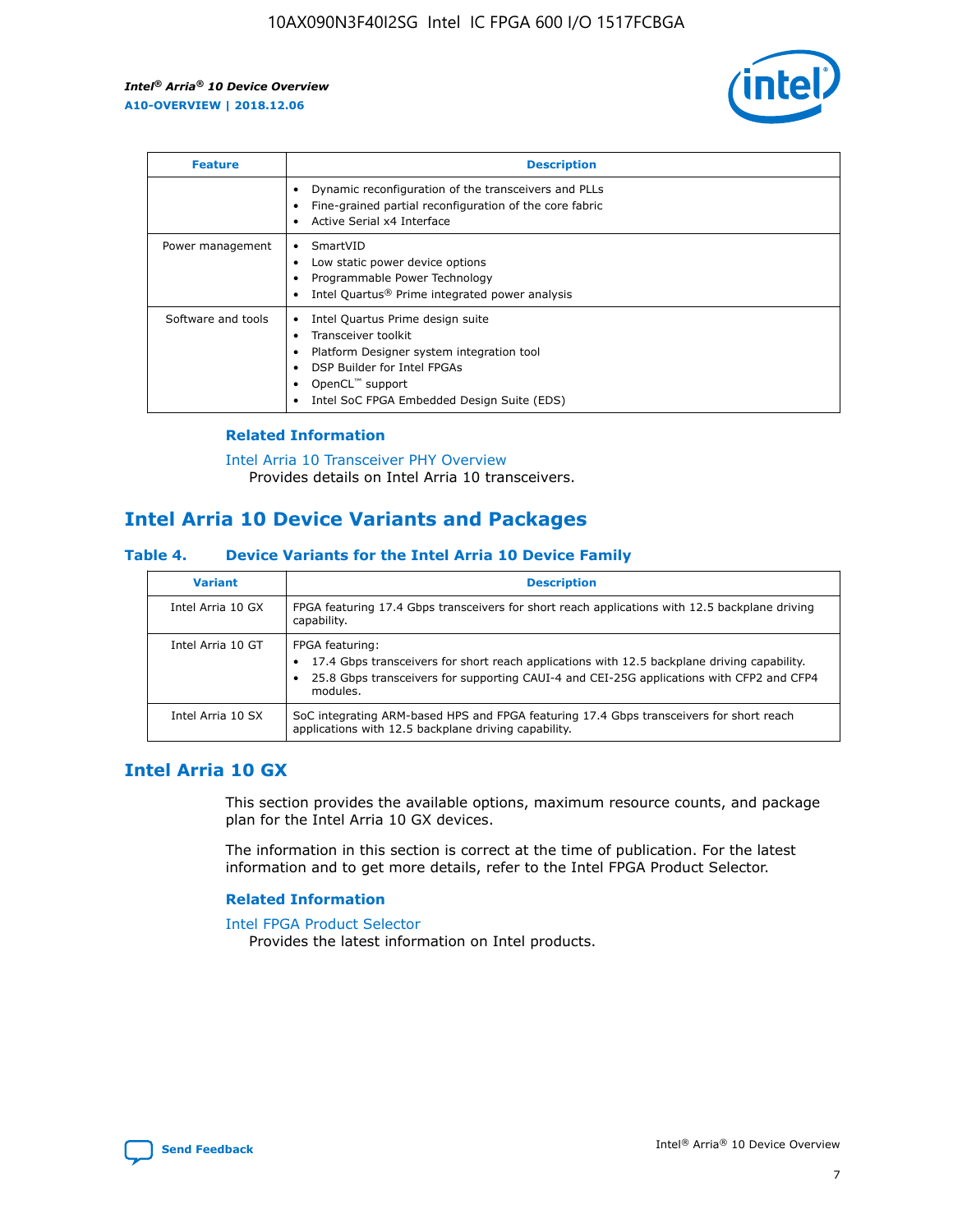

# **Available Options**





#### **Related Information**

[Transceiver Performance for Intel Arria 10 GX/SX Devices](https://www.intel.com/content/www/us/en/programmable/documentation/mcn1413182292568.html#mcn1413213965502) Provides more information about the transceiver speed grade.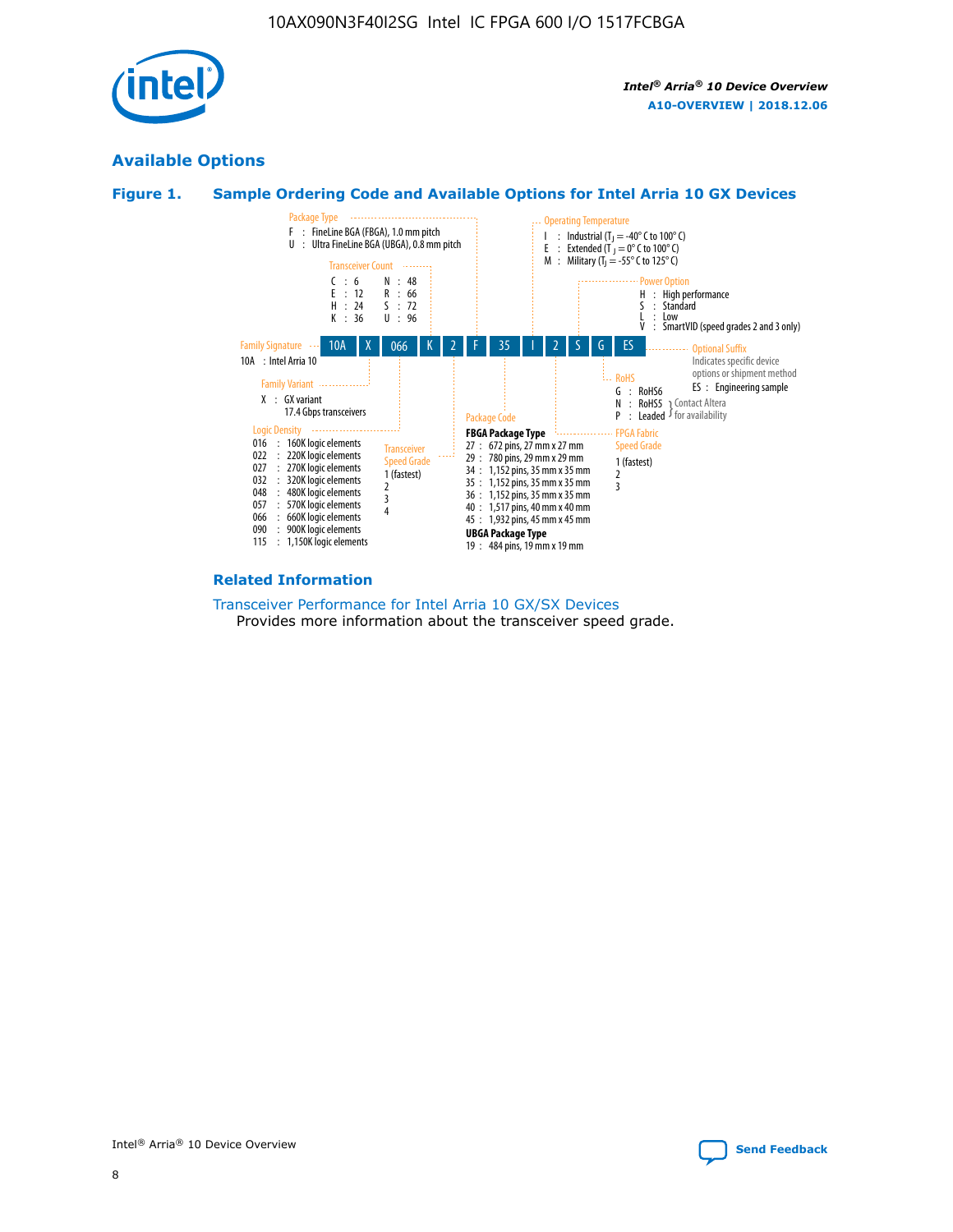

## **Maximum Resources**

#### **Table 5. Maximum Resource Counts for Intel Arria 10 GX Devices (GX 160, GX 220, GX 270, GX 320, and GX 480)**

| <b>Resource</b>         |                              | <b>Product Line</b> |                                |                |                |                |  |  |  |
|-------------------------|------------------------------|---------------------|--------------------------------|----------------|----------------|----------------|--|--|--|
|                         |                              | <b>GX 160</b>       | <b>GX 220</b><br><b>GX 270</b> |                | <b>GX 320</b>  | <b>GX 480</b>  |  |  |  |
| Logic Elements (LE) (K) |                              | 160                 | 220                            | 270            | 320            | 480            |  |  |  |
| <b>ALM</b>              |                              | 61,510              | 80,330                         | 101,620        | 119,900        | 183,590        |  |  |  |
| Register                |                              | 246,040             | 321,320                        | 406,480        | 479,600        | 734,360        |  |  |  |
| Memory (Kb)             | M <sub>20</sub> K            | 8,800               | 11,740                         | 15,000         | 17,820         | 28,620         |  |  |  |
|                         | <b>MLAB</b>                  | 1,050               | 1,690                          | 2,452          | 2,727          | 4,164          |  |  |  |
|                         | Variable-precision DSP Block |                     | 192                            | 985<br>830     |                | 1,368          |  |  |  |
| 18 x 19 Multiplier      |                              | 312                 | 384                            | 1,660<br>1,970 |                | 2,736          |  |  |  |
| PLL                     | Fractional<br>Synthesis      | 6                   | 6                              | 8              | 8              | 12             |  |  |  |
|                         | I/O                          | 6                   | 6                              | 8              | 8              | 12             |  |  |  |
| 17.4 Gbps Transceiver   |                              | 12                  | 12                             | 24             | 24             | 36             |  |  |  |
| GPIO <sup>(3)</sup>     |                              | 288                 | 288                            | 384            | 384            | 492            |  |  |  |
| LVDS Pair $(4)$         |                              | 120                 | 120                            | 168            | 168            | 222            |  |  |  |
| PCIe Hard IP Block      |                              | $\mathbf{1}$        | 1                              | $\overline{2}$ | $\overline{2}$ | $\overline{2}$ |  |  |  |
| Hard Memory Controller  |                              | 6                   | 6                              | 8              | 8              | 12             |  |  |  |

<sup>(4)</sup> Each LVDS I/O pair can be used as differential input or output.



<sup>(3)</sup> The number of GPIOs does not include transceiver I/Os. In the Intel Quartus Prime software, the number of user I/Os includes transceiver I/Os.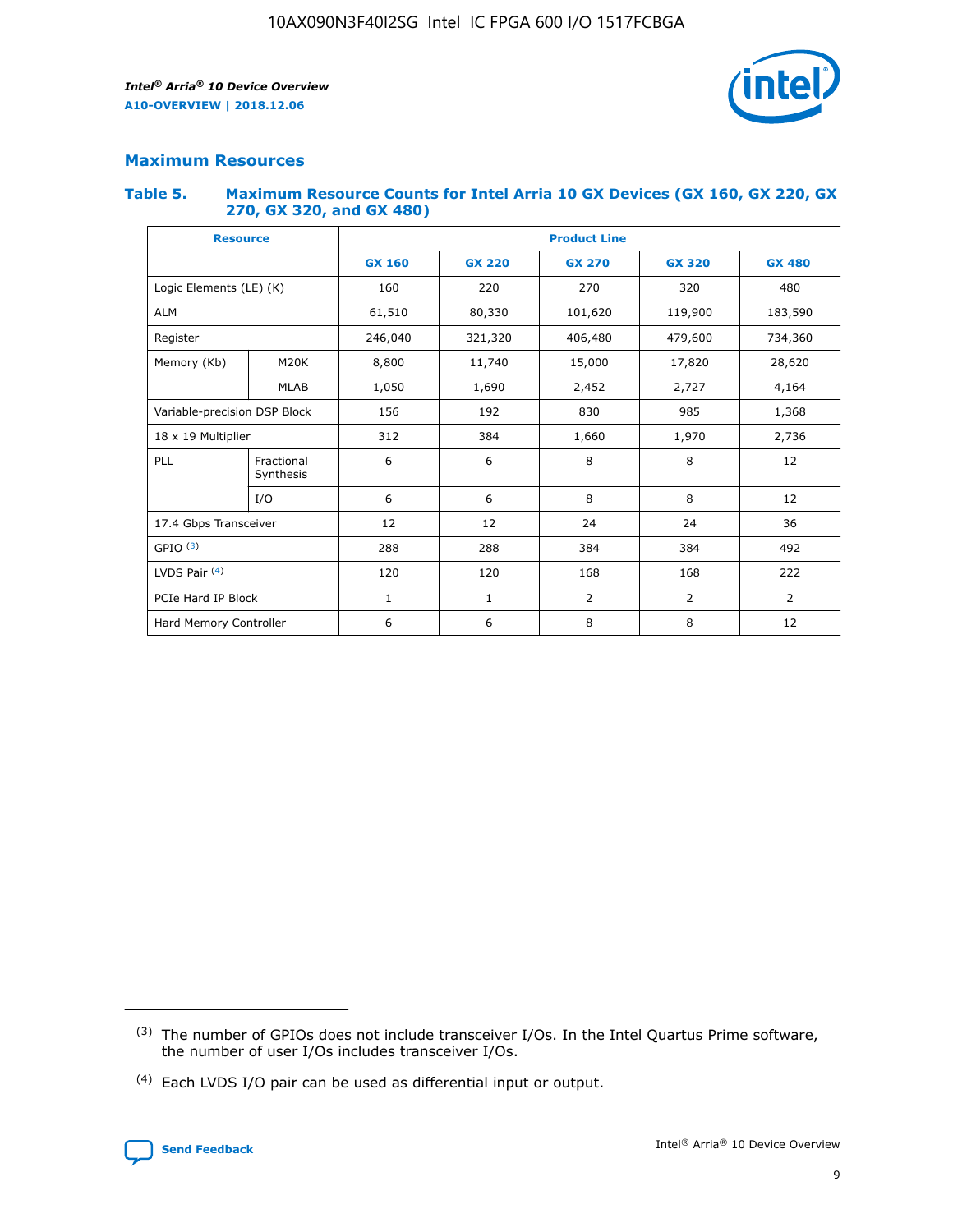

## **Table 6. Maximum Resource Counts for Intel Arria 10 GX Devices (GX 570, GX 660, GX 900, and GX 1150)**

|                              | <b>Resource</b>         | <b>Product Line</b> |                |                |                |  |  |  |
|------------------------------|-------------------------|---------------------|----------------|----------------|----------------|--|--|--|
|                              |                         | <b>GX 570</b>       | <b>GX 660</b>  | <b>GX 900</b>  | <b>GX 1150</b> |  |  |  |
| Logic Elements (LE) (K)      |                         | 570                 | 660            | 900            | 1,150          |  |  |  |
| <b>ALM</b>                   |                         | 217,080             | 251,680        | 339,620        | 427,200        |  |  |  |
| Register                     |                         | 868,320             | 1,006,720      | 1,358,480      | 1,708,800      |  |  |  |
| Memory (Kb)                  | <b>M20K</b>             | 36,000              | 42,620         | 48,460         | 54,260         |  |  |  |
|                              | <b>MLAB</b>             | 5,096               | 5,788          | 9,386          | 12,984         |  |  |  |
| Variable-precision DSP Block |                         | 1,523               | 1,687          | 1,518          | 1,518          |  |  |  |
| $18 \times 19$ Multiplier    |                         | 3,046               | 3,374          | 3,036          | 3,036          |  |  |  |
| PLL                          | Fractional<br>Synthesis | 16                  | 16             | 32             | 32             |  |  |  |
|                              | I/O                     | 16                  | 16             | 16             | 16             |  |  |  |
| 17.4 Gbps Transceiver        |                         | 48                  | 48             |                | 96             |  |  |  |
| GPIO <sup>(3)</sup>          |                         | 696                 | 696            | 768            | 768            |  |  |  |
| LVDS Pair $(4)$              |                         | 324                 | 324<br>384     |                | 384            |  |  |  |
| PCIe Hard IP Block           |                         | 2                   | $\overline{2}$ | $\overline{4}$ | 4              |  |  |  |
| Hard Memory Controller       |                         | 16                  | 16             | 16             | 16             |  |  |  |

# **Package Plan**

# **Table 7. Package Plan for Intel Arria 10 GX Devices (U19, F27, and F29)**

Refer to I/O and High Speed I/O in Intel Arria 10 Devices chapter for the number of 3 V I/O, LVDS I/O, and LVDS channels in each device package.

| <b>Product Line</b> | U <sub>19</sub><br>$(19 \text{ mm} \times 19 \text{ mm})$<br>484-pin UBGA) |          |             |         | <b>F27</b><br>(27 mm × 27 mm,<br>672-pin FBGA) |             | <b>F29</b><br>(29 mm × 29 mm,<br>780-pin FBGA) |          |             |  |
|---------------------|----------------------------------------------------------------------------|----------|-------------|---------|------------------------------------------------|-------------|------------------------------------------------|----------|-------------|--|
|                     | 3 V I/O                                                                    | LVDS I/O | <b>XCVR</b> | 3 V I/O | LVDS I/O                                       | <b>XCVR</b> | 3 V I/O                                        | LVDS I/O | <b>XCVR</b> |  |
| GX 160              | 48                                                                         | 192      | 6           | 48      | 192                                            | 12          | 48                                             | 240      | 12          |  |
| GX 220              | 48                                                                         | 192      | 6           | 48      | 192                                            | 12          | 48                                             | 240      | 12          |  |
| GX 270              |                                                                            |          |             | 48      | 192                                            | 12          | 48                                             | 312      | 12          |  |
| GX 320              |                                                                            |          |             | 48      | 192                                            | 12          | 48                                             | 312      | 12          |  |
| GX 480              |                                                                            |          |             |         |                                                |             | 48                                             | 312      | 12          |  |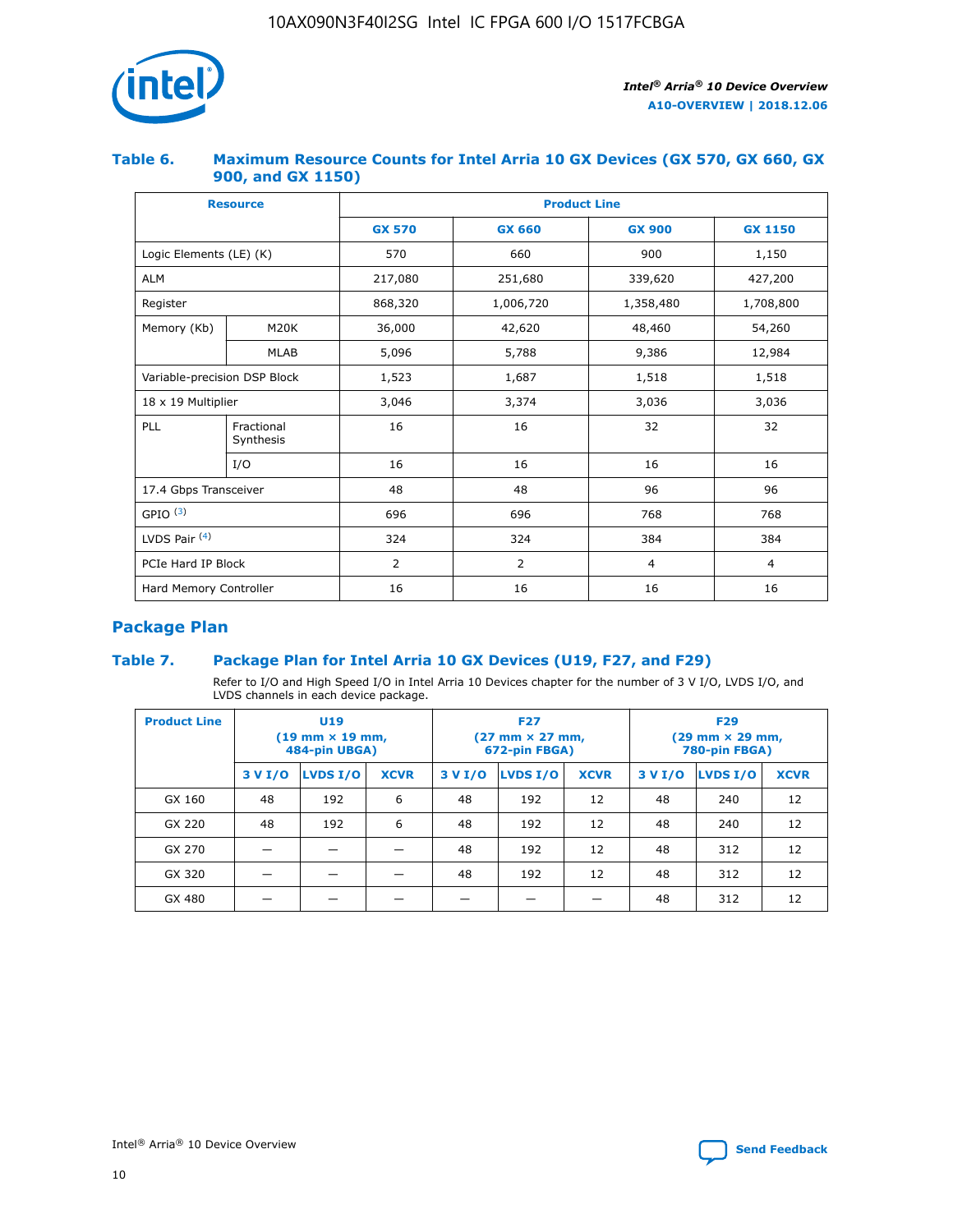

#### **Table 8. Package Plan for Intel Arria 10 GX Devices (F34, F35, NF40, and KF40)**

Refer to I/O and High Speed I/O in Intel Arria 10 Devices chapter for the number of 3 V I/O, LVDS I/O, and LVDS channels in each device package.

| <b>Product Line</b> | <b>F34</b><br>$(35 \text{ mm} \times 35 \text{ mm})$<br><b>1152-pin FBGA)</b> |                    | <b>F35</b><br>$(35 \text{ mm} \times 35 \text{ mm})$<br><b>1152-pin FBGA)</b> |           | <b>KF40</b><br>$(40$ mm $\times$ 40 mm,<br><b>1517-pin FBGA)</b> |             |           | <b>NF40</b><br>$(40 \text{ mm} \times 40 \text{ mm})$<br>1517-pin FBGA) |             |           |                    |             |
|---------------------|-------------------------------------------------------------------------------|--------------------|-------------------------------------------------------------------------------|-----------|------------------------------------------------------------------|-------------|-----------|-------------------------------------------------------------------------|-------------|-----------|--------------------|-------------|
|                     | 3V<br>I/O                                                                     | <b>LVDS</b><br>I/O | <b>XCVR</b>                                                                   | 3V<br>I/O | <b>LVDS</b><br>I/O                                               | <b>XCVR</b> | 3V<br>I/O | <b>LVDS</b><br>I/O                                                      | <b>XCVR</b> | 3V<br>I/O | <b>LVDS</b><br>I/O | <b>XCVR</b> |
| GX 270              | 48                                                                            | 336                | 24                                                                            | 48        | 336                                                              | 24          |           |                                                                         |             |           |                    |             |
| GX 320              | 48                                                                            | 336                | 24                                                                            | 48        | 336                                                              | 24          |           |                                                                         |             |           |                    |             |
| GX 480              | 48                                                                            | 444                | 24                                                                            | 48        | 348                                                              | 36          |           |                                                                         |             |           |                    |             |
| GX 570              | 48                                                                            | 444                | 24                                                                            | 48        | 348                                                              | 36          | 96        | 600                                                                     | 36          | 48        | 540                | 48          |
| GX 660              | 48                                                                            | 444                | 24                                                                            | 48        | 348                                                              | 36          | 96        | 600                                                                     | 36          | 48        | 540                | 48          |
| GX 900              |                                                                               | 504                | 24                                                                            | –         |                                                                  | -           |           |                                                                         |             |           | 600                | 48          |
| GX 1150             |                                                                               | 504                | 24                                                                            |           |                                                                  |             |           |                                                                         |             |           | 600                | 48          |

#### **Table 9. Package Plan for Intel Arria 10 GX Devices (RF40, NF45, SF45, and UF45)**

Refer to I/O and High Speed I/O in Intel Arria 10 Devices chapter for the number of 3 V I/O, LVDS I/O, and LVDS channels in each device package.

| <b>Product Line</b> | <b>RF40</b><br>$(40$ mm $\times$ 40 mm,<br>1517-pin FBGA) |                    | <b>NF45</b><br>$(45 \text{ mm} \times 45 \text{ mm})$<br><b>1932-pin FBGA)</b> |            |                    | <b>SF45</b><br>$(45 \text{ mm} \times 45 \text{ mm})$<br><b>1932-pin FBGA)</b> |            |                    | <b>UF45</b><br>$(45 \text{ mm} \times 45 \text{ mm})$<br><b>1932-pin FBGA)</b> |           |                    |             |
|---------------------|-----------------------------------------------------------|--------------------|--------------------------------------------------------------------------------|------------|--------------------|--------------------------------------------------------------------------------|------------|--------------------|--------------------------------------------------------------------------------|-----------|--------------------|-------------|
|                     | 3V<br>I/O                                                 | <b>LVDS</b><br>I/O | <b>XCVR</b>                                                                    | 3 V<br>I/O | <b>LVDS</b><br>I/O | <b>XCVR</b>                                                                    | 3 V<br>I/O | <b>LVDS</b><br>I/O | <b>XCVR</b>                                                                    | 3V<br>I/O | <b>LVDS</b><br>I/O | <b>XCVR</b> |
| GX 900              |                                                           | 342                | 66                                                                             | _          | 768                | 48                                                                             |            | 624                | 72                                                                             |           | 480                | 96          |
| GX 1150             |                                                           | 342                | 66                                                                             | _          | 768                | 48                                                                             |            | 624                | 72                                                                             |           | 480                | 96          |

#### **Related Information**

[I/O and High-Speed Differential I/O Interfaces in Intel Arria 10 Devices chapter, Intel](https://www.intel.com/content/www/us/en/programmable/documentation/sam1403482614086.html#sam1403482030321) [Arria 10 Device Handbook](https://www.intel.com/content/www/us/en/programmable/documentation/sam1403482614086.html#sam1403482030321)

Provides the number of 3 V and LVDS I/Os, and LVDS channels for each Intel Arria 10 device package.

# **Intel Arria 10 GT**

This section provides the available options, maximum resource counts, and package plan for the Intel Arria 10 GT devices.

The information in this section is correct at the time of publication. For the latest information and to get more details, refer to the Intel FPGA Product Selector.

#### **Related Information**

#### [Intel FPGA Product Selector](http://www.altera.com/products/selector/psg-selector.html)

Provides the latest information on Intel products.

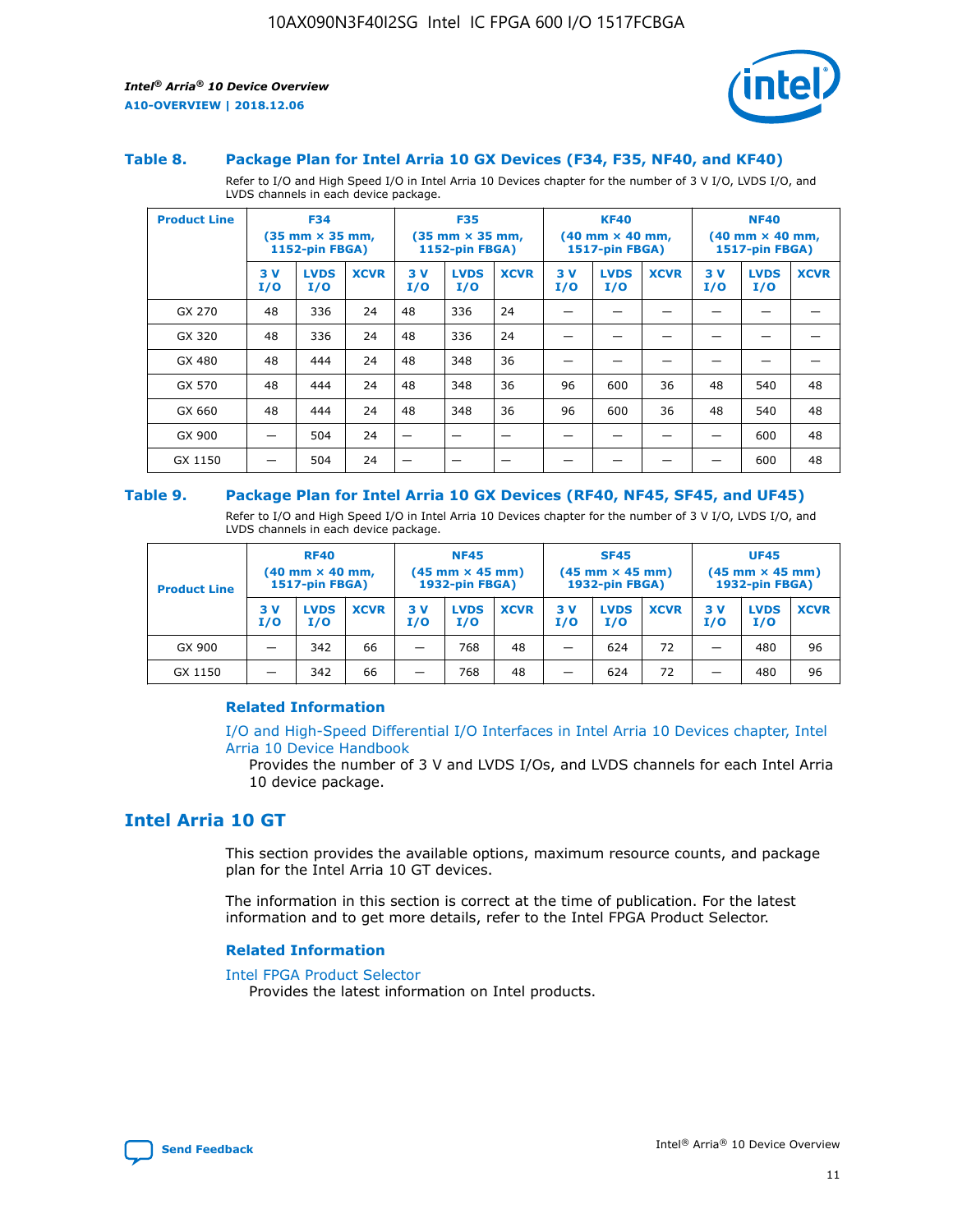

# **Available Options**

# **Figure 2. Sample Ordering Code and Available Options for Intel Arria 10 GT Devices**

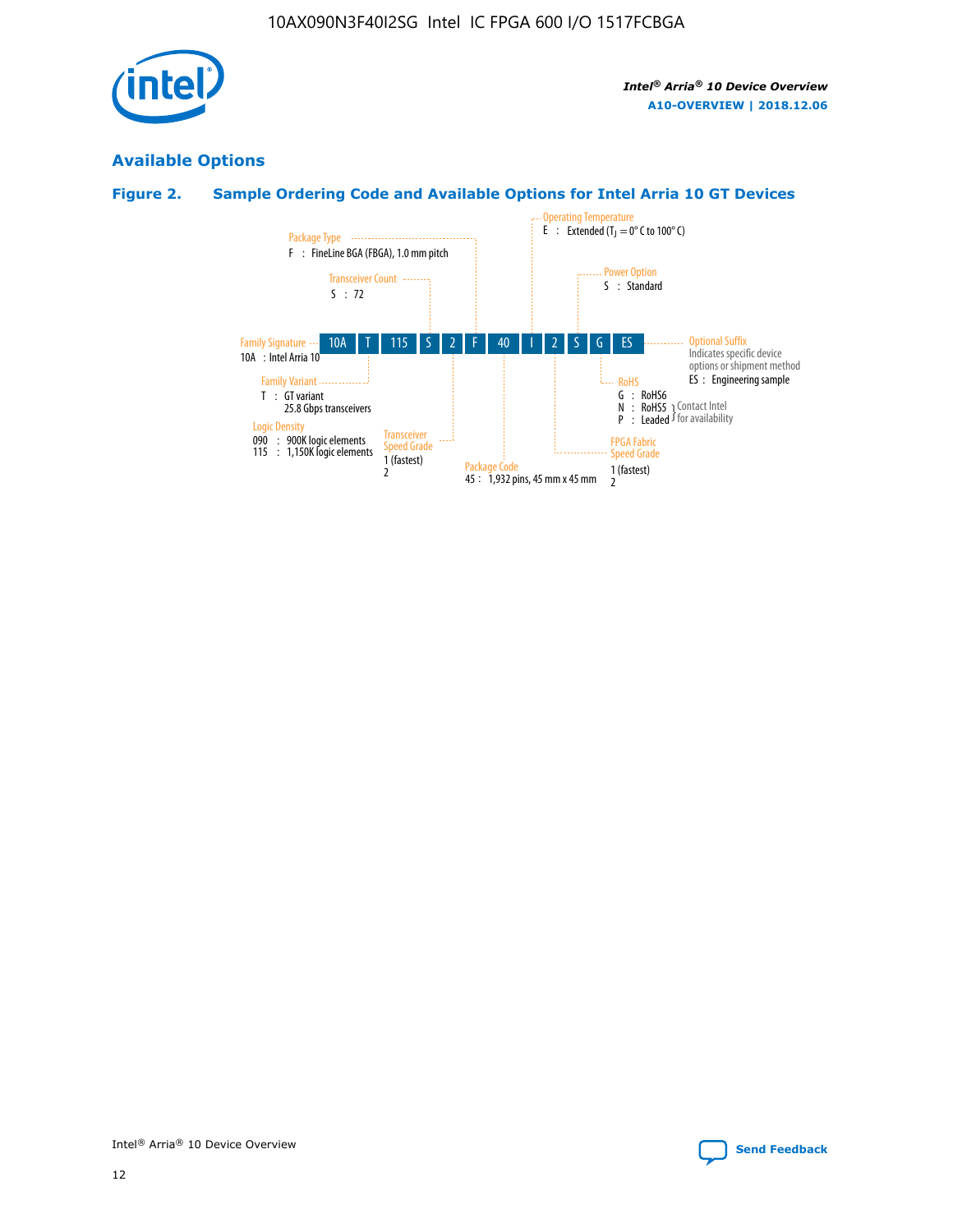

## **Maximum Resources**

#### **Table 10. Maximum Resource Counts for Intel Arria 10 GT Devices**

| <b>Resource</b>              |                      |                | <b>Product Line</b> |  |
|------------------------------|----------------------|----------------|---------------------|--|
|                              |                      | <b>GT 900</b>  | <b>GT 1150</b>      |  |
| Logic Elements (LE) (K)      |                      | 900            | 1,150               |  |
| <b>ALM</b>                   |                      | 339,620        | 427,200             |  |
| Register                     |                      | 1,358,480      | 1,708,800           |  |
| Memory (Kb)                  | M <sub>20</sub> K    | 48,460         | 54,260              |  |
|                              | <b>MLAB</b>          | 9,386          | 12,984              |  |
| Variable-precision DSP Block |                      | 1,518          | 1,518               |  |
| 18 x 19 Multiplier           |                      | 3,036          | 3,036               |  |
| PLL                          | Fractional Synthesis | 32             | 32                  |  |
|                              | I/O                  | 16             | 16                  |  |
| Transceiver                  | 17.4 Gbps            | 72(5)          | 72(5)               |  |
|                              | 25.8 Gbps            | 6              | 6                   |  |
| GPIO <sup>(6)</sup>          |                      | 624            | 624                 |  |
| LVDS Pair $(7)$              |                      | 312            | 312                 |  |
| PCIe Hard IP Block           |                      | $\overline{4}$ | $\overline{4}$      |  |
| Hard Memory Controller       |                      | 16             | 16                  |  |

#### **Related Information**

#### [Intel Arria 10 GT Channel Usage](https://www.intel.com/content/www/us/en/programmable/documentation/nik1398707230472.html#nik1398707008178)

Configuring GT/GX channels in Intel Arria 10 GT devices.

## **Package Plan**

#### **Table 11. Package Plan for Intel Arria 10 GT Devices**

Refer to I/O and High Speed I/O in Intel Arria 10 Devices chapter for the number of 3 V I/O, LVDS I/O, and LVDS channels in each device package.

| <b>Product Line</b> | <b>SF45</b><br>(45 mm × 45 mm, 1932-pin FBGA) |                 |             |  |  |  |
|---------------------|-----------------------------------------------|-----------------|-------------|--|--|--|
|                     | 3 V I/O                                       | <b>LVDS I/O</b> | <b>XCVR</b> |  |  |  |
| GT 900              |                                               | 624             | 72          |  |  |  |
| GT 1150             |                                               | 624             |             |  |  |  |

<sup>(7)</sup> Each LVDS I/O pair can be used as differential input or output.



 $(5)$  If all 6 GT channels are in use, 12 of the GX channels are not usable.

<sup>(6)</sup> The number of GPIOs does not include transceiver I/Os. In the Intel Quartus Prime software, the number of user I/Os includes transceiver I/Os.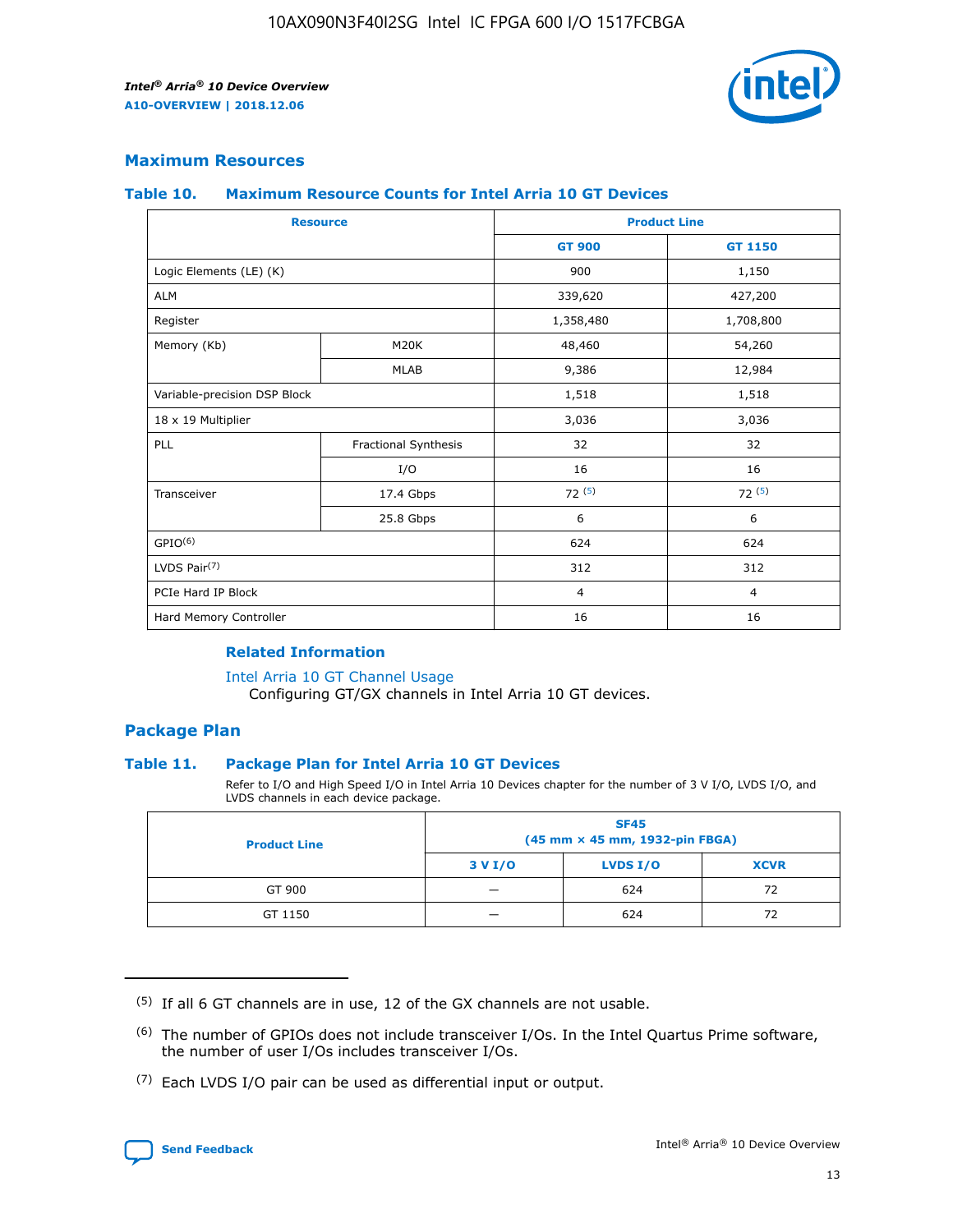

#### **Related Information**

[I/O and High-Speed Differential I/O Interfaces in Intel Arria 10 Devices chapter, Intel](https://www.intel.com/content/www/us/en/programmable/documentation/sam1403482614086.html#sam1403482030321) [Arria 10 Device Handbook](https://www.intel.com/content/www/us/en/programmable/documentation/sam1403482614086.html#sam1403482030321)

Provides the number of 3 V and LVDS I/Os, and LVDS channels for each Intel Arria 10 device package.

# **Intel Arria 10 SX**

This section provides the available options, maximum resource counts, and package plan for the Intel Arria 10 SX devices.

The information in this section is correct at the time of publication. For the latest information and to get more details, refer to the Intel FPGA Product Selector.

#### **Related Information**

[Intel FPGA Product Selector](http://www.altera.com/products/selector/psg-selector.html) Provides the latest information on Intel products.

#### **Available Options**

#### **Figure 3. Sample Ordering Code and Available Options for Intel Arria 10 SX Devices**



#### **Related Information**

[Transceiver Performance for Intel Arria 10 GX/SX Devices](https://www.intel.com/content/www/us/en/programmable/documentation/mcn1413182292568.html#mcn1413213965502) Provides more information about the transceiver speed grade.

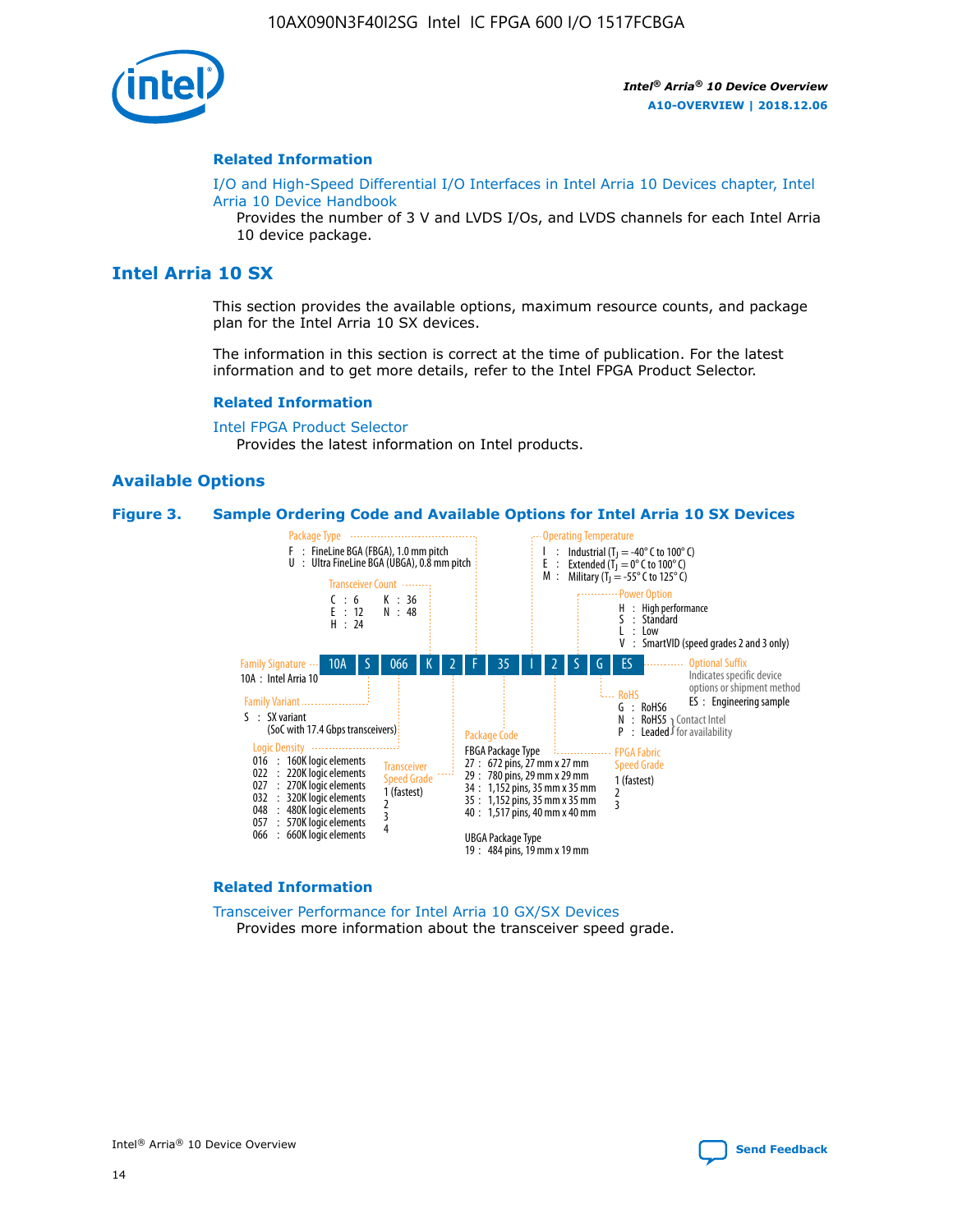

# **Maximum Resources**

#### **Table 12. Maximum Resource Counts for Intel Arria 10 SX Devices**

| <b>Resource</b>                   |                         | <b>Product Line</b> |               |                |                |                |                |                |  |  |  |
|-----------------------------------|-------------------------|---------------------|---------------|----------------|----------------|----------------|----------------|----------------|--|--|--|
|                                   |                         | <b>SX 160</b>       | <b>SX 220</b> | <b>SX 270</b>  | <b>SX 320</b>  | <b>SX 480</b>  | <b>SX 570</b>  | <b>SX 660</b>  |  |  |  |
| Logic Elements (LE) (K)           |                         | 160                 | 220           | 270            | 320            | 480            | 570            | 660            |  |  |  |
| <b>ALM</b>                        |                         | 61,510              | 80,330        | 101,620        | 119,900        | 183,590        | 217,080        | 251,680        |  |  |  |
| Register                          |                         | 246,040             | 321,320       | 406,480        | 479,600        | 734,360        | 868,320        | 1,006,720      |  |  |  |
| Memory (Kb)                       | M <sub>20</sub> K       | 8,800               | 11,740        | 15,000         | 17,820         | 28,620         | 36,000         | 42,620         |  |  |  |
|                                   | <b>MLAB</b>             | 1,050               | 1,690         | 2,452          | 2,727          | 4,164          | 5,096          | 5,788          |  |  |  |
| Variable-precision DSP Block      |                         | 156                 | 192           | 830            | 985            | 1,368          | 1,523          | 1,687          |  |  |  |
| 18 x 19 Multiplier                |                         | 312                 | 384           | 1,660          | 1,970          | 2,736          | 3,046          | 3,374          |  |  |  |
| PLL                               | Fractional<br>Synthesis | 6                   | 6             | 8              | 8              | 12             | 16             | 16             |  |  |  |
|                                   | I/O                     | 6                   | 6             | 8              | 8              | 12             | 16             | 16             |  |  |  |
| 17.4 Gbps Transceiver             |                         | 12                  | 12            | 24             | 24             | 36             | 48             | 48             |  |  |  |
| GPIO <sup>(8)</sup>               |                         | 288                 | 288           | 384            | 384            | 492            | 696            | 696            |  |  |  |
| LVDS Pair $(9)$                   |                         | 120                 | 120           | 168            | 168            | 174            | 324            | 324            |  |  |  |
| PCIe Hard IP Block                |                         | $\mathbf{1}$        | $\mathbf{1}$  | $\overline{2}$ | $\overline{2}$ | $\overline{2}$ | $\overline{2}$ | $\overline{2}$ |  |  |  |
| Hard Memory Controller            |                         | 6                   | 6             | 8              | 8              | 12             | 16             | 16             |  |  |  |
| ARM Cortex-A9 MPCore<br>Processor |                         | Yes                 | Yes           | Yes            | Yes            | Yes            | Yes            | <b>Yes</b>     |  |  |  |

# **Package Plan**

#### **Table 13. Package Plan for Intel Arria 10 SX Devices (U19, F27, F29, and F34)**

Refer to I/O and High Speed I/O in Intel Arria 10 Devices chapter for the number of 3 V I/O, LVDS I/O, and LVDS channels in each device package.

| <b>Product Line</b> | U <sub>19</sub><br>$(19 \text{ mm} \times 19 \text{ mm})$<br>484-pin UBGA) |                    | <b>F27</b><br>$(27 \text{ mm} \times 27 \text{ mm})$<br>672-pin FBGA) |           | <b>F29</b><br>$(29 \text{ mm} \times 29 \text{ mm})$<br>780-pin FBGA) |             |            | <b>F34</b><br>$(35 \text{ mm} \times 35 \text{ mm})$<br><b>1152-pin FBGA)</b> |             |           |                    |             |
|---------------------|----------------------------------------------------------------------------|--------------------|-----------------------------------------------------------------------|-----------|-----------------------------------------------------------------------|-------------|------------|-------------------------------------------------------------------------------|-------------|-----------|--------------------|-------------|
|                     | 3V<br>I/O                                                                  | <b>LVDS</b><br>I/O | <b>XCVR</b>                                                           | 3V<br>I/O | <b>LVDS</b><br>I/O                                                    | <b>XCVR</b> | 3 V<br>I/O | <b>LVDS</b><br>I/O                                                            | <b>XCVR</b> | 3V<br>I/O | <b>LVDS</b><br>I/O | <b>XCVR</b> |
| SX 160              | 48                                                                         | 144                | 6                                                                     | 48        | 192                                                                   | 12          | 48         | 240                                                                           | 12          | –         |                    |             |
| SX 220              | 48                                                                         | 144                | 6                                                                     | 48        | 192                                                                   | 12          | 48         | 240                                                                           | 12          |           |                    |             |
| SX 270              |                                                                            |                    |                                                                       | 48        | 192                                                                   | 12          | 48         | 312                                                                           | 12          | 48        | 336                | 24          |
| SX 320              |                                                                            |                    |                                                                       | 48        | 192                                                                   | 12          | 48         | 312                                                                           | 12          | 48        | 336                | 24          |
|                     | continued                                                                  |                    |                                                                       |           |                                                                       |             |            |                                                                               |             |           |                    |             |

 $(8)$  The number of GPIOs does not include transceiver I/Os. In the Intel Quartus Prime software, the number of user I/Os includes transceiver I/Os.

 $(9)$  Each LVDS I/O pair can be used as differential input or output.

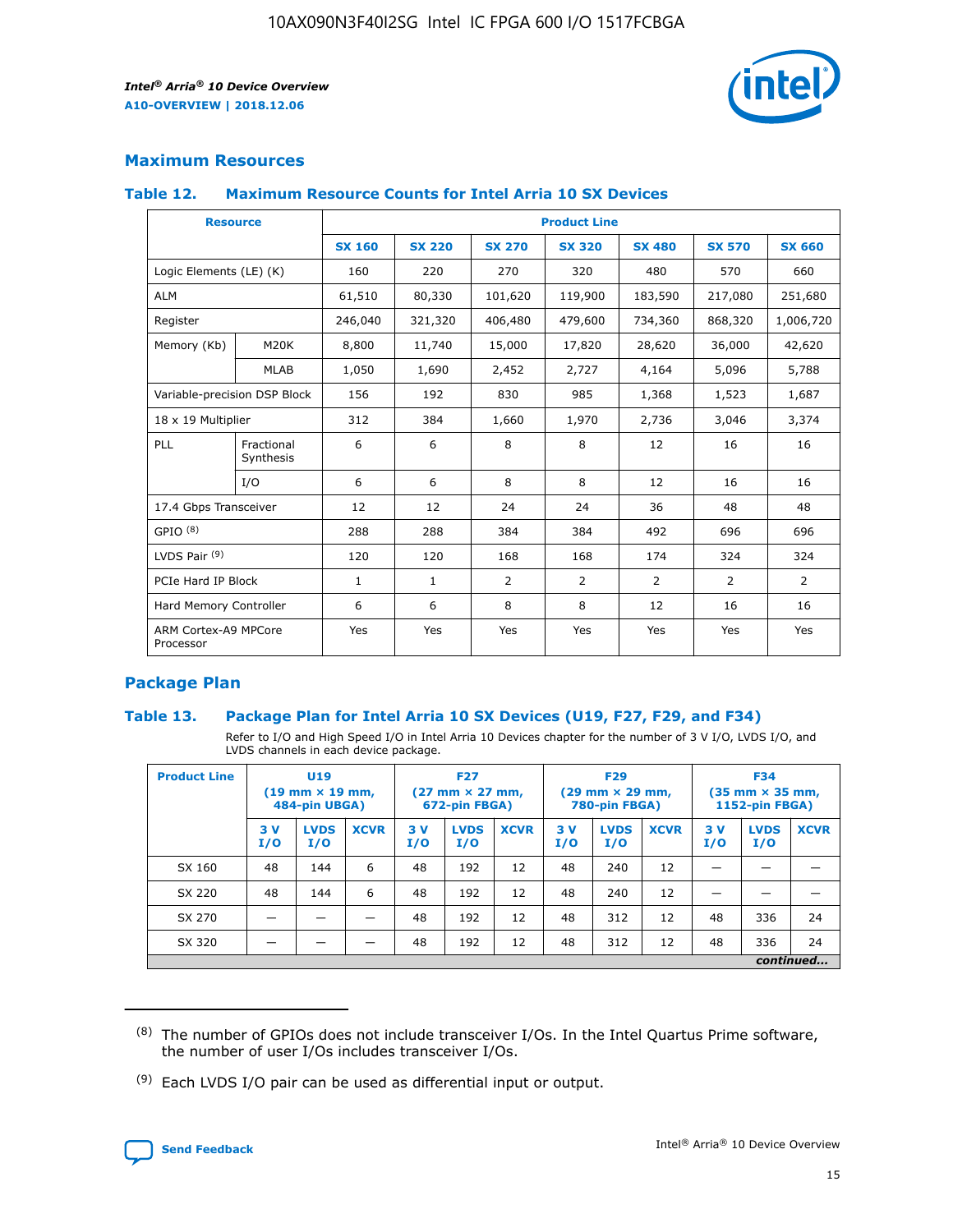

| <b>Product Line</b> | U <sub>19</sub><br>$(19 \text{ mm} \times 19 \text{ mm})$<br>484-pin UBGA) |                    | <b>F27</b><br>$(27 \text{ mm} \times 27 \text{ mm})$<br>672-pin FBGA) |           | <b>F29</b><br>$(29 \text{ mm} \times 29 \text{ mm})$<br>780-pin FBGA) |             |           | <b>F34</b><br>$(35 \text{ mm} \times 35 \text{ mm})$<br><b>1152-pin FBGA)</b> |             |           |                    |             |
|---------------------|----------------------------------------------------------------------------|--------------------|-----------------------------------------------------------------------|-----------|-----------------------------------------------------------------------|-------------|-----------|-------------------------------------------------------------------------------|-------------|-----------|--------------------|-------------|
|                     | 3 V<br>I/O                                                                 | <b>LVDS</b><br>I/O | <b>XCVR</b>                                                           | 3V<br>I/O | <b>LVDS</b><br>I/O                                                    | <b>XCVR</b> | 3V<br>I/O | <b>LVDS</b><br>I/O                                                            | <b>XCVR</b> | 3V<br>I/O | <b>LVDS</b><br>I/O | <b>XCVR</b> |
| SX 480              |                                                                            |                    |                                                                       |           |                                                                       |             | 48        | 312                                                                           | 12          | 48        | 444                | 24          |
| SX 570              |                                                                            |                    |                                                                       |           |                                                                       |             |           |                                                                               |             | 48        | 444                | 24          |
| SX 660              |                                                                            |                    |                                                                       |           |                                                                       |             |           |                                                                               |             | 48        | 444                | 24          |

## **Table 14. Package Plan for Intel Arria 10 SX Devices (F35, KF40, and NF40)**

Refer to I/O and High Speed I/O in Intel Arria 10 Devices chapter for the number of 3 V I/O, LVDS I/O, and LVDS channels in each device package.

| <b>Product Line</b> | <b>F35</b><br>$(35 \text{ mm} \times 35 \text{ mm})$<br><b>1152-pin FBGA)</b> |          |             |                                           | <b>KF40</b><br>(40 mm × 40 mm,<br>1517-pin FBGA) |    | <b>NF40</b><br>$(40 \text{ mm} \times 40 \text{ mm})$<br>1517-pin FBGA) |          |             |  |
|---------------------|-------------------------------------------------------------------------------|----------|-------------|-------------------------------------------|--------------------------------------------------|----|-------------------------------------------------------------------------|----------|-------------|--|
|                     | 3 V I/O                                                                       | LVDS I/O | <b>XCVR</b> | <b>LVDS I/O</b><br><b>XCVR</b><br>3 V I/O |                                                  |    | 3 V I/O                                                                 | LVDS I/O | <b>XCVR</b> |  |
| SX 270              | 48                                                                            | 336      | 24          |                                           |                                                  |    |                                                                         |          |             |  |
| SX 320              | 48                                                                            | 336      | 24          |                                           |                                                  |    |                                                                         |          |             |  |
| SX 480              | 48                                                                            | 348      | 36          |                                           |                                                  |    |                                                                         |          |             |  |
| SX 570              | 48                                                                            | 348      | 36          | 96                                        | 600                                              | 36 | 48                                                                      | 540      | 48          |  |
| SX 660              | 48                                                                            | 348      | 36          | 96                                        | 600                                              | 36 | 48                                                                      | 540      | 48          |  |

# **Related Information**

[I/O and High-Speed Differential I/O Interfaces in Intel Arria 10 Devices chapter, Intel](https://www.intel.com/content/www/us/en/programmable/documentation/sam1403482614086.html#sam1403482030321) [Arria 10 Device Handbook](https://www.intel.com/content/www/us/en/programmable/documentation/sam1403482614086.html#sam1403482030321)

Provides the number of 3 V and LVDS I/Os, and LVDS channels for each Intel Arria 10 device package.

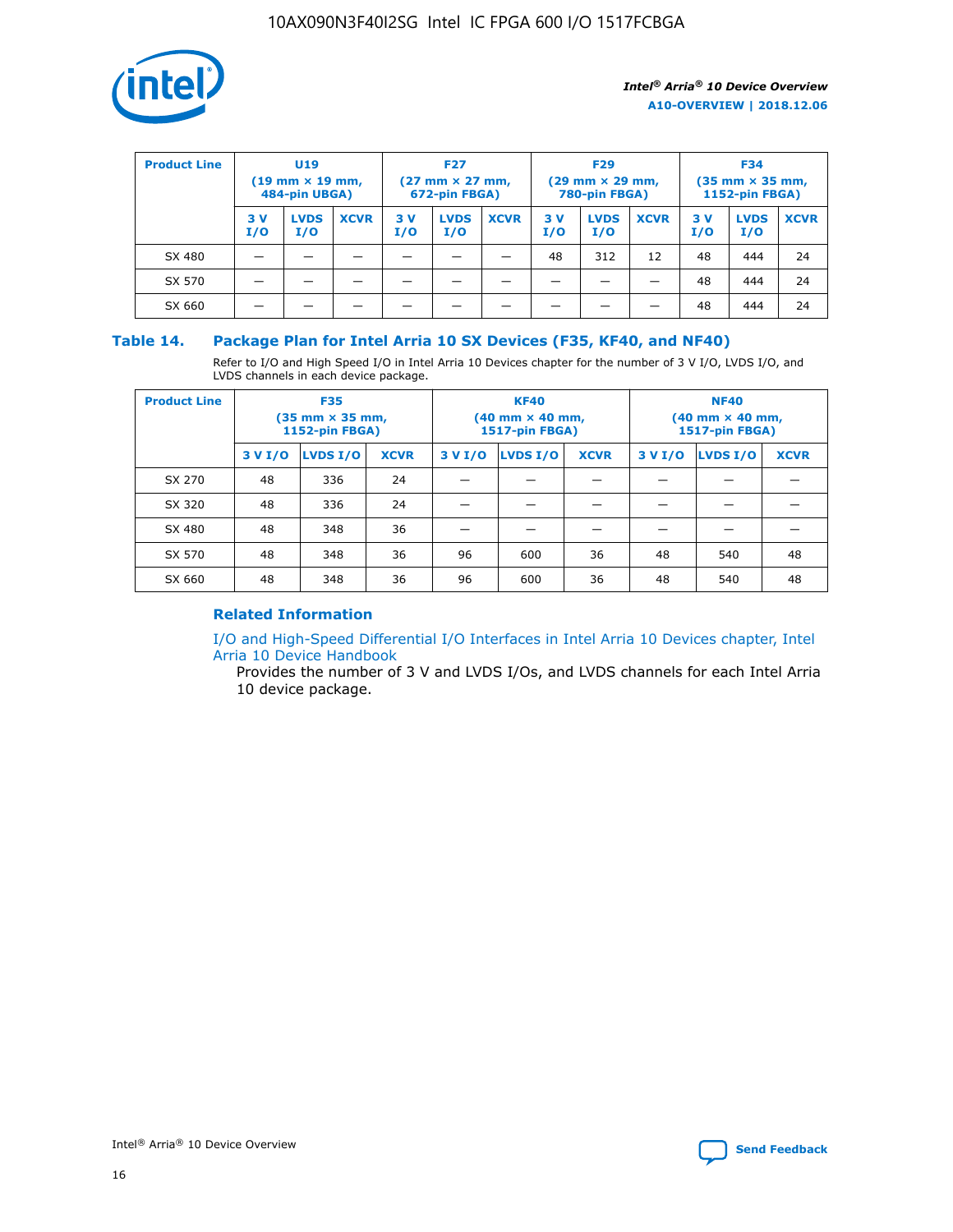

# **I/O Vertical Migration for Intel Arria 10 Devices**

#### **Figure 4. Migration Capability Across Intel Arria 10 Product Lines**

- The arrows indicate the migration paths. The devices included in each vertical migration path are shaded. Devices with fewer resources in the same path have lighter shades.
- To achieve the full I/O migration across product lines in the same migration path, restrict I/Os and transceivers usage to match the product line with the lowest I/O and transceiver counts.
- An LVDS I/O bank in the source device may be mapped to a 3 V I/O bank in the target device. To use memory interface clock frequency higher than 533 MHz, assign external memory interface pins only to banks that are LVDS I/O in both devices.
- There may be nominal 0.15 mm package height difference between some product lines in the same package type.
	- **Variant Product Line Package U19 F27 F29 F34 F35 KF40 NF40 RF40 NF45 SF45 UF45** Intel® Arria® 10 GX GX 160 GX 220 GX 270 GX 320 GX 480 GX 570 GX 660 GX 900 GX 1150 Intel Arria 10 GT GT 900 GT 1150 Intel Arria 10 SX SX 160 SX 220 SX 270 SX 320 SX 480 SX 570 SX 660
- Some migration paths are not shown in the Intel Quartus Prime software **Pin Migration View**.

*Note:* To verify the pin migration compatibility, use the **Pin Migration View** window in the Intel Quartus Prime software Pin Planner.

# **Adaptive Logic Module**

Intel Arria 10 devices use a 20 nm ALM as the basic building block of the logic fabric.

The ALM architecture is the same as the previous generation FPGAs, allowing for efficient implementation of logic functions and easy conversion of IP between the device generations.

The ALM, as shown in following figure, uses an 8-input fracturable look-up table (LUT) with four dedicated registers to help improve timing closure in register-rich designs and achieve an even higher design packing capability than the traditional two-register per LUT architecture.

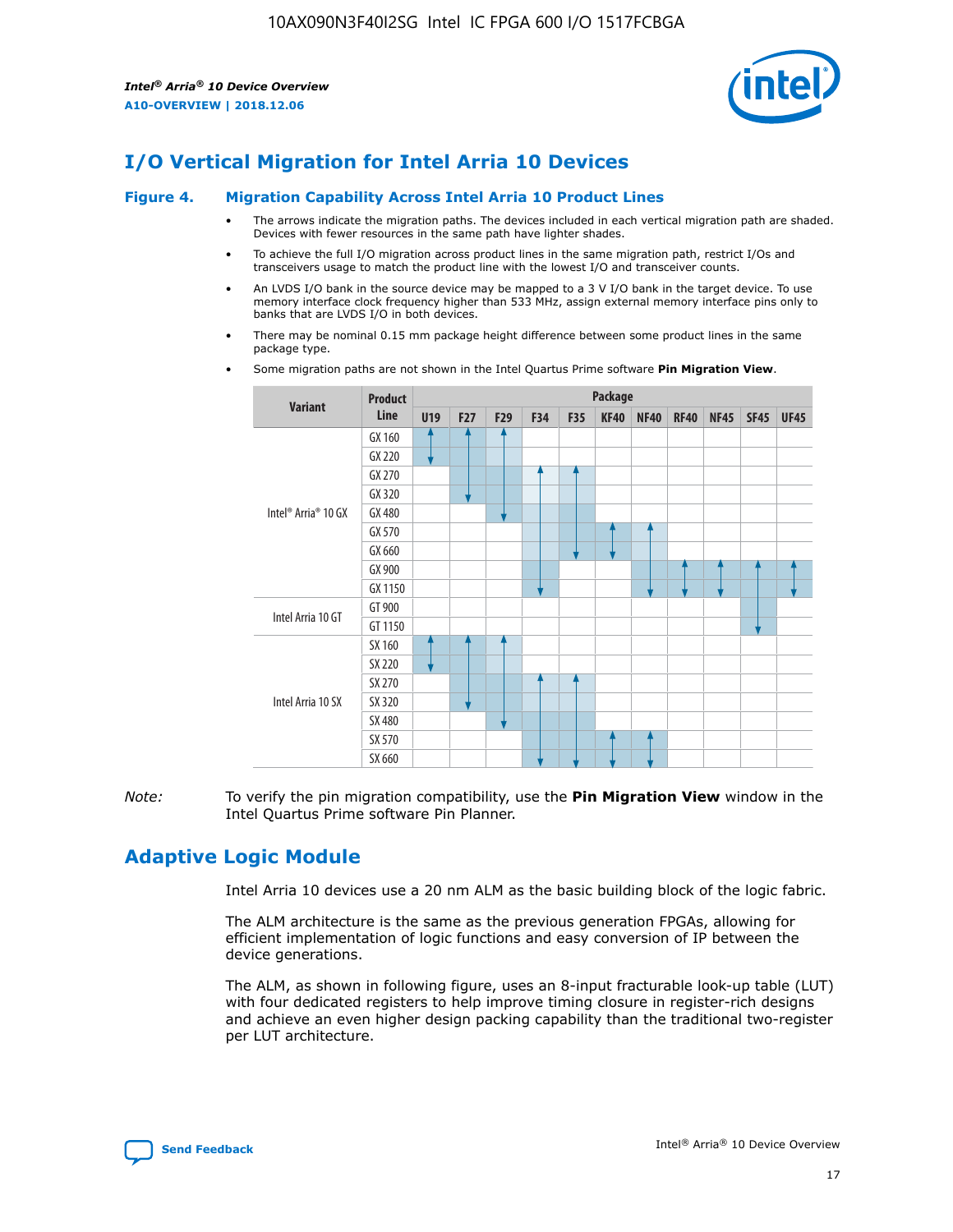

**Figure 5. ALM for Intel Arria 10 Devices**



The Intel Quartus Prime software optimizes your design according to the ALM logic structure and automatically maps legacy designs into the Intel Arria 10 ALM architecture.

# **Variable-Precision DSP Block**

The Intel Arria 10 variable precision DSP blocks support fixed-point arithmetic and floating-point arithmetic.

Features for fixed-point arithmetic:

- High-performance, power-optimized, and fully registered multiplication operations
- 18-bit and 27-bit word lengths
- Two 18 x 19 multipliers or one 27 x 27 multiplier per DSP block
- Built-in addition, subtraction, and 64-bit double accumulation register to combine multiplication results
- Cascading 19-bit or 27-bit when pre-adder is disabled and cascading 18-bit when pre-adder is used to form the tap-delay line for filtering applications
- Cascading 64-bit output bus to propagate output results from one block to the next block without external logic support
- Hard pre-adder supported in 19-bit and 27-bit modes for symmetric filters
- Internal coefficient register bank in both 18-bit and 27-bit modes for filter implementation
- 18-bit and 27-bit systolic finite impulse response (FIR) filters with distributed output adder
- Biased rounding support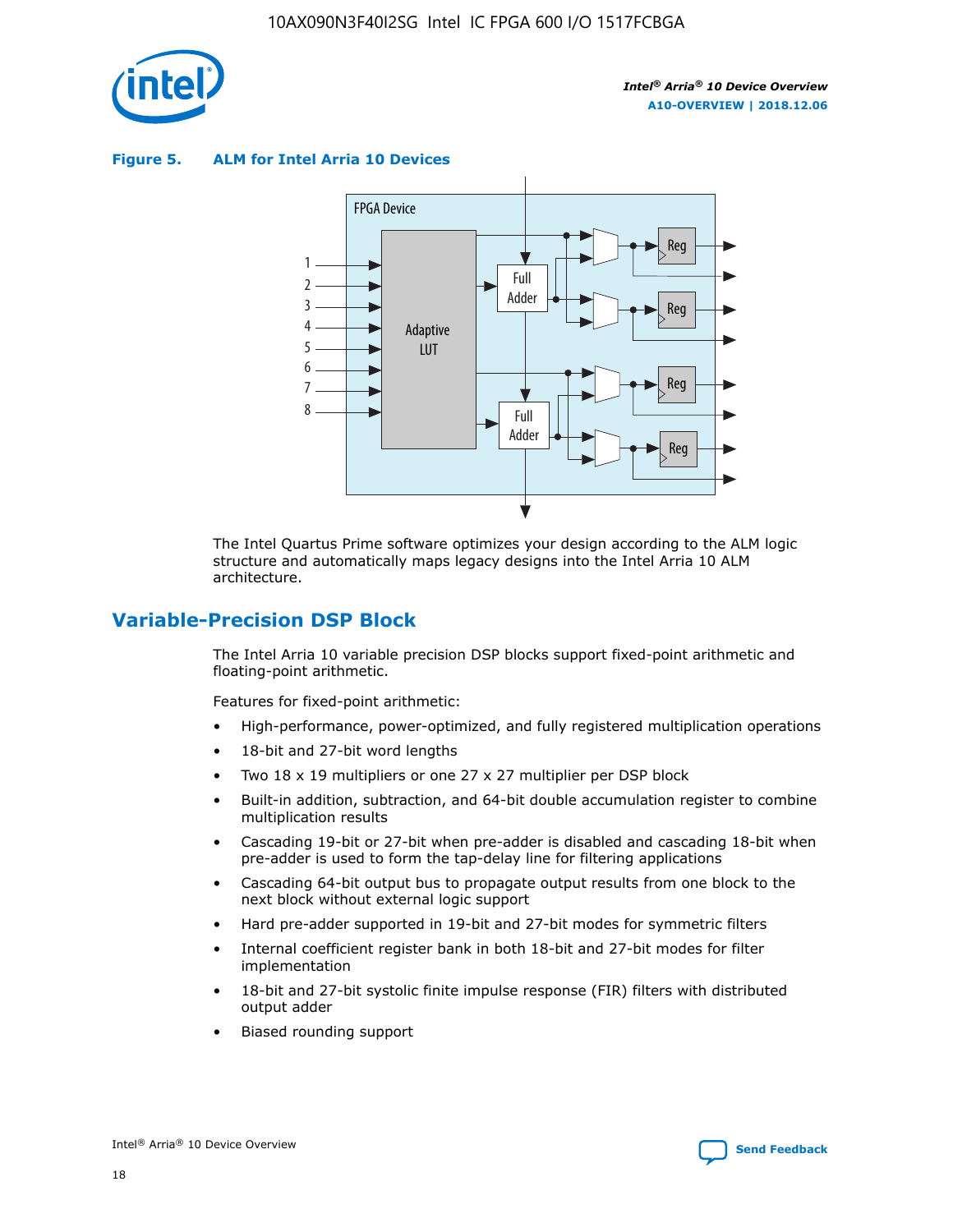

Features for floating-point arithmetic:

- A completely hardened architecture that supports multiplication, addition, subtraction, multiply-add, and multiply-subtract
- Multiplication with accumulation capability and a dynamic accumulator reset control
- Multiplication with cascade summation capability
- Multiplication with cascade subtraction capability
- Complex multiplication
- Direct vector dot product
- Systolic FIR filter

#### **Table 15. Variable-Precision DSP Block Configurations for Intel Arria 10 Devices**

| <b>Usage Example</b>                                       | <b>Multiplier Size (Bit)</b>    | <b>DSP Block Resources</b> |
|------------------------------------------------------------|---------------------------------|----------------------------|
| Medium precision fixed point                               | Two 18 x 19                     |                            |
| High precision fixed or Single precision<br>floating point | One 27 x 27                     |                            |
| Fixed point FFTs                                           | One 19 x 36 with external adder |                            |
| Very high precision fixed point                            | One 36 x 36 with external adder |                            |
| Double precision floating point                            | One 54 x 54 with external adder | 4                          |

#### **Table 16. Resources for Fixed-Point Arithmetic in Intel Arria 10 Devices**

The table lists the variable-precision DSP resources by bit precision for each Intel Arria 10 device.

| <b>Variant</b>  | <b>Product Line</b> | Variable-<br>precision | <b>Independent Input and Output</b><br><b>Multiplications Operator</b> |                                     | $18 \times 19$<br><b>Multiplier</b><br><b>Adder Sum</b> | $18 \times 18$<br><b>Multiplier</b>                |
|-----------------|---------------------|------------------------|------------------------------------------------------------------------|-------------------------------------|---------------------------------------------------------|----------------------------------------------------|
|                 |                     | <b>DSP Block</b>       | 18 x 19<br><b>Multiplier</b>                                           | $27 \times 27$<br><b>Multiplier</b> | <b>Mode</b>                                             | <b>Adder</b><br><b>Summed with</b><br>36 bit Input |
| AIntel Arria 10 | GX 160              | 156                    | 312                                                                    | 156                                 | 156                                                     | 156                                                |
| GX              | GX 220              | 192                    | 384                                                                    | 192                                 | 192                                                     | 192                                                |
|                 | GX 270              | 830                    | 1,660                                                                  | 830                                 | 830                                                     | 830                                                |
|                 | GX 320              | 984                    | 1,968                                                                  | 984                                 | 984                                                     | 984                                                |
|                 | GX 480              | 1,368                  | 2,736                                                                  | 1,368                               | 1,368                                                   | 1,368                                              |
|                 | GX 570              | 1,523                  | 3,046                                                                  | 1,523                               | 1,523                                                   | 1,523                                              |
|                 | GX 660              | 1,687                  | 3,374                                                                  | 1,687                               | 1,687                                                   | 1,687                                              |
|                 | GX 900              | 1,518                  | 3,036                                                                  | 1,518                               | 1,518                                                   | 1,518                                              |
|                 | GX 1150             | 1,518                  | 3,036                                                                  | 1,518                               | 1,518                                                   | 1,518                                              |
| Intel Arria 10  | GT 900              | 1,518                  | 3,036                                                                  | 1,518                               | 1,518                                                   | 1,518                                              |
| GT              | GT 1150             | 1,518                  | 3,036                                                                  | 1,518                               | 1,518                                                   | 1,518                                              |
| Intel Arria 10  | SX 160              | 156                    | 312                                                                    | 156                                 | 156                                                     | 156                                                |
| <b>SX</b>       | SX 220              | 192                    | 384                                                                    | 192                                 | 192                                                     | 192                                                |
|                 | SX 270              | 830                    | 1,660                                                                  | 830                                 | 830                                                     | 830                                                |
|                 |                     |                        |                                                                        |                                     |                                                         | continued                                          |

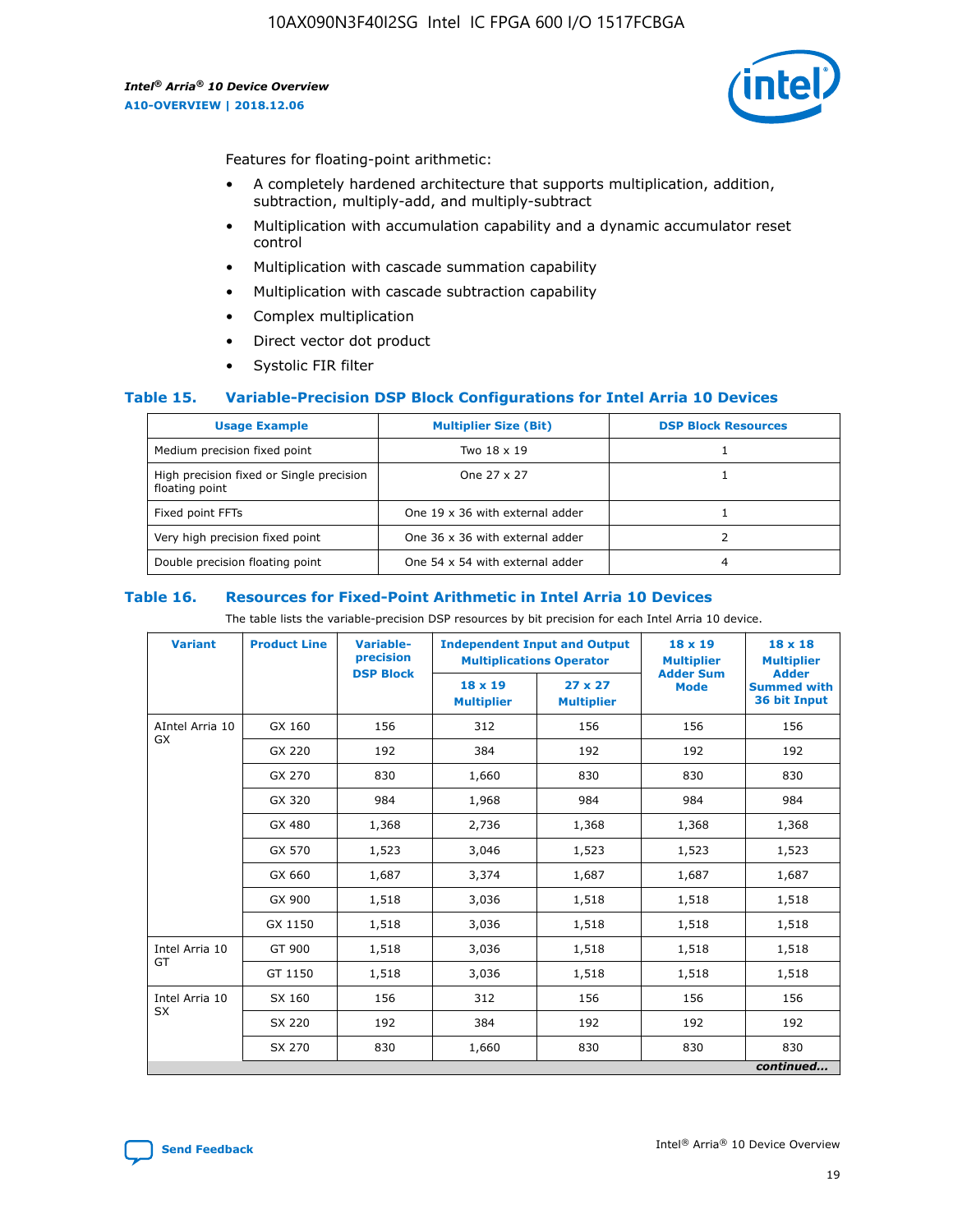

| <b>Variant</b> | <b>Product Line</b> | <b>Variable-</b><br>precision<br><b>DSP Block</b> | <b>Independent Input and Output</b><br><b>Multiplications Operator</b> |                                     | $18 \times 19$<br><b>Multiplier</b><br><b>Adder Sum</b> | $18 \times 18$<br><b>Multiplier</b><br><b>Adder</b> |  |
|----------------|---------------------|---------------------------------------------------|------------------------------------------------------------------------|-------------------------------------|---------------------------------------------------------|-----------------------------------------------------|--|
|                |                     |                                                   | $18 \times 19$<br><b>Multiplier</b>                                    | $27 \times 27$<br><b>Multiplier</b> | Mode                                                    | <b>Summed with</b><br>36 bit Input                  |  |
|                | SX 320              | 984                                               | 1,968                                                                  | 984                                 | 984                                                     | 984                                                 |  |
|                | SX 480              | 1,368                                             | 2,736                                                                  | 1,368                               | 1,368                                                   | 1,368                                               |  |
|                | SX 570              | 1,523                                             | 3,046                                                                  | 1,523                               | 1,523                                                   | 1,523                                               |  |
|                | SX 660              | 1,687                                             | 3,374                                                                  | 1,687                               | 1,687                                                   | 1,687                                               |  |

# **Table 17. Resources for Floating-Point Arithmetic in Intel Arria 10 Devices**

The table lists the variable-precision DSP resources by bit precision for each Intel Arria 10 device.

| <b>Variant</b> | <b>Product Line</b> | <b>Variable-</b><br>precision<br><b>DSP Block</b> | <b>Single</b><br><b>Precision</b><br><b>Floating-Point</b><br><b>Multiplication</b><br><b>Mode</b> | <b>Single-Precision</b><br><b>Floating-Point</b><br><b>Adder Mode</b> | Single-<br><b>Precision</b><br><b>Floating-Point</b><br><b>Multiply</b><br><b>Accumulate</b><br><b>Mode</b> | <b>Peak</b><br><b>Giga Floating-</b><br><b>Point</b><br><b>Operations</b><br>per Second<br>(GFLOPs) |
|----------------|---------------------|---------------------------------------------------|----------------------------------------------------------------------------------------------------|-----------------------------------------------------------------------|-------------------------------------------------------------------------------------------------------------|-----------------------------------------------------------------------------------------------------|
| Intel Arria 10 | GX 160              | 156                                               | 156                                                                                                | 156                                                                   | 156                                                                                                         | 140                                                                                                 |
| GX             | GX 220              | 192                                               | 192                                                                                                | 192                                                                   | 192                                                                                                         | 173                                                                                                 |
|                | GX 270              | 830                                               | 830                                                                                                | 830                                                                   | 830                                                                                                         | 747                                                                                                 |
|                | GX 320              | 984                                               | 984                                                                                                | 984                                                                   | 984                                                                                                         | 886                                                                                                 |
|                | GX 480              | 1,369                                             | 1,368                                                                                              | 1,368                                                                 | 1,368                                                                                                       | 1,231                                                                                               |
|                | GX 570              | 1,523                                             | 1,523                                                                                              | 1,523                                                                 | 1,523                                                                                                       | 1,371                                                                                               |
|                | GX 660              | 1,687                                             | 1,687                                                                                              | 1,687                                                                 | 1,687                                                                                                       | 1,518                                                                                               |
|                | GX 900              | 1,518                                             | 1,518                                                                                              | 1,518                                                                 | 1,518                                                                                                       | 1,366                                                                                               |
|                | GX 1150             | 1,518                                             | 1,518                                                                                              | 1,518                                                                 | 1,518                                                                                                       | 1,366                                                                                               |
| Intel Arria 10 | GT 900              | 1,518                                             | 1,518                                                                                              | 1,518                                                                 | 1,518                                                                                                       | 1,366                                                                                               |
| GT             | GT 1150             | 1,518                                             | 1,518                                                                                              | 1,518                                                                 | 1,518                                                                                                       | 1,366                                                                                               |
| Intel Arria 10 | SX 160              | 156                                               | 156                                                                                                | 156                                                                   | 156                                                                                                         | 140                                                                                                 |
| <b>SX</b>      | SX 220              | 192                                               | 192                                                                                                | 192                                                                   | 192                                                                                                         | 173                                                                                                 |
|                | SX 270              | 830                                               | 830                                                                                                | 830                                                                   | 830                                                                                                         | 747                                                                                                 |
|                | SX 320              | 984                                               | 984                                                                                                | 984                                                                   | 984                                                                                                         | 886                                                                                                 |
|                | SX 480              | 1,369                                             | 1,368                                                                                              | 1,368                                                                 | 1,368                                                                                                       | 1,231                                                                                               |
|                | SX 570              | 1,523                                             | 1,523                                                                                              | 1,523                                                                 | 1,523                                                                                                       | 1,371                                                                                               |
|                | SX 660              | 1,687                                             | 1,687                                                                                              | 1,687                                                                 | 1,687                                                                                                       | 1,518                                                                                               |

# **Embedded Memory Blocks**

The embedded memory blocks in the devices are flexible and designed to provide an optimal amount of small- and large-sized memory arrays to fit your design requirements.

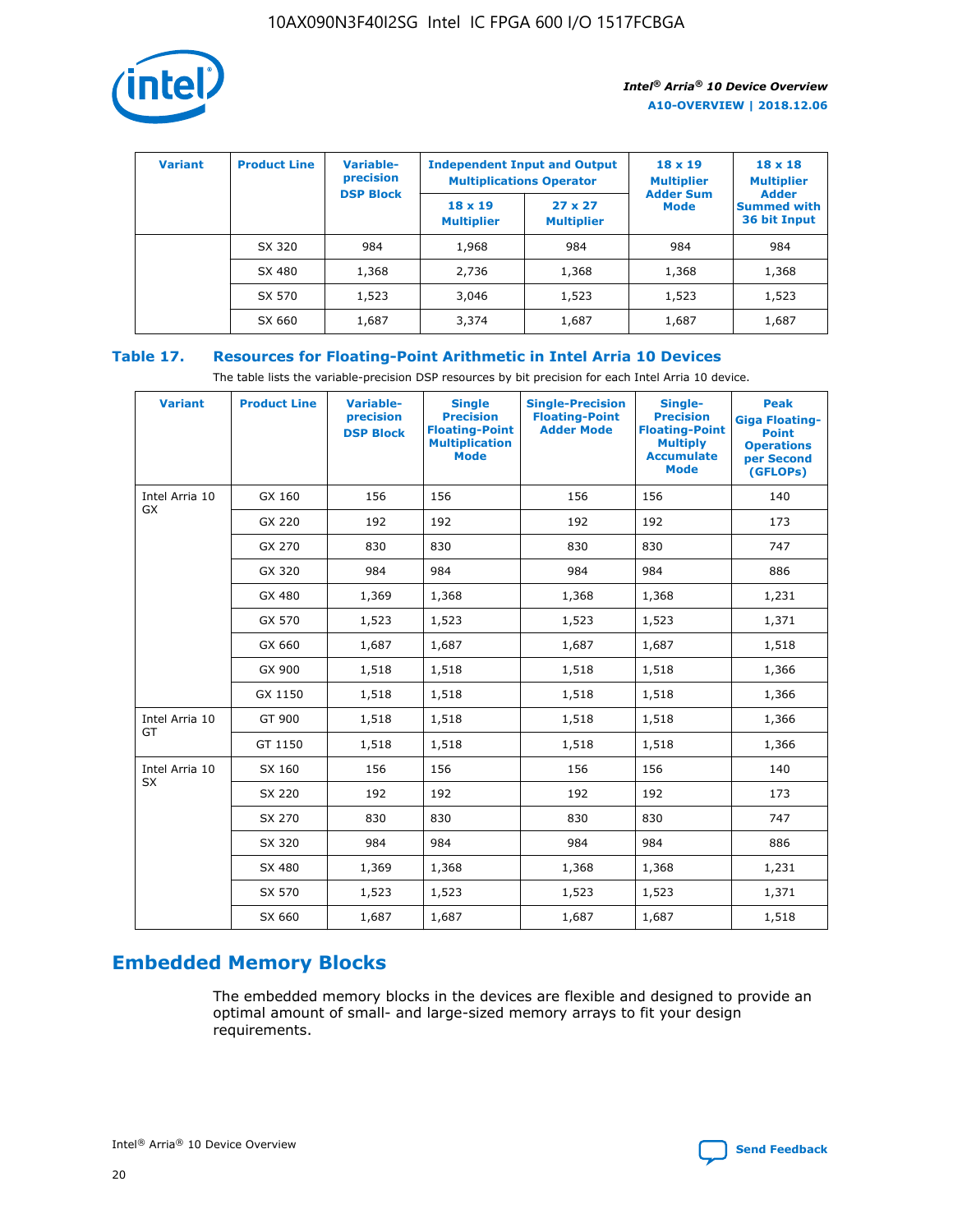

# **Types of Embedded Memory**

The Intel Arria 10 devices contain two types of memory blocks:

- 20 Kb M20K blocks—blocks of dedicated memory resources. The M20K blocks are ideal for larger memory arrays while still providing a large number of independent ports.
- 640 bit memory logic array blocks (MLABs)—enhanced memory blocks that are configured from dual-purpose logic array blocks (LABs). The MLABs are ideal for wide and shallow memory arrays. The MLABs are optimized for implementation of shift registers for digital signal processing (DSP) applications, wide and shallow FIFO buffers, and filter delay lines. Each MLAB is made up of ten adaptive logic modules (ALMs). In the Intel Arria 10 devices, you can configure these ALMs as ten 32 x 2 blocks, giving you one 32 x 20 simple dual-port SRAM block per MLAB.

# **Embedded Memory Capacity in Intel Arria 10 Devices**

|                   | <b>Product</b> |              | <b>M20K</b>         | <b>MLAB</b>  |                     | <b>Total RAM Bit</b> |
|-------------------|----------------|--------------|---------------------|--------------|---------------------|----------------------|
| <b>Variant</b>    | Line           | <b>Block</b> | <b>RAM Bit (Kb)</b> | <b>Block</b> | <b>RAM Bit (Kb)</b> | (Kb)                 |
| Intel Arria 10 GX | GX 160         | 440          | 8,800               | 1,680        | 1,050               | 9,850                |
|                   | GX 220         | 587          | 11,740              | 2,703        | 1,690               | 13,430               |
|                   | GX 270         | 750          | 15,000              | 3,922        | 2,452               | 17,452               |
|                   | GX 320         | 891          | 17,820              | 4,363        | 2,727               | 20,547               |
|                   | GX 480         | 1,431        | 28,620              | 6,662        | 4,164               | 32,784               |
|                   | GX 570         | 1,800        | 36,000              | 8,153        | 5,096               | 41,096               |
|                   | GX 660         | 2,131        | 42,620              | 9,260        | 5,788               | 48,408               |
|                   | GX 900         | 2,423        | 48,460              | 15,017       | 9,386               | 57,846               |
|                   | GX 1150        | 2,713        | 54,260              | 20,774       | 12,984              | 67,244               |
| Intel Arria 10 GT | GT 900         | 2,423        | 48,460              | 15,017       | 9,386               | 57,846               |
|                   | GT 1150        | 2,713        | 54,260              | 20,774       | 12,984              | 67,244               |
| Intel Arria 10 SX | SX 160         | 440          | 8,800               | 1,680        | 1,050               | 9,850                |
|                   | SX 220         | 587          | 11,740              | 2,703        | 1,690               | 13,430               |
|                   | SX 270         | 750          | 15,000              | 3,922        | 2,452               | 17,452               |
|                   | SX 320         | 891          | 17,820              | 4,363        | 2,727               | 20,547               |
|                   | SX 480         | 1,431        | 28,620              | 6,662        | 4,164               | 32,784               |
|                   | SX 570         | 1,800        | 36,000              | 8,153        | 5,096               | 41,096               |
|                   | SX 660         | 2,131        | 42,620              | 9,260        | 5,788               | 48,408               |

#### **Table 18. Embedded Memory Capacity and Distribution in Intel Arria 10 Devices**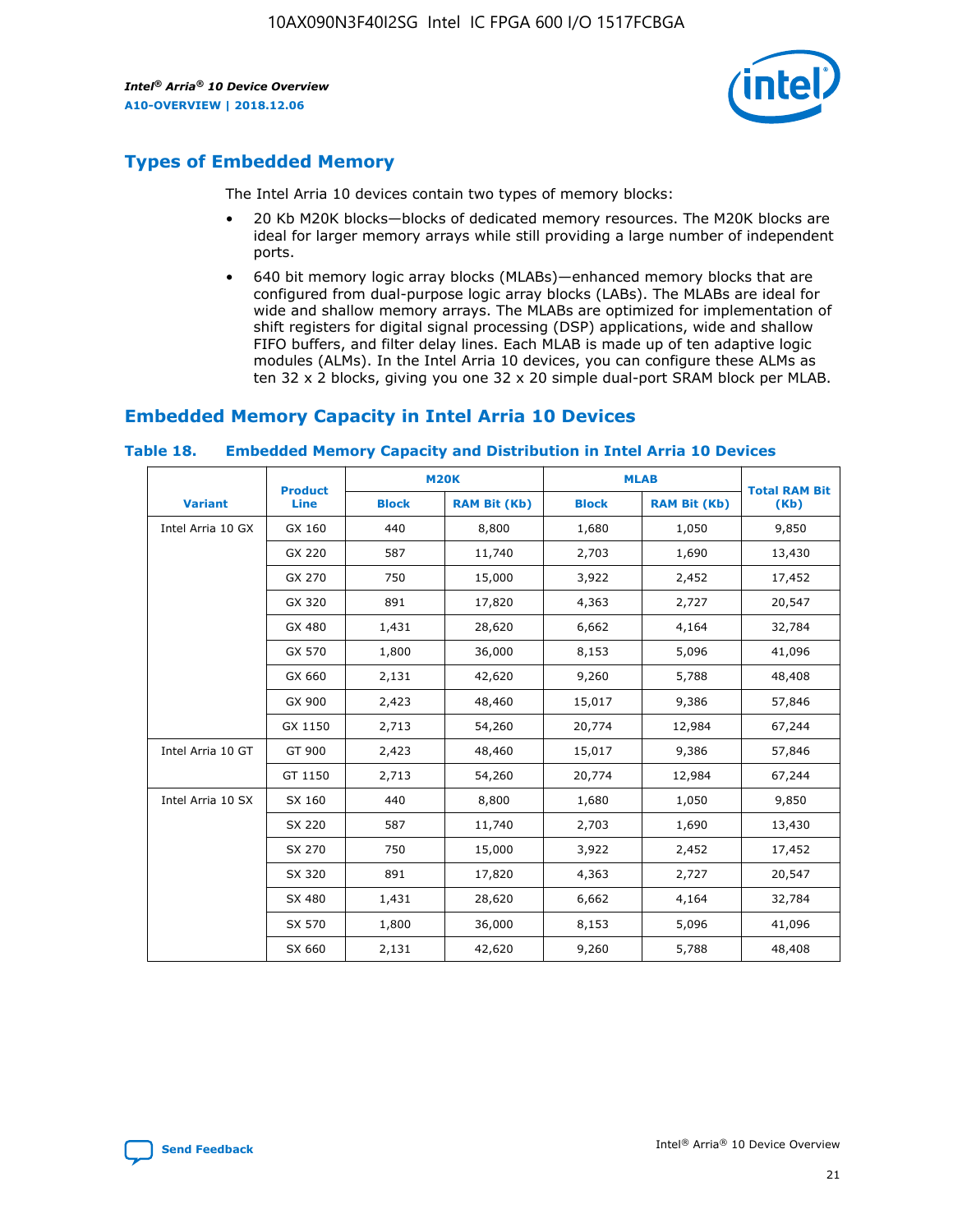

# **Embedded Memory Configurations for Single-port Mode**

#### **Table 19. Single-port Embedded Memory Configurations for Intel Arria 10 Devices**

This table lists the maximum configurations supported for single-port RAM and ROM modes.

| <b>Memory Block</b> | Depth (bits) | <b>Programmable Width</b> |
|---------------------|--------------|---------------------------|
| MLAB                | 32           | x16, x18, or x20          |
|                     | 64(10)       | x8, x9, x10               |
| M20K                | 512          | x40, x32                  |
|                     | 1K           | x20, x16                  |
|                     | 2K           | x10, x8                   |
|                     | 4K           | x5, x4                    |
|                     | 8K           | x2                        |
|                     | 16K          | x1                        |

# **Clock Networks and PLL Clock Sources**

The clock network architecture is based on Intel's global, regional, and peripheral clock structure. This clock structure is supported by dedicated clock input pins, fractional clock synthesis PLLs, and integer I/O PLLs.

# **Clock Networks**

The Intel Arria 10 core clock networks are capable of up to 800 MHz fabric operation across the full industrial temperature range. For the external memory interface, the clock network supports the hard memory controller with speeds up to 2,400 Mbps in a quarter-rate transfer.

To reduce power consumption, the Intel Quartus Prime software identifies all unused sections of the clock network and powers them down.

# **Fractional Synthesis and I/O PLLs**

Intel Arria 10 devices contain up to 32 fractional synthesis PLLs and up to 16 I/O PLLs that are available for both specific and general purpose uses in the core:

- Fractional synthesis PLLs—located in the column adjacent to the transceiver blocks
- I/O PLLs—located in each bank of the 48 I/Os

#### **Fractional Synthesis PLLs**

You can use the fractional synthesis PLLs to:

- Reduce the number of oscillators that are required on your board
- Reduce the number of clock pins that are used in the device by synthesizing multiple clock frequencies from a single reference clock source

<sup>(10)</sup> Supported through software emulation and consumes additional MLAB blocks.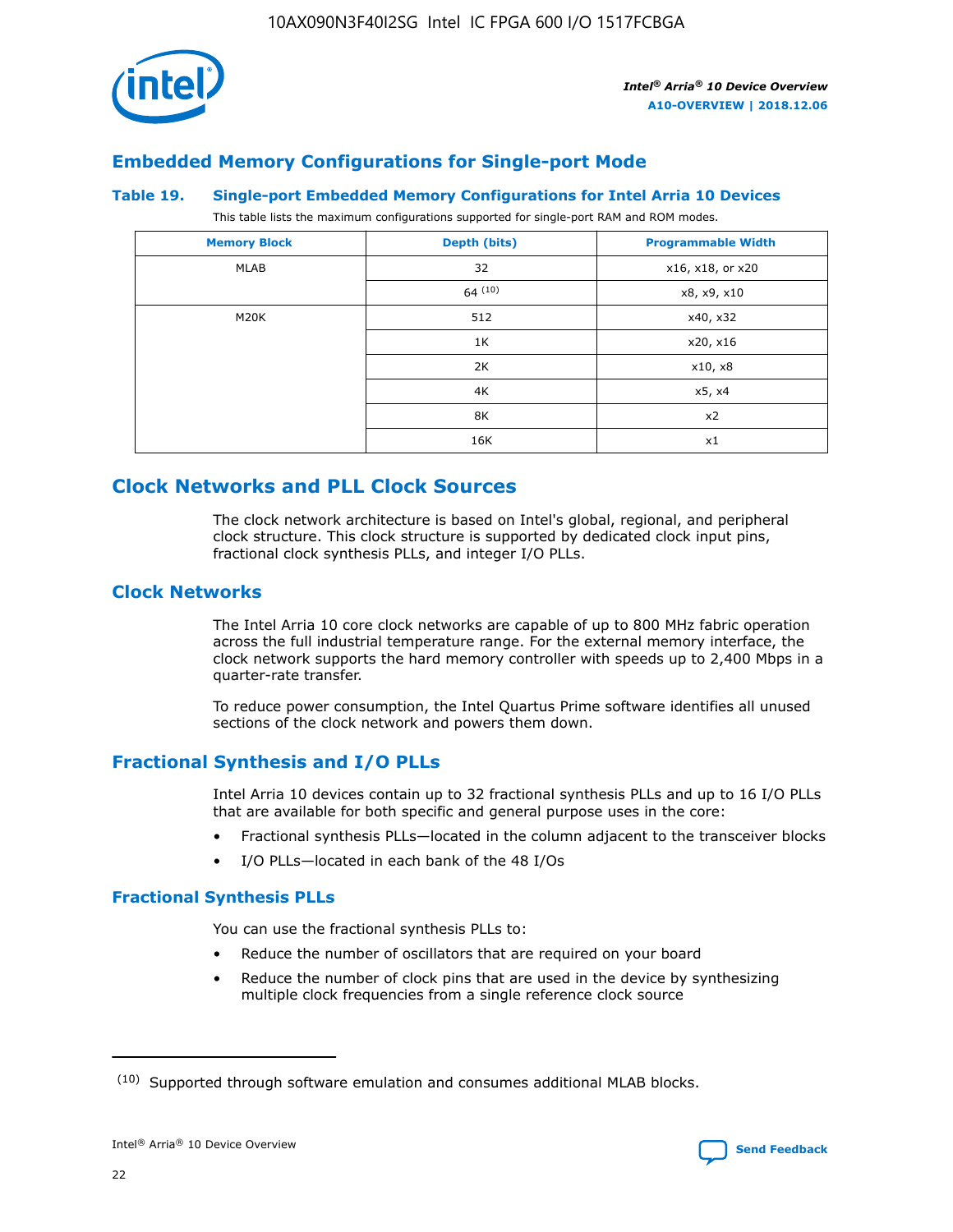

The fractional synthesis PLLs support the following features:

- Reference clock frequency synthesis for transceiver CMU and Advanced Transmit (ATX) PLLs
- Clock network delay compensation
- Zero-delay buffering
- Direct transmit clocking for transceivers
- Independently configurable into two modes:
	- Conventional integer mode equivalent to the general purpose PLL
	- Enhanced fractional mode with third order delta-sigma modulation
- PLL cascading

#### **I/O PLLs**

The integer mode I/O PLLs are located in each bank of 48 I/Os. You can use the I/O PLLs to simplify the design of external memory and high-speed LVDS interfaces.

In each I/O bank, the I/O PLLs are adjacent to the hard memory controllers and LVDS SERDES. Because these PLLs are tightly coupled with the I/Os that need to use them, it makes it easier to close timing.

You can use the I/O PLLs for general purpose applications in the core such as clock network delay compensation and zero-delay buffering.

Intel Arria 10 devices support PLL-to-PLL cascading.

# **FPGA General Purpose I/O**

Intel Arria 10 devices offer highly configurable GPIOs. Each I/O bank contains 48 general purpose I/Os and a high-efficiency hard memory controller.

The following list describes the features of the GPIOs:

- Consist of 3 V I/Os for high-voltage application and LVDS I/Os for differential signaling
	- Up to two 3 V I/O banks, available in some devices, that support up to 3 V I/O standards
	- LVDS I/O banks that support up to 1.8 V I/O standards
- Support a wide range of single-ended and differential I/O interfaces
- LVDS speeds up to 1.6 Gbps
- Each LVDS pair of pins has differential input and output buffers, allowing you to configure the LVDS direction for each pair.
- Programmable bus hold and weak pull-up
- Programmable differential output voltage  $(V_{OD})$  and programmable pre-emphasis

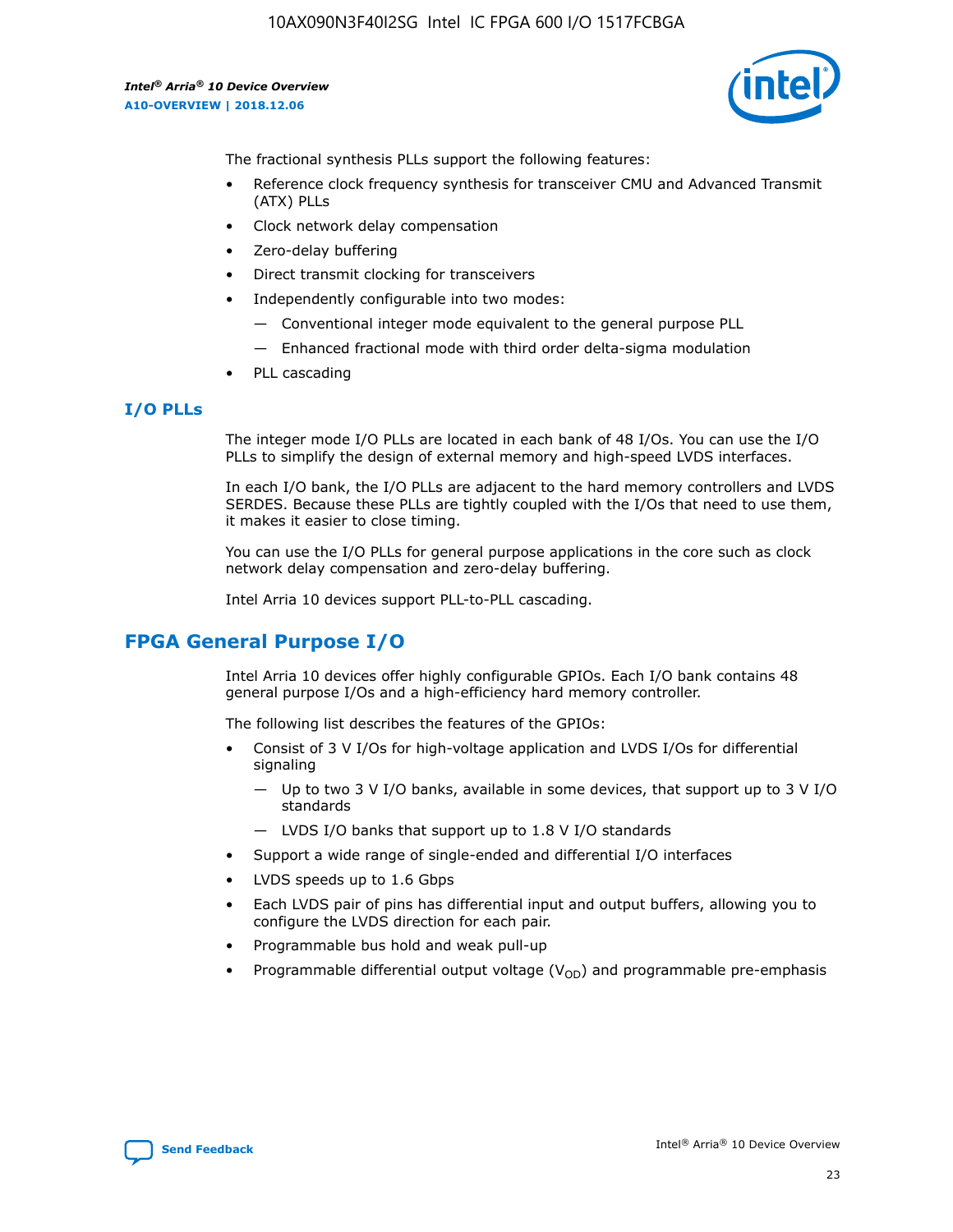

- Series (R<sub>S</sub>) and parallel (R<sub>T</sub>) on-chip termination (OCT) for all I/O banks with OCT calibration to limit the termination impedance variation
- On-chip dynamic termination that has the ability to swap between series and parallel termination, depending on whether there is read or write on a common bus for signal integrity
- Easy timing closure support using the hard read FIFO in the input register path, and delay-locked loop (DLL) delay chain with fine and coarse architecture

# **External Memory Interface**

Intel Arria 10 devices offer massive external memory bandwidth, with up to seven 32 bit DDR4 memory interfaces running at up to 2,400 Mbps. This bandwidth provides additional ease of design, lower power, and resource efficiencies of hardened highperformance memory controllers.

The memory interface within Intel Arria 10 FPGAs and SoCs delivers the highest performance and ease of use. You can configure up to a maximum width of 144 bits when using the hard or soft memory controllers. If required, you can bypass the hard memory controller and use a soft controller implemented in the user logic.

Each I/O contains a hardened DDR read/write path (PHY) capable of performing key memory interface functionality such as read/write leveling, FIFO buffering to lower latency and improve margin, timing calibration, and on-chip termination.

The timing calibration is aided by the inclusion of hard microcontrollers based on Intel's Nios® II technology, specifically tailored to control the calibration of multiple memory interfaces. This calibration allows the Intel Arria 10 device to compensate for any changes in process, voltage, or temperature either within the Intel Arria 10 device itself, or within the external memory device. The advanced calibration algorithms ensure maximum bandwidth and robust timing margin across all operating conditions.

In addition to parallel memory interfaces, Intel Arria 10 devices support serial memory technologies such as the Hybrid Memory Cube (HMC). The HMC is supported by the Intel Arria 10 high-speed serial transceivers which connect up to four HMC links, with each link running at data rates up to 15 Gbps.

#### **Related Information**

#### [External Memory Interface Spec Estimator](http://www.altera.com/technology/memory/estimator/mem-emif-index.html)

Provides a parametric tool that allows you to find and compare the performance of the supported external memory interfaces in IntelFPGAs.

# **Memory Standards Supported by Intel Arria 10 Devices**

The I/Os are designed to provide high performance support for existing and emerging external memory standards.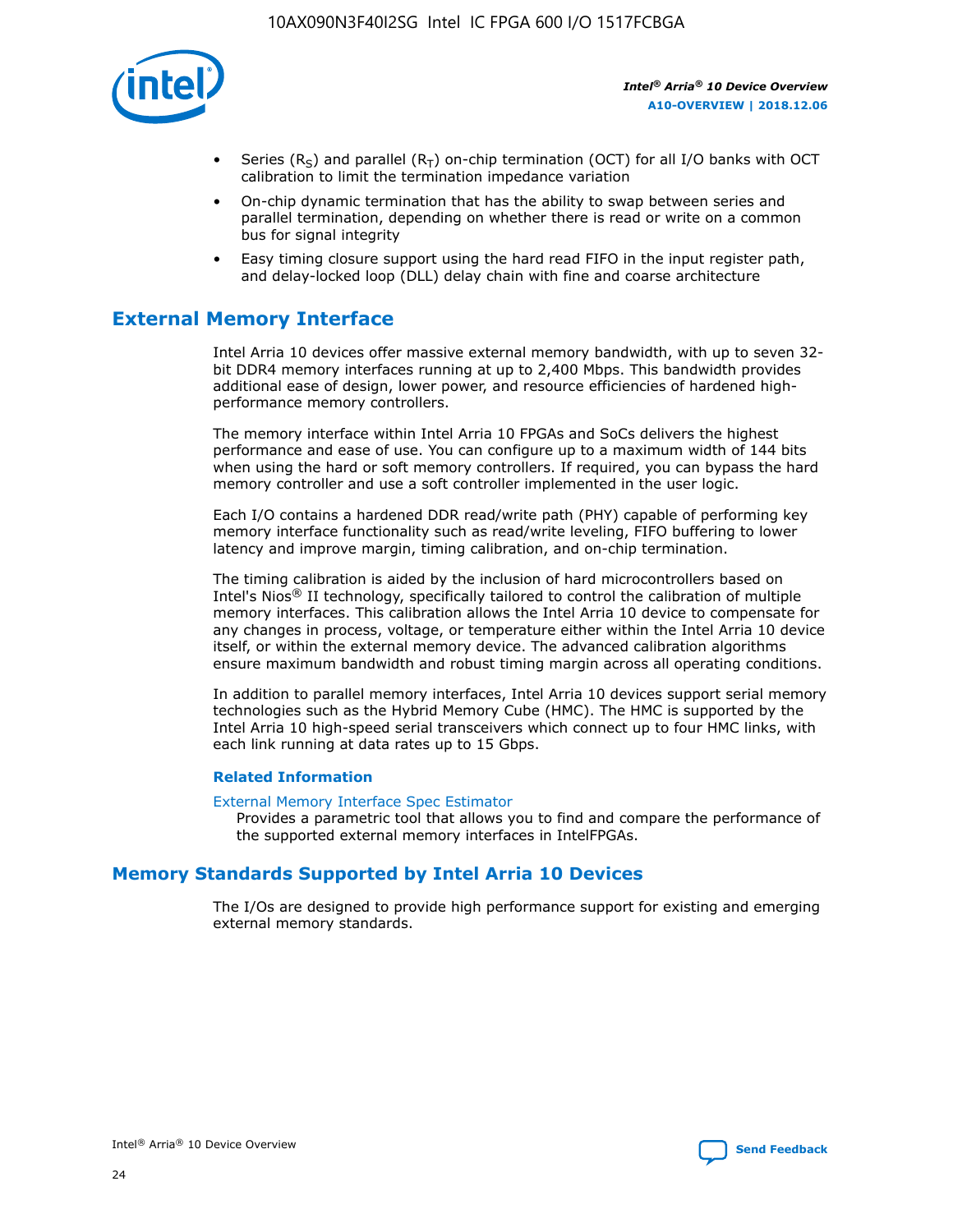

#### **Table 20. Memory Standards Supported by the Hard Memory Controller**

This table lists the overall capability of the hard memory controller. For specific details, refer to the External Memory Interface Spec Estimator and Intel Arria 10 Device Datasheet.

| <b>Memory Standard</b> | <b>Rate Support</b> | <b>Ping Pong PHY Support</b> | <b>Maximum Frequency</b><br>(MHz) |
|------------------------|---------------------|------------------------------|-----------------------------------|
| <b>DDR4 SDRAM</b>      | Quarter rate        | Yes                          | 1,067                             |
|                        |                     |                              | 1,200                             |
| DDR3 SDRAM             | Half rate           | Yes                          | 533                               |
|                        |                     |                              | 667                               |
|                        | Quarter rate        | Yes                          | 1,067                             |
|                        |                     |                              | 1,067                             |
| <b>DDR3L SDRAM</b>     | Half rate           | Yes                          | 533                               |
|                        |                     |                              | 667                               |
|                        | Quarter rate        | Yes                          | 933                               |
|                        |                     |                              | 933                               |
| LPDDR3 SDRAM           | Half rate           |                              | 533                               |
|                        | Quarter rate        |                              | 800                               |

#### **Table 21. Memory Standards Supported by the Soft Memory Controller**

| <b>Memory Standard</b>      | <b>Rate Support</b> | <b>Maximum Frequency</b><br>(MHz) |
|-----------------------------|---------------------|-----------------------------------|
| <b>RLDRAM 3 (11)</b>        | Quarter rate        | 1,200                             |
| ODR IV SRAM <sup>(11)</sup> | Quarter rate        | 1,067                             |
| <b>ODR II SRAM</b>          | Full rate           | 333                               |
|                             | Half rate           | 633                               |
| <b>ODR II+ SRAM</b>         | Full rate           | 333                               |
|                             | Half rate           | 633                               |
| <b>ODR II+ Xtreme SRAM</b>  | Full rate           | 333                               |
|                             | Half rate           | 633                               |

#### **Table 22. Memory Standards Supported by the HPS Hard Memory Controller**

The hard processor system (HPS) is available in Intel Arria 10 SoC devices only.

| <b>Memory Standard</b> | <b>Rate Support</b> | <b>Maximum Frequency</b><br>(MHz) |
|------------------------|---------------------|-----------------------------------|
| <b>DDR4 SDRAM</b>      | Half rate           | 1,200                             |
| <b>DDR3 SDRAM</b>      | Half rate           | 1,067                             |
| <b>DDR3L SDRAM</b>     | Half rate           | 933                               |

<sup>(11)</sup> Intel Arria 10 devices support this external memory interface using hard PHY with soft memory controller.

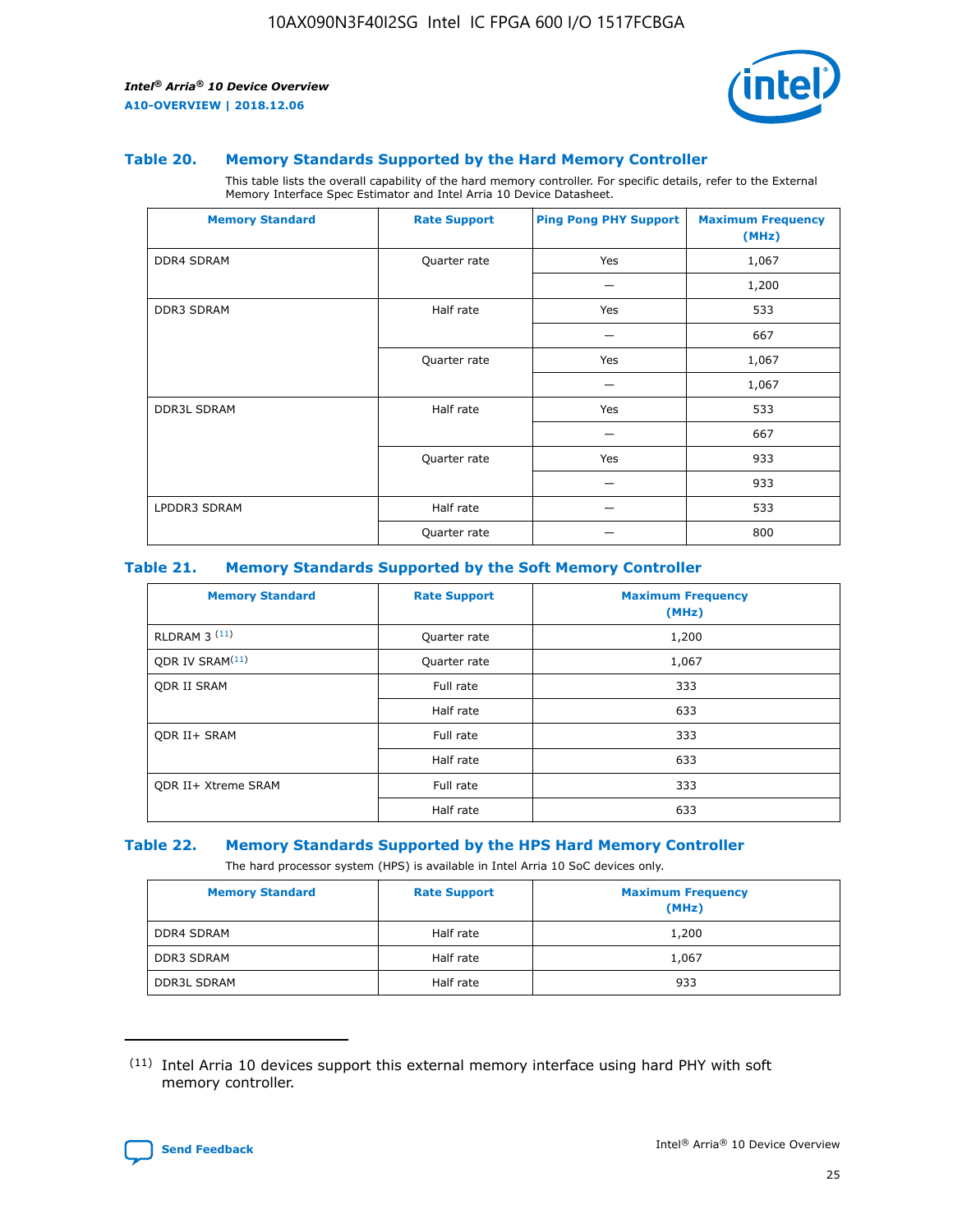

#### **Related Information**

#### [Intel Arria 10 Device Datasheet](https://www.intel.com/content/www/us/en/programmable/documentation/mcn1413182292568.html#mcn1413182153340)

Lists the memory interface performance according to memory interface standards, rank or chip select configurations, and Intel Arria 10 device speed grades.

# **PCIe Gen1, Gen2, and Gen3 Hard IP**

Intel Arria 10 devices contain PCIe hard IP that is designed for performance and ease-of-use:

- Includes all layers of the PCIe stack—transaction, data link and physical layers.
- Supports PCIe Gen3, Gen2, and Gen1 Endpoint and Root Port in x1, x2, x4, or x8 lane configuration.
- Operates independently from the core logic—optional configuration via protocol (CvP) allows the PCIe link to power up and complete link training in less than 100 ms while the Intel Arria 10 device completes loading the programming file for the rest of the FPGA.
- Provides added functionality that makes it easier to support emerging features such as Single Root I/O Virtualization (SR-IOV) and optional protocol extensions.
- Provides improved end-to-end datapath protection using ECC.
- Supports FPGA configuration via protocol (CvP) using PCIe at Gen3, Gen2, or Gen1 speed.

#### **Related Information**

PCS Features on page 30

# **Enhanced PCS Hard IP for Interlaken and 10 Gbps Ethernet**

# **Interlaken Support**

The Intel Arria 10 enhanced PCS hard IP provides integrated Interlaken PCS supporting rates up to 25.8 Gbps per lane.

The Interlaken PCS is based on the proven functionality of the PCS developed for Intel's previous generation FPGAs, which demonstrated interoperability with Interlaken ASSP vendors and third-party IP suppliers. The Interlaken PCS is present in every transceiver channel in Intel Arria 10 devices.

#### **Related Information**

PCS Features on page 30

# **10 Gbps Ethernet Support**

The Intel Arria 10 enhanced PCS hard IP supports 10GBASE-R PCS compliant with IEEE 802.3 10 Gbps Ethernet (10GbE). The integrated hard IP support for 10GbE and the 10 Gbps transceivers save external PHY cost, board space, and system power.

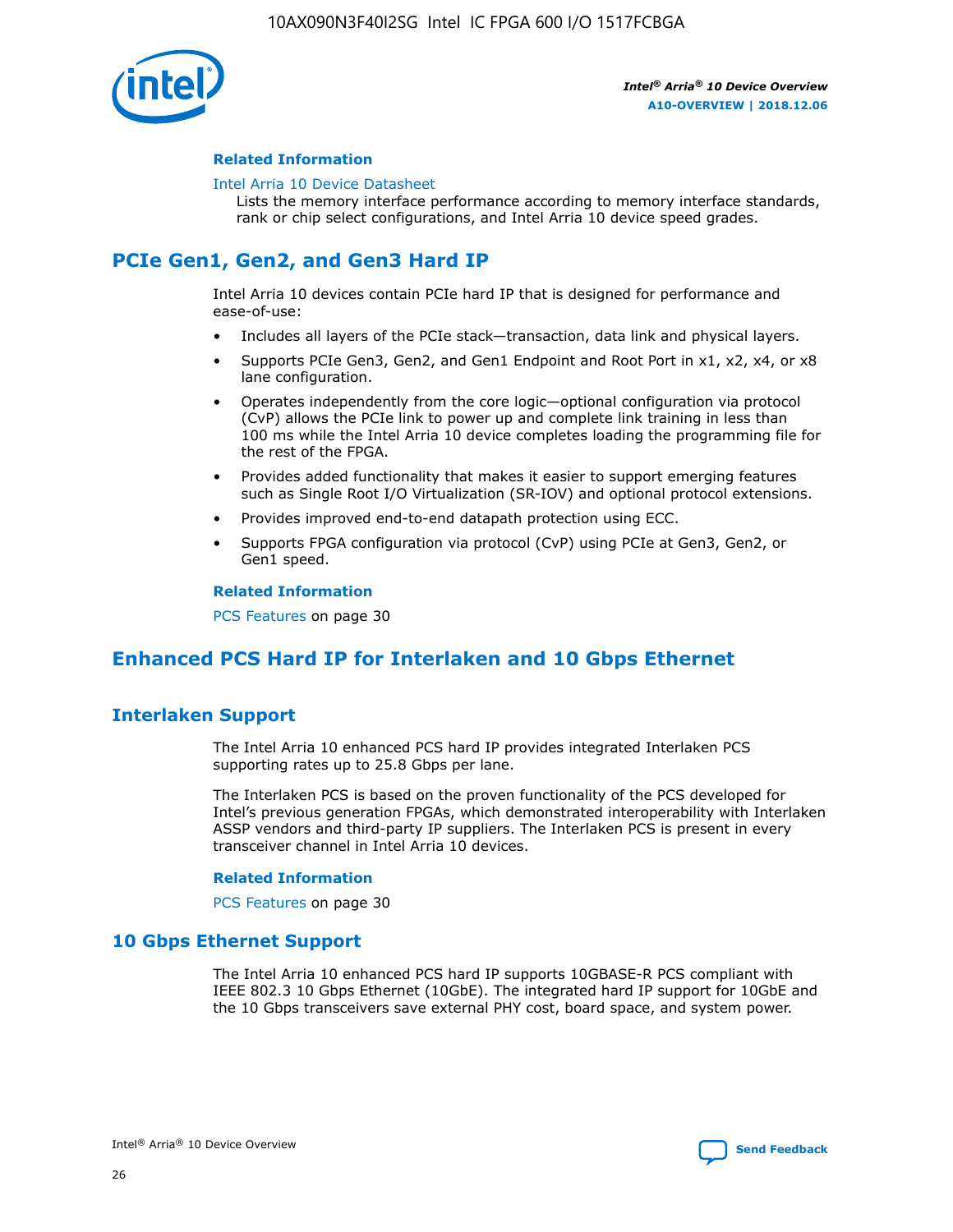

The scalable hard IP supports multiple independent 10GbE ports while using a single PLL for all the 10GBASE-R PCS instantiations, which saves on core logic resources and clock networks:

- Simplifies multiport 10GbE systems compared to XAUI interfaces that require an external XAUI-to-10G PHY.
- Incorporates Electronic Dispersion Compensation (EDC), which enables direct connection to standard 10 Gbps XFP and SFP+ pluggable optical modules.
- Supports backplane Ethernet applications and includes a hard 10GBASE-KR Forward Error Correction (FEC) circuit that you can use for 10 Gbps and 40 Gbps applications.

The 10 Gbps Ethernet PCS hard IP and 10GBASE-KR FEC are present in every transceiver channel.

#### **Related Information**

PCS Features on page 30

# **Low Power Serial Transceivers**

Intel Arria 10 FPGAs and SoCs include lowest power transceivers that deliver high bandwidth, throughput and low latency.

Intel Arria 10 devices deliver the industry's lowest power consumption per transceiver channel:

- 12.5 Gbps transceivers at as low as 242 mW
- 10 Gbps transceivers at as low as 168 mW
- 6 Gbps transceivers at as low as 117 mW

Intel Arria 10 transceivers support various data rates according to application:

- Chip-to-chip and chip-to-module applications—from 1 Gbps up to 25.8 Gbps
- Long reach and backplane applications—from 1 Gbps up to 12.5 with advanced adaptive equalization
- Critical power sensitive applications—from 1 Gbps up to 11.3 Gbps using lower power modes

The combination of 20 nm process technology and architectural advances provide the following benefits:

- Significant reduction in die area and power consumption
- Increase of up to two times in transceiver I/O density compared to previous generation devices while maintaining optimal signal integrity
- Up to 72 total transceiver channels—you can configure up to 6 of these channels to run as fast as 25.8 Gbps
- All channels feature continuous data rate support up to the maximum rated speed

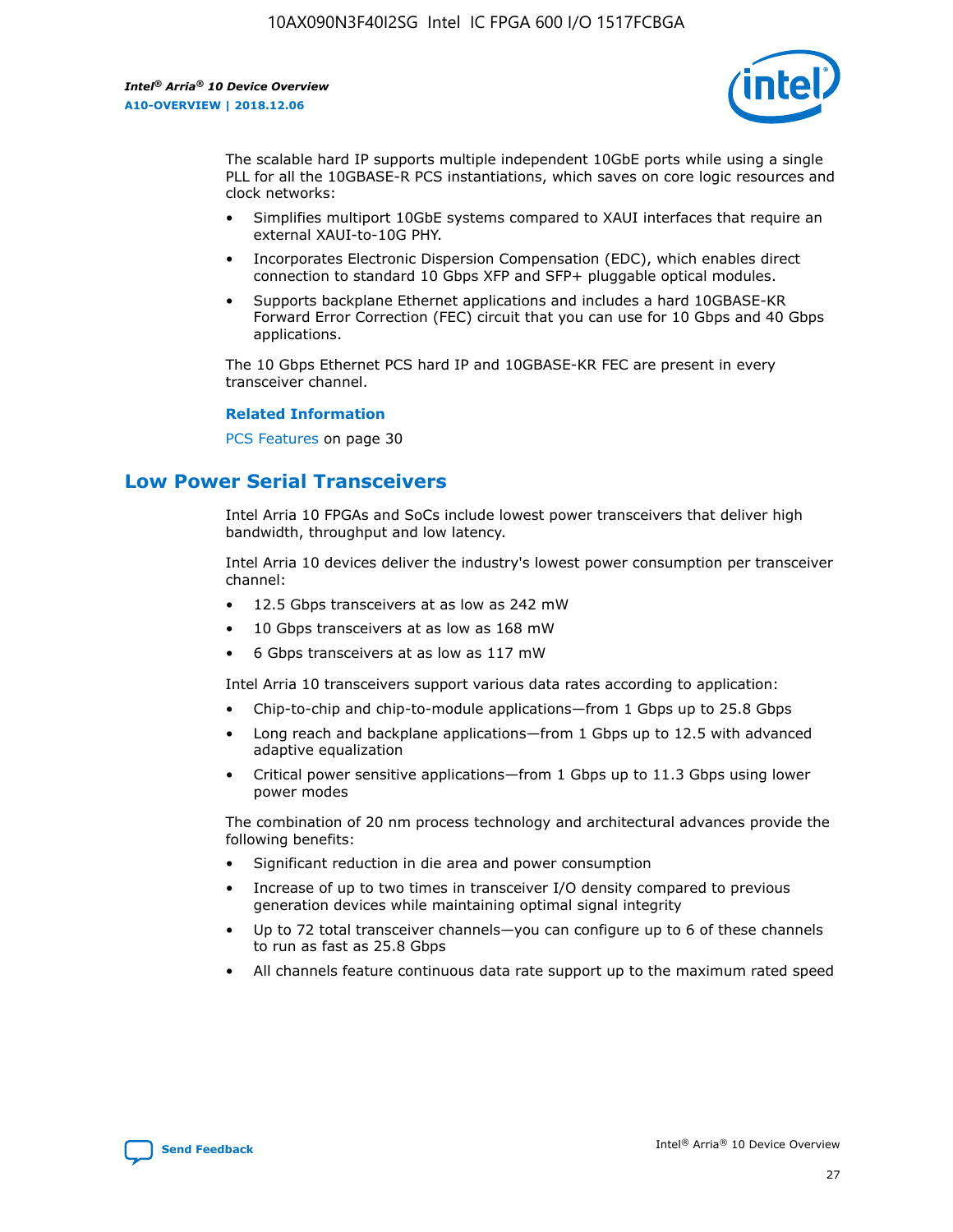

# Transceiver PMA TX/RX PCS ATX PLL Transceiver PMA TX/RX PCS fPLL Network Flexible Clock Distribution Network PCS Transceiver PMA TX/RX FPGA **Clock Distribution** Fabric PCS Transceiver PMA TX/RX ATX Flexible PLL PCS Transceiver PMA TX/RX ▲ fPLL Transceiver PMA TX/RX PCS 4

## **Figure 6. Intel Arria 10 Transceiver Block Architecture**

# **Transceiver Channels**

All transceiver channels feature a dedicated Physical Medium Attachment (PMA) and a hardened Physical Coding Sublayer (PCS).

- The PMA provides primary interfacing capabilities to physical channels.
- The PCS typically handles encoding/decoding, word alignment, and other preprocessing functions before transferring data to the FPGA core fabric.

A transceiver channel consists of a PMA and a PCS block. Most transceiver banks have 6 channels. There are some transceiver banks that contain only 3 channels.

A wide variety of bonded and non-bonded data rate configurations is possible using a highly configurable clock distribution network. Up to 80 independent transceiver data rates can be configured.

The following figures are graphical representations of top views of the silicon die, which correspond to reverse views for flip chip packages. Different Intel Arria 10 devices may have different floorplans than the ones shown in the figures.

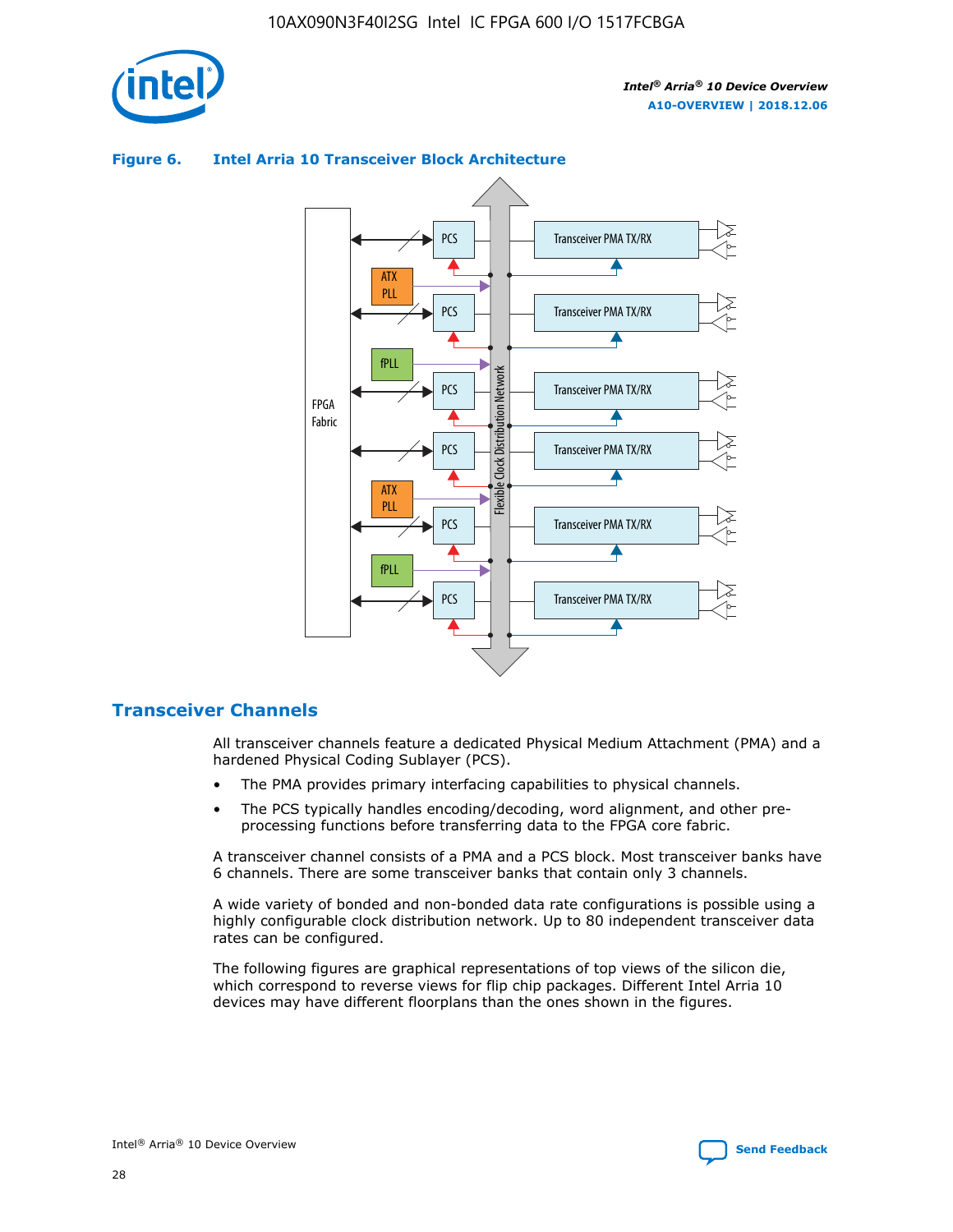

## **Figure 7. Device Chip Overview for Intel Arria 10 GX and GT Devices**



M20K Internal Memory Blocks Core Logic Fabric Transceiver Channels Hard IP Per Transceiver: Standard PCS and Enhanced PCS Hard IPs PCI Express Gen3 Hard IP Fractional PLLs M20K Internal Memory Blocks PCI Express Gen3 Hard IP Variable Precision DSP Blocks I/O PLLs Hard Memory Controllers, General-Purpose I/O Cells, LVDS Hard Processor Subsystem, Dual-Core ARM Cortex A9 M20K Internal Memory Blocks Variable Precision DSP Blocks M20K Internal Memory Blocks Core Logic Fabric I/O PLLs Hard Memory Controllers, General-Purpose I/O Cells, LVDS M20K Internal Memory Blocks Variable Precision DSP Blocks M20K Internal Memory Blocks Transceiver Channels Hard IP Per Transceiver: Standard PCS and Enhanced PCS Hard IPs PCI Express Gen3 Hard IP Fractional PLLs PCI Express Gen3 Hard IP  $\ddot{\cdot}$ Hard PCS Transceiver PMA fPLL ATX (LC) Hard PCS Transceiver PMA **Transmit** Hard PCS Transceiver PMA PLL fPLL Hard PCS Transceiver PMA Transceiver Clock Networks ATX (LC) Hard PCS Transceiver PMA Transmi Hard PCS Transceiver PMA PLL fPLL Hard PCS Transceiver PMA Transceiver PMA Hard PCS ATX (LC) **Transmit** Hard PCS Transceiver PMA PLL Unused transceiver chann can be used as additional transceiver transmit PLLs

# **PMA Features**

Intel Arria 10 transceivers provide exceptional signal integrity at data rates up to 25.8 Gbps. Clocking options include ultra-low jitter ATX PLLs (LC tank based), clock multiplier unit (CMU) PLLs, and fractional PLLs.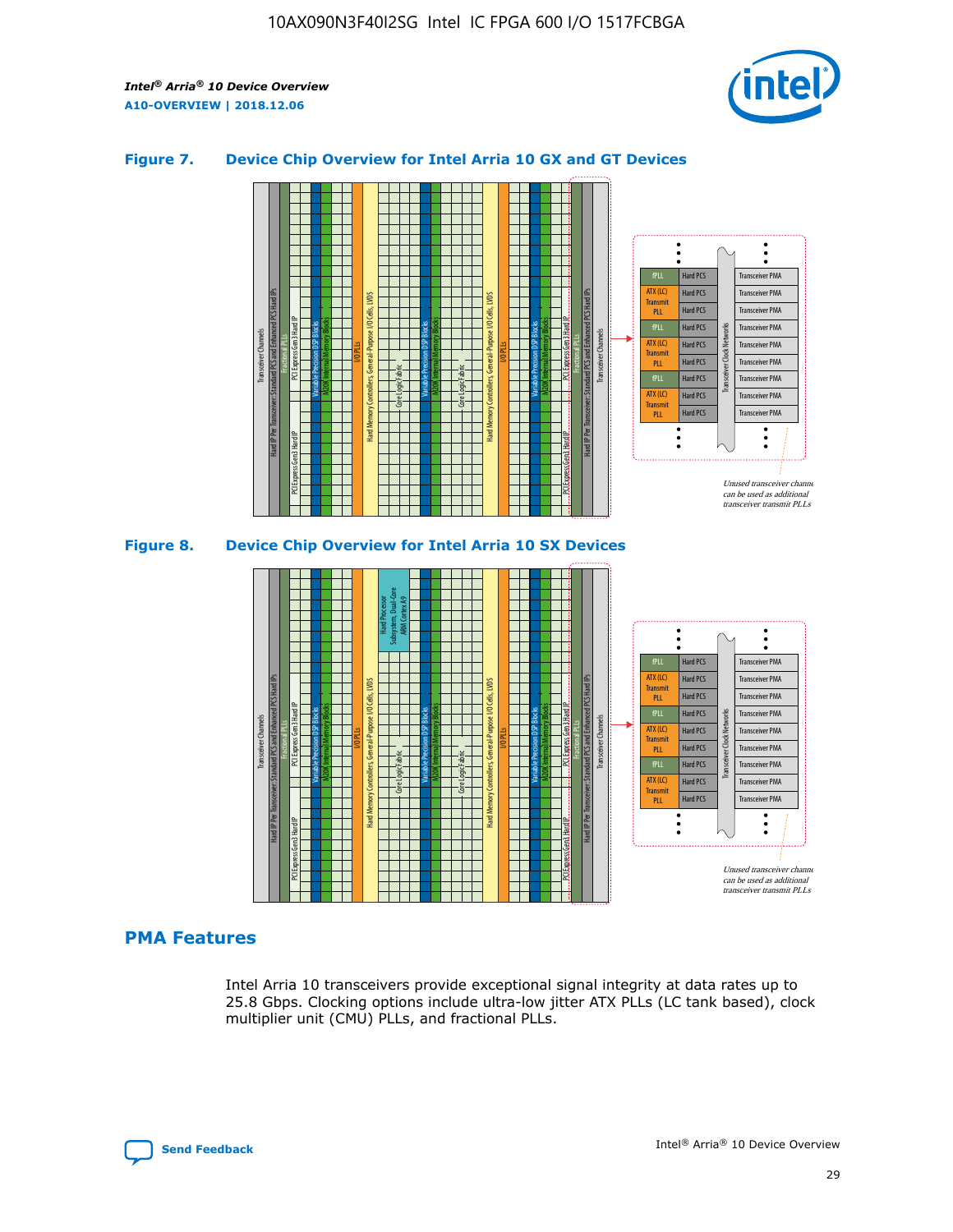

Each transceiver channel contains a channel PLL that can be used as the CMU PLL or clock data recovery (CDR) PLL. In CDR mode, the channel PLL recovers the receiver clock and data in the transceiver channel. Up to 80 independent data rates can be configured on a single Intel Arria 10 device.

## **Table 23. PMA Features of the Transceivers in Intel Arria 10 Devices**

| <b>Feature</b>                                             | <b>Capability</b>                                                                                                                                                                                                             |
|------------------------------------------------------------|-------------------------------------------------------------------------------------------------------------------------------------------------------------------------------------------------------------------------------|
| Chip-to-Chip Data Rates                                    | 1 Gbps to 17.4 Gbps (Intel Arria 10 GX devices)<br>1 Gbps to 25.8 Gbps (Intel Arria 10 GT devices)                                                                                                                            |
| Backplane Support                                          | Drive backplanes at data rates up to 12.5 Gbps                                                                                                                                                                                |
| <b>Optical Module Support</b>                              | SFP+/SFP, XFP, CXP, QSFP/QSFP28, CFP/CFP2/CFP4                                                                                                                                                                                |
| Cable Driving Support                                      | SFP+ Direct Attach, PCI Express over cable, eSATA                                                                                                                                                                             |
| Transmit Pre-Emphasis                                      | 4-tap transmit pre-emphasis and de-emphasis to compensate for system channel loss                                                                                                                                             |
| Continuous Time Linear<br>Equalizer (CTLE)                 | Dual mode, high-gain, and high-data rate, linear receive equalization to compensate for<br>system channel loss                                                                                                                |
| Decision Feedback Equalizer<br>(DFE)                       | 7-fixed and 4-floating tap DFE to equalize backplane channel loss in the presence of<br>crosstalk and noisy environments                                                                                                      |
| Variable Gain Amplifier                                    | Optimizes the signal amplitude prior to the CDR sampling and operates in fixed and<br>adaptive modes                                                                                                                          |
| Altera Digital Adaptive<br>Parametric Tuning (ADAPT)       | Fully digital adaptation engine to automatically adjust all link equalization parameters-<br>including CTLE, DFE, and variable gain amplifier blocks—that provide optimal link margin<br>without intervention from user logic |
| Precision Signal Integrity<br>Calibration Engine (PreSICE) | Hardened calibration controller to quickly calibrate all transceiver control parameters on<br>power-up, which provides the optimal signal integrity and jitter performance                                                    |
| Advanced Transmit (ATX)<br><b>PLL</b>                      | Low jitter ATX (LC tank based) PLLs with continuous tuning range to cover a wide range of<br>standard and proprietary protocols                                                                                               |
| <b>Fractional PLLs</b>                                     | On-chip fractional frequency synthesizers to replace on-board crystal oscillators and reduce<br>system cost                                                                                                                   |
| Digitally Assisted Analog<br><b>CDR</b>                    | Superior jitter tolerance with fast lock time                                                                                                                                                                                 |
| Dynamic Partial<br>Reconfiguration                         | Allows independent control of the Avalon memory-mapped interface of each transceiver<br>channel for the highest transceiver flexibility                                                                                       |
| Multiple PCS-PMA and PCS-<br>PLD interface widths          | 8-, 10-, 16-, 20-, 32-, 40-, or 64-bit interface widths for flexibility of deserialization width,<br>encoding, and reduced latency                                                                                            |

# **PCS Features**

This table summarizes the Intel Arria 10 transceiver PCS features. You can use the transceiver PCS to support a wide range of protocols ranging from 1 Gbps to 25.8 Gbps.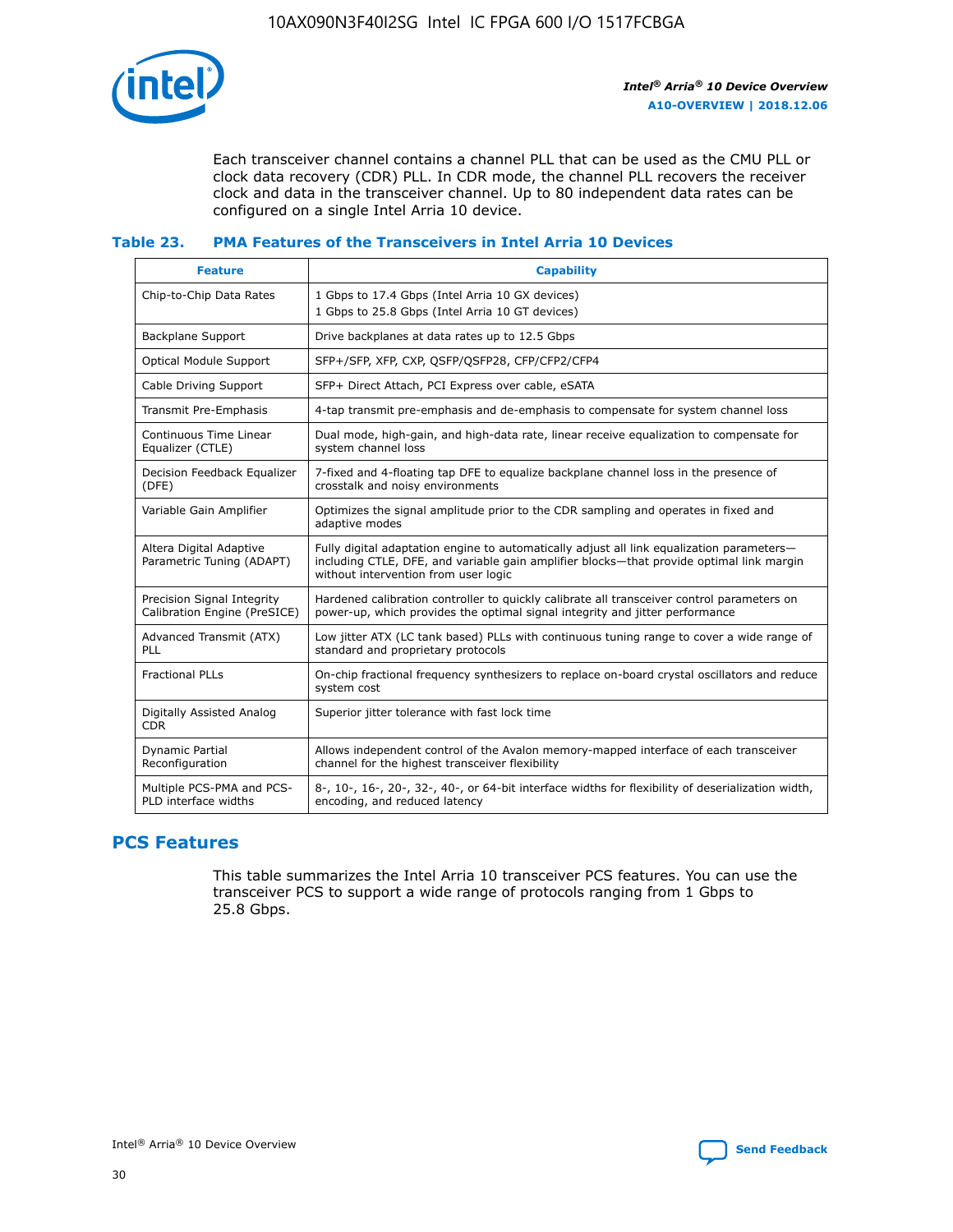

| <b>PCS</b>    | <b>Description</b>                                                                                                                                                                                                                                                                                                                                                                                             |
|---------------|----------------------------------------------------------------------------------------------------------------------------------------------------------------------------------------------------------------------------------------------------------------------------------------------------------------------------------------------------------------------------------------------------------------|
| Standard PCS  | Operates at a data rate up to 12 Gbps<br>Supports protocols such as PCI-Express, CPRI 4.2+, GigE, IEEE 1588 in Hard PCS<br>Implements other protocols using Basic/Custom (Standard PCS) transceiver<br>configuration rules.                                                                                                                                                                                    |
| Enhanced PCS  | Performs functions common to most serial data industry standards, such as word<br>alignment, encoding/decoding, and framing, before data is sent or received off-chip<br>through the PMA<br>• Handles data transfer to and from the FPGA fabric<br>Handles data transfer internally to and from the PMA<br>Provides frequency compensation<br>Performs channel bonding for multi-channel low skew applications |
| PCIe Gen3 PCS | Supports the seamless switching of Data and Clock between the Gen1, Gen2, and Gen3<br>data rates<br>Provides support for PIPE 3.0 features<br>Supports the PIPE interface with the Hard IP enabled, as well as with the Hard IP<br>bypassed                                                                                                                                                                    |

#### **Related Information**

- PCIe Gen1, Gen2, and Gen3 Hard IP on page 26
- Interlaken Support on page 26
- 10 Gbps Ethernet Support on page 26

# **PCS Protocol Support**

This table lists some of the protocols supported by the Intel Arria 10 transceiver PCS. For more information about the blocks in the transmitter and receiver data paths, refer to the related information.

| <b>Protocol</b>                                 | <b>Data Rate</b><br>(Gbps) | <b>Transceiver IP</b>       | <b>PCS Support</b>                      |
|-------------------------------------------------|----------------------------|-----------------------------|-----------------------------------------|
| PCIe Gen3 x1, x2, x4, x8                        | 8.0                        | Native PHY (PIPE)           | Standard PCS and PCIe<br>Gen3 PCS       |
| PCIe Gen2 x1, x2, x4, x8                        | 5.0                        | Native PHY (PIPE)           | <b>Standard PCS</b>                     |
| PCIe Gen1 x1, x2, x4, x8                        | 2.5                        | Native PHY (PIPE)           | Standard PCS                            |
| 1000BASE-X Gigabit Ethernet                     | 1.25                       | Native PHY                  | <b>Standard PCS</b>                     |
| 1000BASE-X Gigabit Ethernet with<br>IEEE 1588v2 | 1.25                       | Native PHY                  | Standard PCS                            |
| 10GBASE-R                                       | 10.3125                    | Native PHY                  | <b>Enhanced PCS</b>                     |
| 10GBASE-R with IEEE 1588v2                      | 10.3125                    | Native PHY                  | <b>Enhanced PCS</b>                     |
| 10GBASE-R with KR FEC                           | 10.3125                    | Native PHY                  | <b>Enhanced PCS</b>                     |
| 10GBASE-KR and 1000BASE-X                       | 10.3125                    | 1G/10GbE and 10GBASE-KR PHY | Standard PCS and<br><b>Enhanced PCS</b> |
| Interlaken (CEI-6G/11G)                         | 3.125 to 17.4              | Native PHY                  | <b>Enhanced PCS</b>                     |
| SFI-S/SFI-5.2                                   | 11.2                       | Native PHY                  | <b>Enhanced PCS</b>                     |
| $10G$ SDI                                       | 10.692                     | Native PHY                  | <b>Enhanced PCS</b>                     |
|                                                 |                            |                             | continued                               |

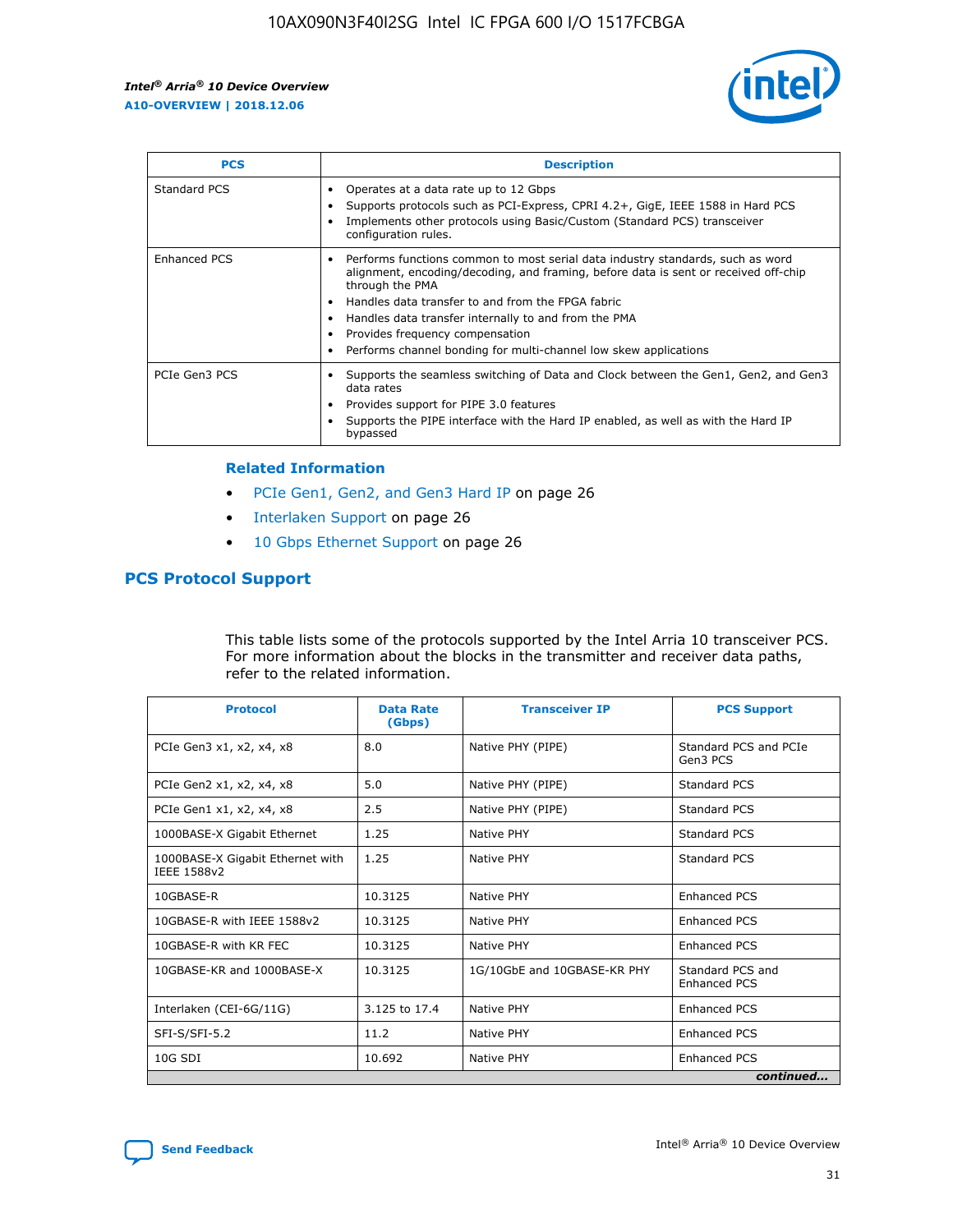

| <b>Protocol</b>      | <b>Data Rate</b><br>(Gbps) | <b>Transceiver IP</b> | <b>PCS Support</b> |
|----------------------|----------------------------|-----------------------|--------------------|
| CPRI 6.0 (64B/66B)   | 0.6144 to<br>10.1376       | Native PHY            | Enhanced PCS       |
| CPRI 4.2 (8B/10B)    | $0.6144$ to<br>9.8304      | Native PHY            | Standard PCS       |
| OBSAI RP3 v4.2       | 0.6144 to 6.144            | Native PHY            | Standard PCS       |
| SD-SDI/HD-SDI/3G-SDI | $0.143(12)$ to<br>2.97     | Native PHY            | Standard PCS       |

## **Related Information**

#### [Intel Arria 10 Transceiver PHY User Guide](https://www.intel.com/content/www/us/en/programmable/documentation/nik1398707230472.html#nik1398707091164)

Provides more information about the supported transceiver protocols and PHY IP, the PMA architecture, and the standard, enhanced, and PCIe Gen3 PCS architecture.

# **SoC with Hard Processor System**

Each SoC device combines an FPGA fabric and a hard processor system (HPS) in a single device. This combination delivers the flexibility of programmable logic with the power and cost savings of hard IP in these ways:

- Reduces board space, system power, and bill of materials cost by eliminating a discrete embedded processor
- Allows you to differentiate the end product in both hardware and software, and to support virtually any interface standard
- Extends the product life and revenue through in-field hardware and software updates

 $(12)$  The 0.143 Gbps data rate is supported using oversampling of user logic that you must implement in the FPGA fabric.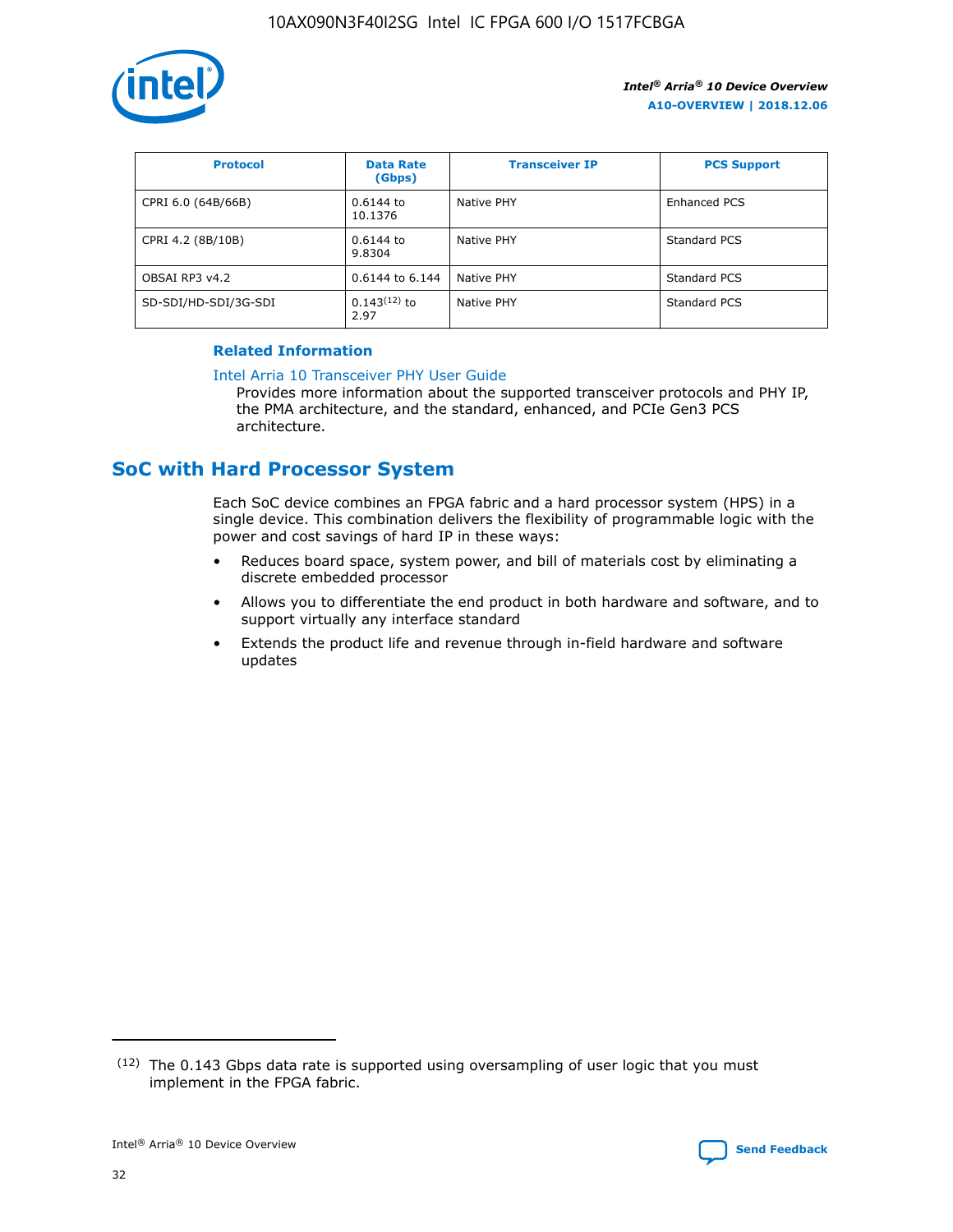

#### **Figure 9. HPS Block Diagram**

This figure shows a block diagram of the HPS with the dual ARM Cortex-A9 MPCore processor.



# **Key Advantages of 20-nm HPS**

The 20-nm HPS strikes a balance between enabling maximum software compatibility with 28-nm SoCs while still improving upon the 28-nm HPS architecture. These improvements address the requirements of the next generation target markets such as wireless and wireline communications, compute and storage equipment, broadcast and military in terms of performance, memory bandwidth, connectivity via backplane and security.

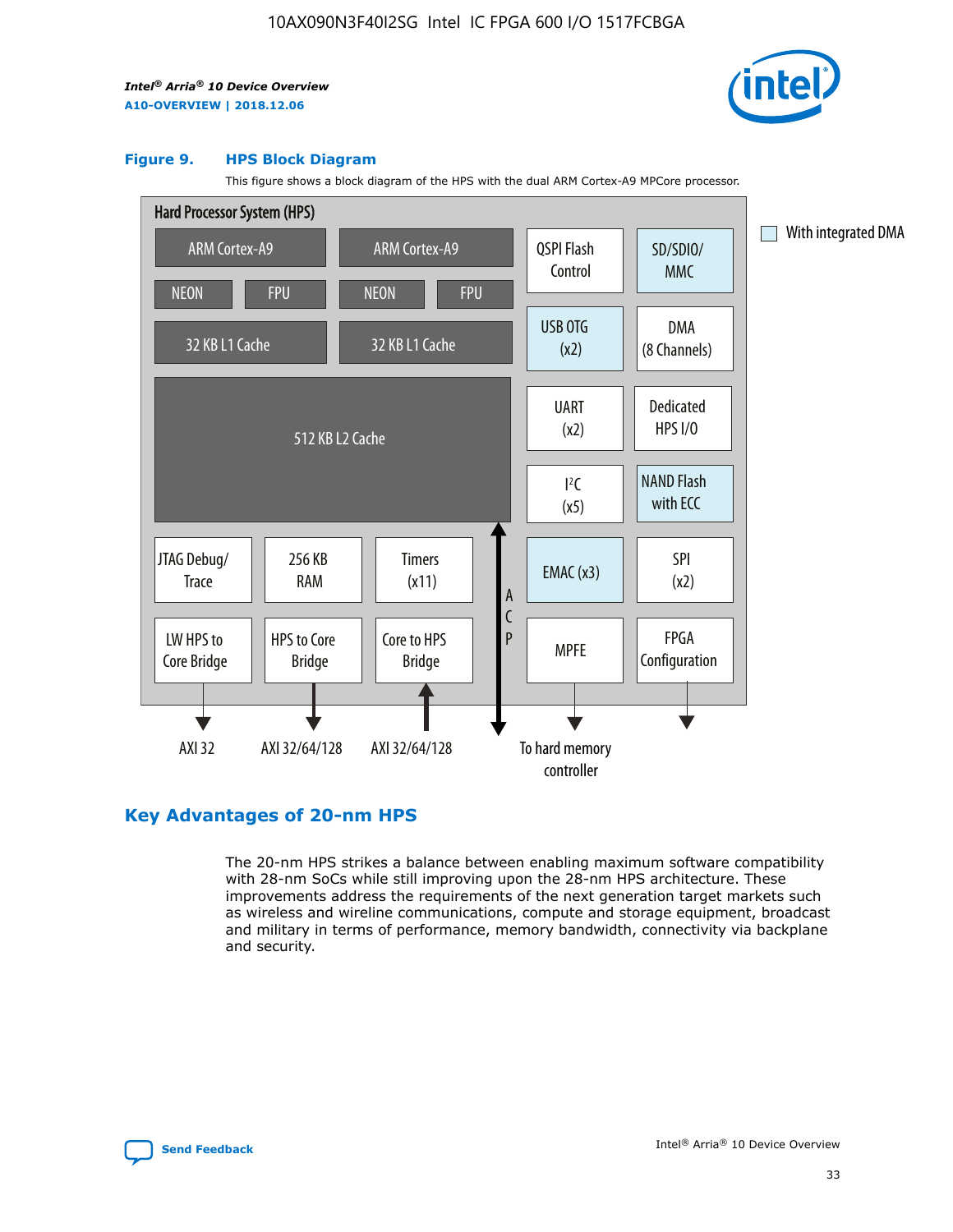

## **Table 24. Improvements in 20 nm HPS**

This table lists the key improvements of the 20 nm HPS compared to the 28 nm HPS.

| Advantages/<br><b>Improvements</b>                          | <b>Description</b>                                                                                                                                                                                                                                                                                                                                                                                                                                                                                                                                                                                                                                                                                                                                                                                                                                                                                                      |
|-------------------------------------------------------------|-------------------------------------------------------------------------------------------------------------------------------------------------------------------------------------------------------------------------------------------------------------------------------------------------------------------------------------------------------------------------------------------------------------------------------------------------------------------------------------------------------------------------------------------------------------------------------------------------------------------------------------------------------------------------------------------------------------------------------------------------------------------------------------------------------------------------------------------------------------------------------------------------------------------------|
| Increased performance and<br>overdrive capability           | While the nominal processor frequency is 1.2 GHz, the 20 nm HPS offers an "overdrive"<br>feature which enables a higher processor operating frequency. This requires a higher supply<br>voltage value that is unique to the HPS and may require a separate regulator.                                                                                                                                                                                                                                                                                                                                                                                                                                                                                                                                                                                                                                                   |
| Increased processor memory<br>bandwidth and DDR4<br>support | Up to 64-bit DDR4 memory at 2,400 Mbps support is available for the processor. The hard<br>memory controller for the HPS comprises a multi-port front end that manages connections<br>to a single port memory controller. The multi-port front end allows logic core and the HPS<br>to share ports and thereby the available bandwidth of the memory controller.                                                                                                                                                                                                                                                                                                                                                                                                                                                                                                                                                        |
| Flexible I/O sharing                                        | An advanced I/O pin muxing scheme allows improved sharing of I/O between the HPS and<br>the core logic. The following types of I/O are available for SoC:<br>17 dedicated I/Os-physically located inside the HPS block and are not accessible to<br>logic within the core. The 17 dedicated I/Os are used for HPS clock, resets, and<br>interfacing with boot devices, QSPI, and SD/MMC.<br>48 direct shared I/O-located closest to the HPS block and are ideal for high speed HPS<br>peripherals such as EMAC, USB, and others. There is one bank of 48 I/Os that supports<br>direct sharing where the 48 I/Os can be shared 12 I/Os at a time.<br>Standard (shared) I/O—all standard I/Os can be shared by the HPS peripherals and any<br>logic within the core. For designs where more than 48 I/Os are required to fully use all<br>the peripherals in the HPS, these I/Os can be connected through the core logic. |
| <b>EMAC</b> core                                            | Three EMAC cores are available in the HPS. The EMAC cores enable an application to<br>support two redundant Ethernet connections; for example, backplane, or two EMAC cores<br>for managing IEEE 1588 time stamp information while allowing a third EMAC core for debug<br>and configuration. All three EMACs can potentially share the same time stamps, simplifying<br>the 1588 time stamping implementation. A new serial time stamp interface allows core<br>logic to access and read the time stamp values. The integrated EMAC controllers can be<br>connected to external Ethernet PHY through the provided MDIO or I <sup>2</sup> C interface.                                                                                                                                                                                                                                                                  |
| On-chip memory                                              | The on-chip memory is updated to 256 KB support and can support larger data sets and<br>real time algorithms.                                                                                                                                                                                                                                                                                                                                                                                                                                                                                                                                                                                                                                                                                                                                                                                                           |
| <b>ECC</b> enhancements                                     | Improvements in L2 Cache ECC management allow identification of errors down to the<br>address level. ECC enhancements also enable improved error injection and status reporting<br>via the introduction of new memory mapped access to syndrome and data signals.                                                                                                                                                                                                                                                                                                                                                                                                                                                                                                                                                                                                                                                       |
| HPS to FPGA Interconnect<br>Backbone                        | Although the HPS and the Logic Core can operate independently, they are tightly coupled<br>via a high-bandwidth system interconnect built from high-performance ARM AMBA AXI bus<br>bridges. IP bus masters in the FPGA fabric have access to HPS bus slaves via the FPGA-to-<br>HPS interconnect. Similarly, HPS bus masters have access to bus slaves in the core fabric<br>via the HPS-to-FPGA bridge. Both bridges are AMBA AXI-3 compliant and support<br>simultaneous read and write transactions. Up to three masters within the core fabric can<br>share the HPS SDRAM controller with the processor. Additionally, the processor can be used<br>to configure the core fabric under program control via a dedicated 32-bit configuration port.                                                                                                                                                                  |
| FPGA configuration and HPS<br>booting                       | The FPGA fabric and HPS in the SoCs are powered independently. You can reduce the clock<br>frequencies or gate the clocks to reduce dynamic power.<br>You can configure the FPGA fabric and boot the HPS independently, in any order, providing<br>you with more design flexibility.                                                                                                                                                                                                                                                                                                                                                                                                                                                                                                                                                                                                                                    |
| Security                                                    | New security features have been introduced for anti-tamper management, secure boot,<br>encryption (AES), and authentication (SHA).                                                                                                                                                                                                                                                                                                                                                                                                                                                                                                                                                                                                                                                                                                                                                                                      |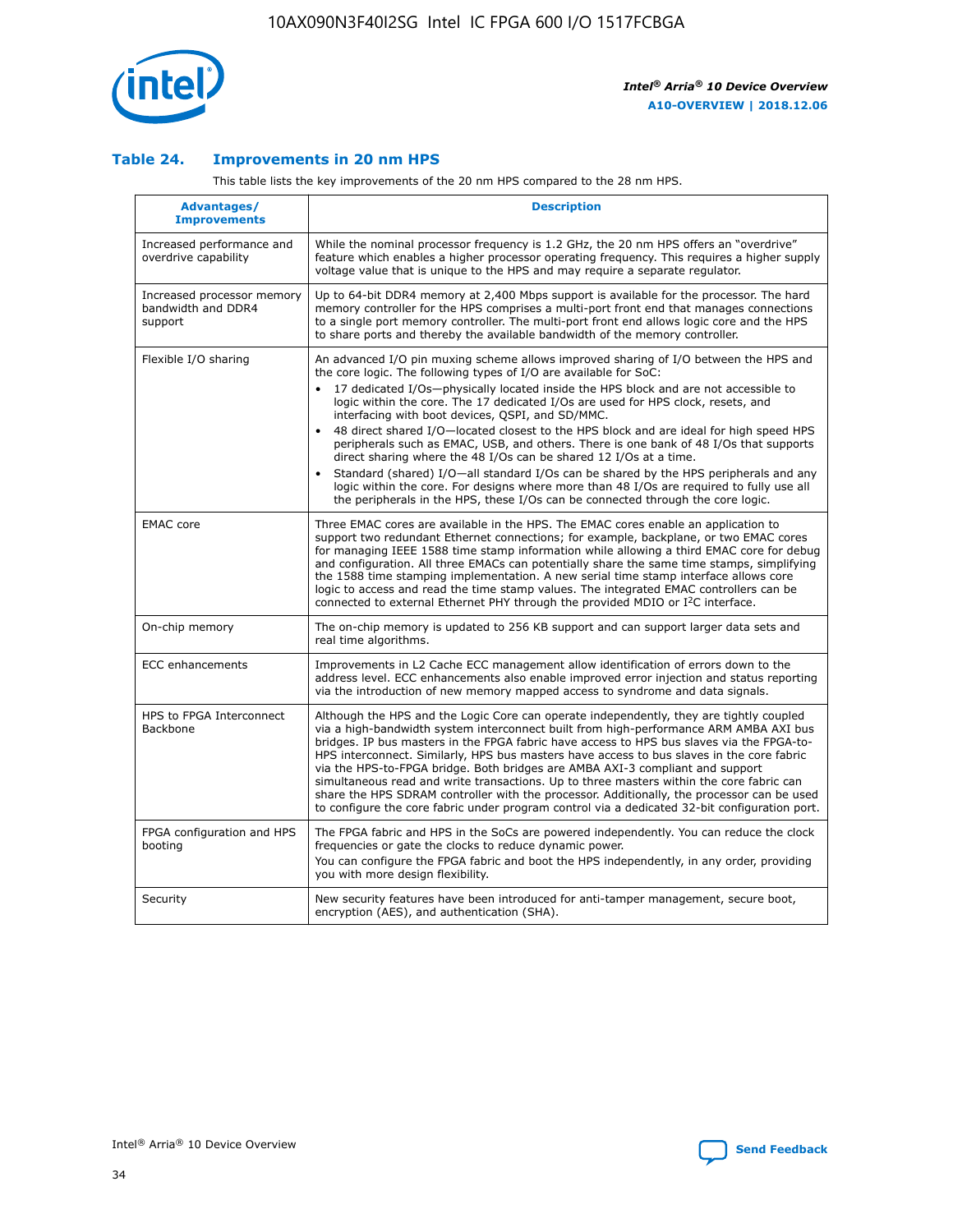

# **Features of the HPS**

The HPS has the following features:

- 1.2-GHz, dual-core ARM Cortex-A9 MPCore processor with up to 1.5-GHz via overdrive
	- ARMv7-A architecture that runs 32-bit ARM instructions, 16-bit and 32-bit Thumb instructions, and 8-bit Java byte codes in Jazelle style
	- Superscalar, variable length, out-of-order pipeline with dynamic branch prediction
	- Instruction Efficiency 2.5 MIPS/MHz, which provides total performance of 7500 MIPS at 1.5 GHz
- Each processor core includes:
	- 32 KB of L1 instruction cache, 32 KB of L1 data cache
	- Single- and double-precision floating-point unit and NEON media engine
	- CoreSight debug and trace technology
	- Snoop Control Unit (SCU) and Acceleration Coherency Port (ACP)
- 512 KB of shared L2 cache
- 256 KB of scratch RAM
- Hard memory controller with support for DDR3, DDR4 and optional error correction code (ECC) support
- Multiport Front End (MPFE) Scheduler interface to the hard memory controller
- 8-channel direct memory access (DMA) controller
- QSPI flash controller with SIO, DIO, QIO SPI Flash support
- NAND flash controller (ONFI 1.0 or later) with DMA and ECC support, updated to support 8 and 16-bit Flash devices and new command DMA to offload CPU for fast power down recovery
- Updated SD/SDIO/MMC controller to eMMC 4.5 with DMA with CE-ATA digital command support
- 3 10/100/1000 Ethernet media access control (MAC) with DMA
- 2 USB On-the-Go (OTG) controllers with DMA
- $\bullet$  5 I<sup>2</sup>C controllers (3 can be used by EMAC for MIO to external PHY)
- 2 UART 16550 Compatible controllers
- 4 serial peripheral interfaces (SPI) (2 Master, 2 Slaves)
- 62 programmable general-purpose I/Os, which includes 48 direct share I/Os that allows the HPS peripherals to connect directly to the FPGA I/Os
- 7 general-purpose timers
- 4 watchdog timers
- Anti-tamper, Secure Boot, Encryption (AES) and Authentication (SHA)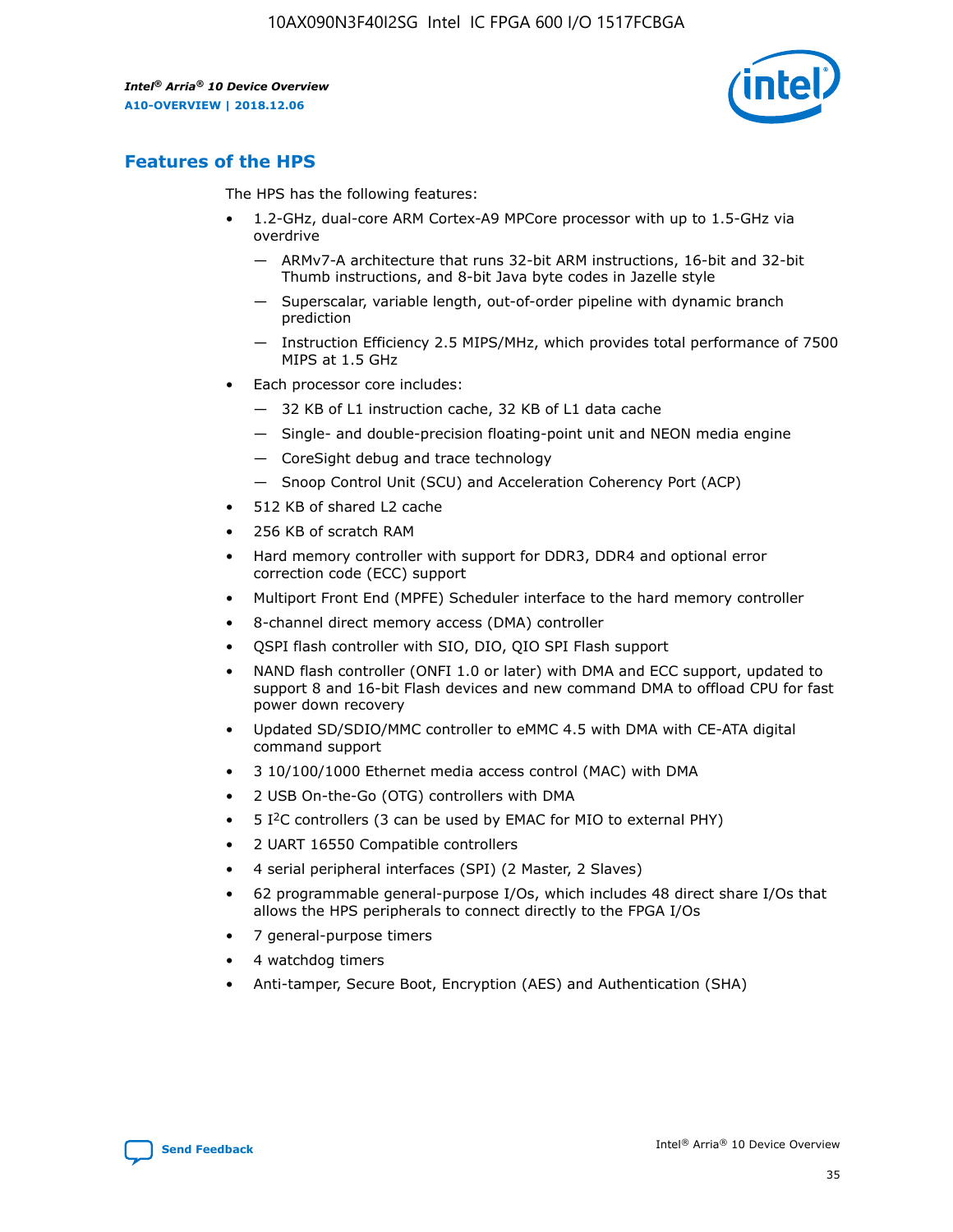

# **System Peripherals and Debug Access Port**

Each Ethernet MAC, USB OTG, NAND flash controller, and SD/MMC controller module has an integrated DMA controller. For modules without an integrated DMA controller, an additional DMA controller module provides up to eight channels of high-bandwidth data transfers. Peripherals that communicate off-chip are multiplexed with other peripherals at the HPS pin level. This allows you to choose which peripherals interface with other devices on your PCB.

The debug access port provides interfaces to industry standard JTAG debug probes and supports ARM CoreSight debug and core traces to facilitate software development.

## **HPS–FPGA AXI Bridges**

The HPS–FPGA bridges, which support the Advanced Microcontroller Bus Architecture (AMBA) Advanced eXtensible Interface (AXI™) specifications, consist of the following bridges:

- FPGA-to-HPS AMBA AXI bridge—a high-performance bus supporting 32, 64, and 128 bit data widths that allows the FPGA fabric to issue transactions to slaves in the HPS.
- HPS-to-FPGA Avalon/AMBA AXI bridge—a high-performance bus supporting 32, 64, and 128 bit data widths that allows the HPS to issue transactions to slaves in the FPGA fabric.
- Lightweight HPS-to-FPGA AXI bridge—a lower latency 32 bit width bus that allows the HPS to issue transactions to soft peripherals in the FPGA fabric. This bridge is primarily used for control and status register (CSR) accesses to peripherals in the FPGA fabric.

The HPS–FPGA AXI bridges allow masters in the FPGA fabric to communicate with slaves in the HPS logic, and vice versa. For example, the HPS-to-FPGA AXI bridge allows you to share memories instantiated in the FPGA fabric with one or both microprocessors in the HPS, while the FPGA-to-HPS AXI bridge allows logic in the FPGA fabric to access the memory and peripherals in the HPS.

Each HPS–FPGA bridge also provides asynchronous clock crossing for data transferred between the FPGA fabric and the HPS.

#### **HPS SDRAM Controller Subsystem**

The HPS SDRAM controller subsystem contains a multiport SDRAM controller and DDR PHY that are shared between the FPGA fabric (through the FPGA-to-HPS SDRAM interface), the level 2 (L2) cache, and the level 3 (L3) system interconnect. The FPGA-to-HPS SDRAM interface supports AMBA AXI and Avalon® Memory-Mapped (Avalon-MM) interface standards, and provides up to six individual ports for access by masters implemented in the FPGA fabric.

The HPS SDRAM controller supports up to 3 masters (command ports), 3x 64-bit read data ports and 3x 64-bit write data ports.

To maximize memory performance, the SDRAM controller subsystem supports command and data reordering, deficit round-robin arbitration with aging, and high-priority bypass features.

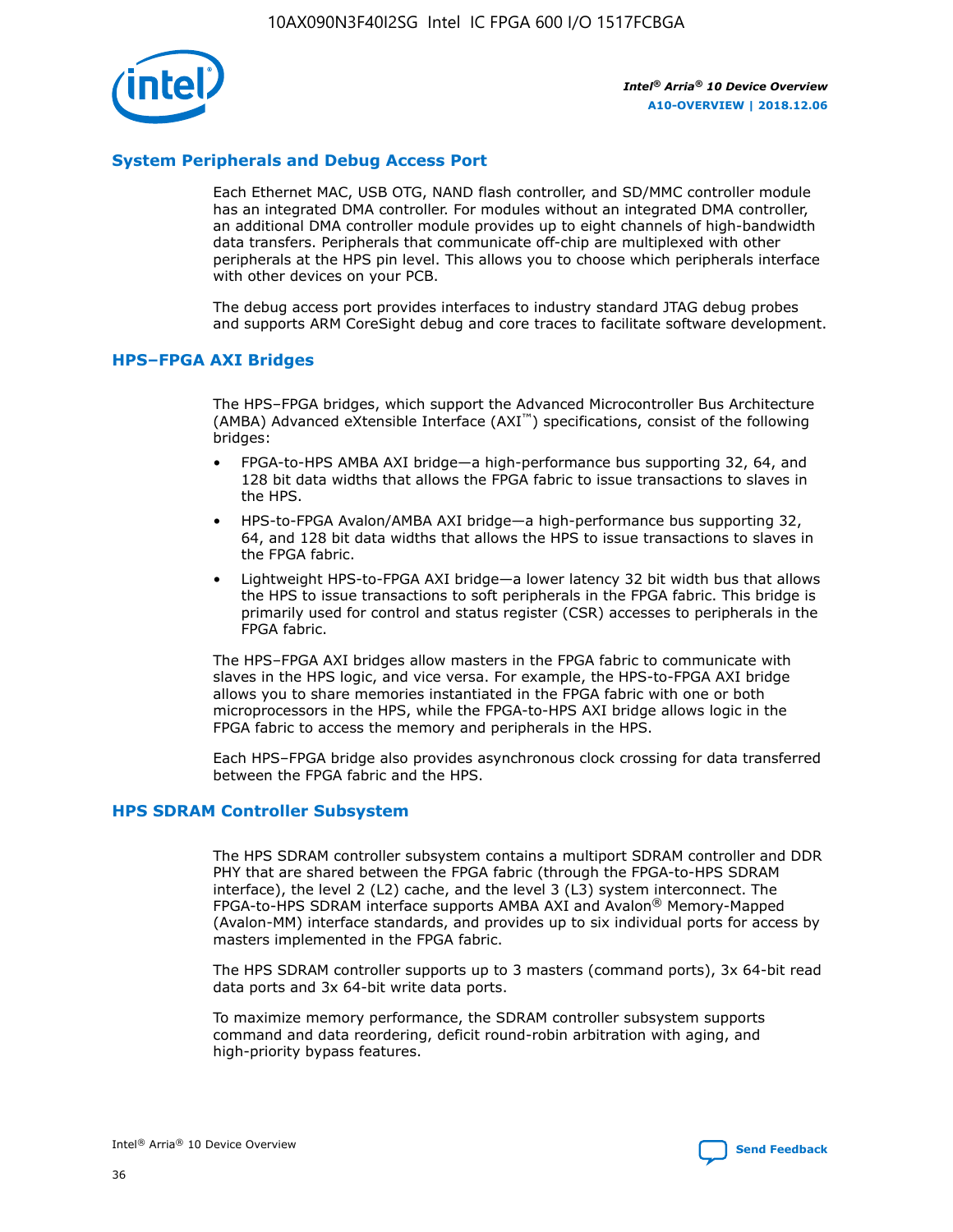

# **FPGA Configuration and HPS Booting**

The FPGA fabric and HPS in the SoC FPGA must be powered at the same time. You can reduce the clock frequencies or gate the clocks to reduce dynamic power.

Once powered, the FPGA fabric and HPS can be configured independently thus providing you with more design flexibility:

- You can boot the HPS independently. After the HPS is running, the HPS can fully or partially reconfigure the FPGA fabric at any time under software control. The HPS can also configure other FPGAs on the board through the FPGA configuration controller.
- Configure the FPGA fabric first, and then boot the HPS from memory accessible to the FPGA fabric.

## **Hardware and Software Development**

For hardware development, you can configure the HPS and connect your soft logic in the FPGA fabric to the HPS interfaces using the Platform Designer system integration tool in the Intel Quartus Prime software.

For software development, the ARM-based SoC FPGA devices inherit the rich software development ecosystem available for the ARM Cortex-A9 MPCore processor. The software development process for Intel SoC FPGAs follows the same steps as those for other SoC devices from other manufacturers. Support for Linux\*, VxWorks\*, and other operating systems are available for the SoC FPGAs. For more information on the operating systems support availability, contact the Intel FPGA sales team.

You can begin device-specific firmware and software development on the Intel SoC FPGA Virtual Target. The Virtual Target is a fast PC-based functional simulation of a target development system—a model of a complete development board. The Virtual Target enables the development of device-specific production software that can run unmodified on actual hardware.

# **Dynamic and Partial Reconfiguration**

The Intel Arria 10 devices support dynamic and partial reconfiguration. You can use dynamic and partial reconfiguration simultaneously to enable seamless reconfiguration of both the device core and transceivers.

# **Dynamic Reconfiguration**

You can reconfigure the PMA and PCS blocks while the device continues to operate. This feature allows you to change the data rates, protocol, and analog settings of a channel in a transceiver bank without affecting on-going data transfer in other transceiver banks. This feature is ideal for applications that require dynamic multiprotocol or multirate support.

# **Partial Reconfiguration**

Using partial reconfiguration, you can reconfigure some parts of the device while keeping the device in operation.

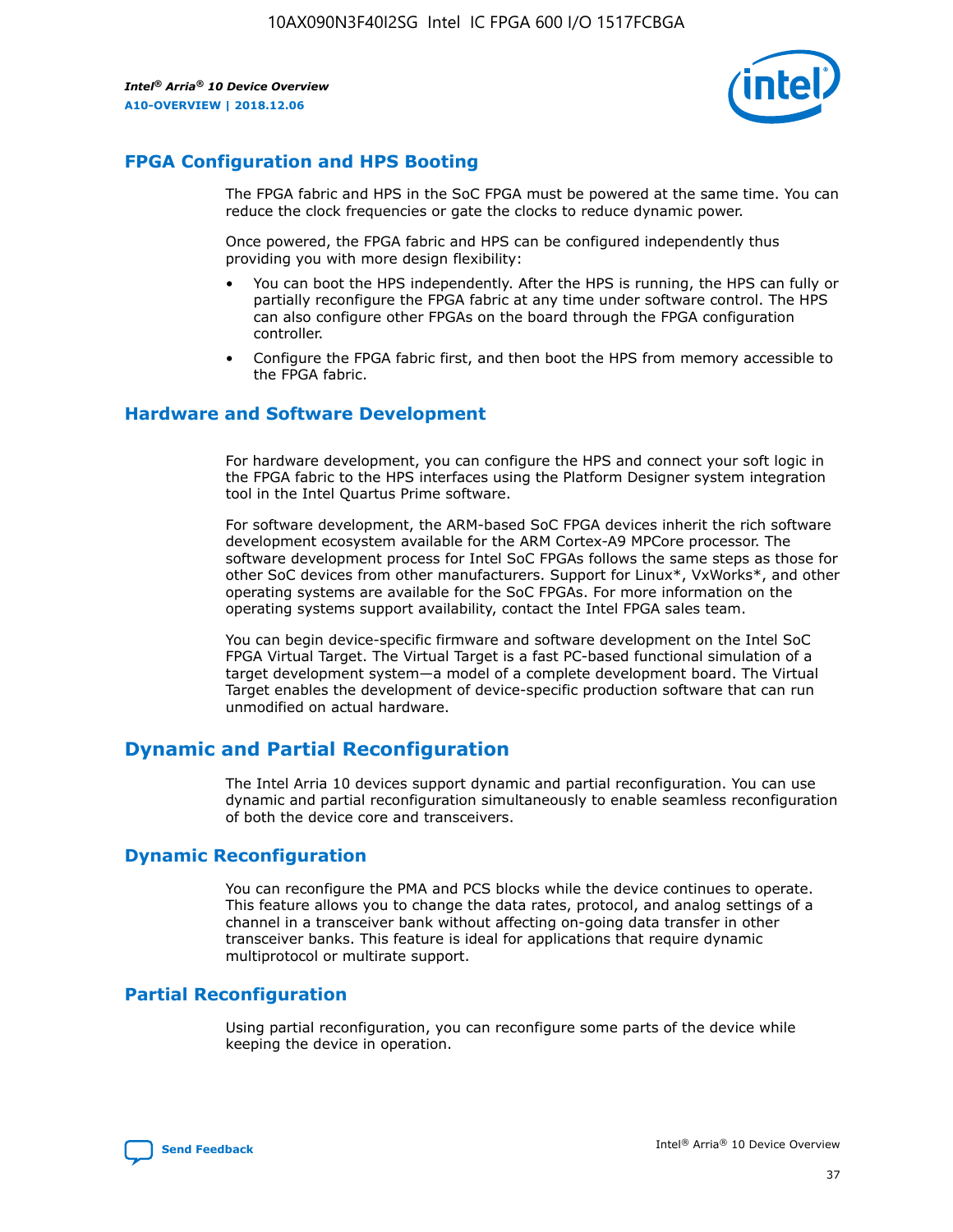

Instead of placing all device functions in the FPGA fabric, you can store some functions that do not run simultaneously in external memory and load them only when required. This capability increases the effective logic density of the device, and lowers cost and power consumption.

In the Intel solution, you do not have to worry about intricate device architecture to perform a partial reconfiguration. The partial reconfiguration capability is built into the Intel Quartus Prime design software, making such time-intensive task simple.

Intel Arria 10 devices support partial reconfiguration in the following configuration options:

- Using an internal host:
	- All supported configuration modes where the FPGA has access to external memory devices such as serial and parallel flash memory.
	- Configuration via Protocol [CvP (PCIe)]
- Using an external host—passive serial (PS), fast passive parallel (FPP) x8, FPP x16, and FPP x32 I/O interface.

# **Enhanced Configuration and Configuration via Protocol**

# **Table 25. Configuration Schemes and Features of Intel Arria 10 Devices**

Intel Arria 10 devices support 1.8 V programming voltage and several configuration schemes.

| <b>Scheme</b>                                                          | <b>Data</b><br><b>Width</b> | <b>Max Clock</b><br>Rate<br>(MHz) | <b>Max Data</b><br>Rate<br>(Mbps)<br>(13) | <b>Decompression</b> | <b>Design</b><br>Security <sup>(1</sup><br>4) | <b>Partial</b><br>Reconfiguration<br>(15) | <b>Remote</b><br><b>System</b><br><b>Update</b> |
|------------------------------------------------------------------------|-----------------------------|-----------------------------------|-------------------------------------------|----------------------|-----------------------------------------------|-------------------------------------------|-------------------------------------------------|
| <b>JTAG</b>                                                            | 1 bit                       | 33                                | 33                                        |                      |                                               | Yes(16)                                   |                                                 |
| Active Serial (AS)<br>through the<br>EPCO-L<br>configuration<br>device | 1 bit,<br>4 bits            | 100                               | 400                                       | Yes                  | Yes                                           | Yes(16)                                   | Yes                                             |
| Passive serial (PS)<br>through CPLD or<br>external<br>microcontroller  | 1 bit                       | 100                               | 100                                       | Yes                  | Yes                                           | Yes <sup>(16)</sup>                       | Parallel<br>Flash<br>Loader<br>(PFL) IP<br>core |
|                                                                        |                             |                                   |                                           |                      |                                               |                                           | continued                                       |

<sup>(13)</sup> Enabling either compression or design security features affects the maximum data rate. Refer to the Intel Arria 10 Device Datasheet for more information.

<sup>(14)</sup> Encryption and compression cannot be used simultaneously.

 $(15)$  Partial reconfiguration is an advanced feature of the device family. If you are interested in using partial reconfiguration, contact Intel for support.

 $(16)$  Partial configuration can be performed only when it is configured as internal host.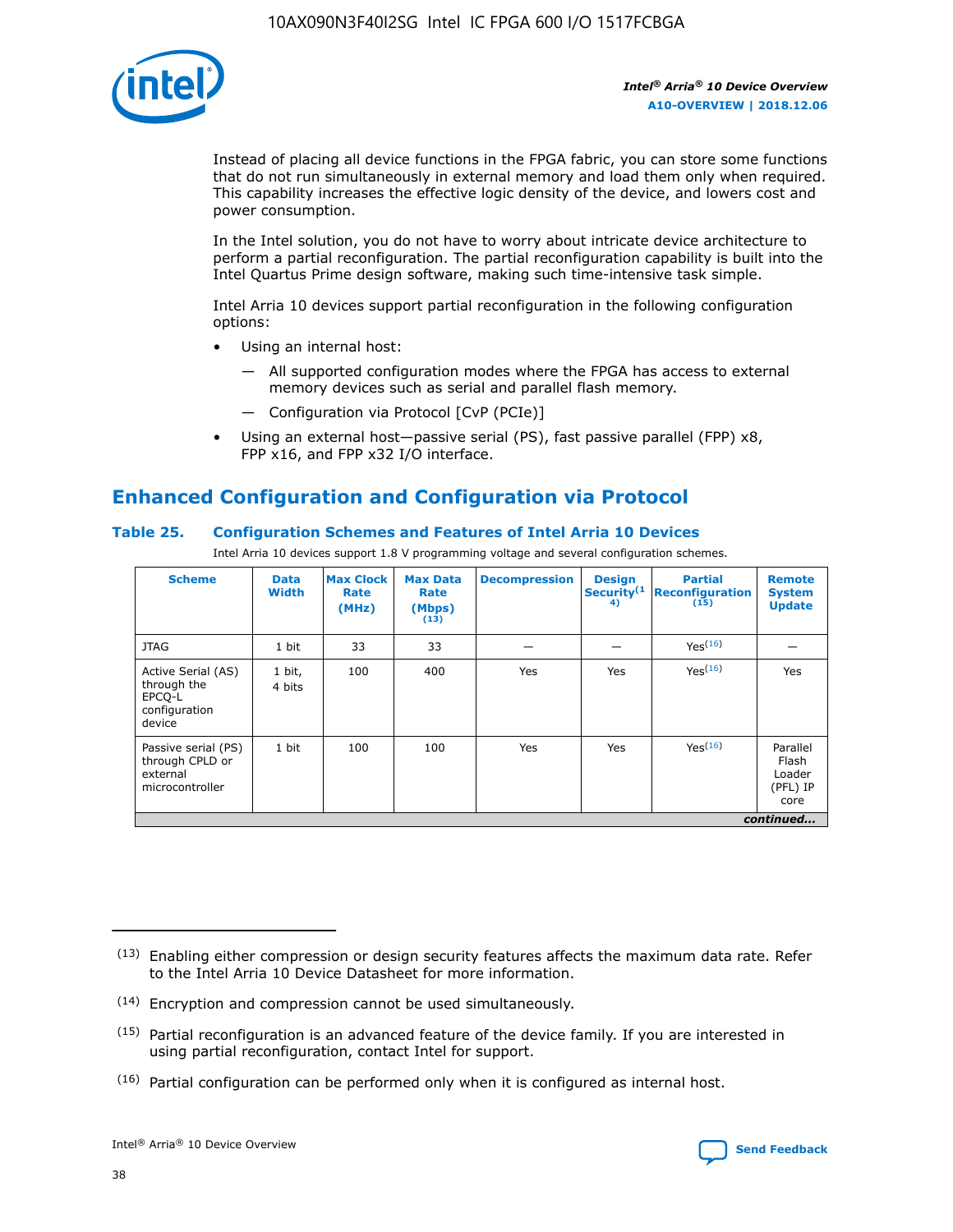

| <b>Scheme</b>                                   | <b>Data</b><br><b>Width</b> | <b>Max Clock</b><br>Rate<br>(MHz) | <b>Max Data</b><br>Rate<br>(Mbps)<br>(13) | <b>Decompression</b> | <b>Design</b><br>Security <sup>(1</sup><br>4) | <b>Partial</b><br><b>Reconfiguration</b><br>(15) | <b>Remote</b><br><b>System</b><br><b>Update</b> |
|-------------------------------------------------|-----------------------------|-----------------------------------|-------------------------------------------|----------------------|-----------------------------------------------|--------------------------------------------------|-------------------------------------------------|
| Fast passive                                    | 8 bits                      | 100                               | 3200                                      | Yes                  | Yes                                           | Yes(17)                                          | PFL IP                                          |
| parallel (FPP)<br>through CPLD or               | 16 bits                     |                                   |                                           | Yes                  | Yes                                           |                                                  | core                                            |
| external<br>microcontroller                     | 32 bits                     |                                   |                                           | Yes                  | Yes                                           |                                                  |                                                 |
| Configuration via                               | 16 bits                     | 100                               | 3200                                      | Yes                  | Yes                                           | Yes <sup>(17)</sup>                              |                                                 |
| <b>HPS</b>                                      | 32 bits                     |                                   |                                           | Yes                  | Yes                                           |                                                  |                                                 |
| Configuration via<br>Protocol [CvP<br>$(PCIe*)$ | x1, x2,<br>x4, x8<br>lanes  |                                   | 8000                                      | Yes                  | Yes                                           | Yes(16)                                          |                                                 |

You can configure Intel Arria 10 devices through PCIe using Configuration via Protocol (CvP). The Intel Arria 10 CvP implementation conforms to the PCIe 100 ms power-up-to-active time requirement.

#### **Related Information**

[Configuration via Protocol \(CvP\) Implementation in Intel FPGAs User Guide](https://www.intel.com/content/www/us/en/programmable/documentation/dsu1441819344145.html#dsu1442269728522) Provides more information about the CvP configuration scheme.

# **SEU Error Detection and Correction**

Intel Arria 10 devices offer robust and easy-to-use single-event upset (SEU) error detection and correction circuitry.

The detection and correction circuitry includes protection for Configuration RAM (CRAM) programming bits and user memories. The CRAM is protected by a continuously running CRC error detection circuit with integrated ECC that automatically corrects one or two errors and detects higher order multi-bit errors. When more than two errors occur, correction is available through reloading of the core programming file, providing a complete design refresh while the FPGA continues to operate.

The physical layout of the Intel Arria 10 CRAM array is optimized to make the majority of multi-bit upsets appear as independent single-bit or double-bit errors which are automatically corrected by the integrated CRAM ECC circuitry. In addition to the CRAM protection, the M20K memory blocks also include integrated ECC circuitry and are layout-optimized for error detection and correction. The MLAB does not have ECC.

(14) Encryption and compression cannot be used simultaneously.

<sup>(17)</sup> Supported at a maximum clock rate of 100 MHz.



 $(13)$  Enabling either compression or design security features affects the maximum data rate. Refer to the Intel Arria 10 Device Datasheet for more information.

 $(15)$  Partial reconfiguration is an advanced feature of the device family. If you are interested in using partial reconfiguration, contact Intel for support.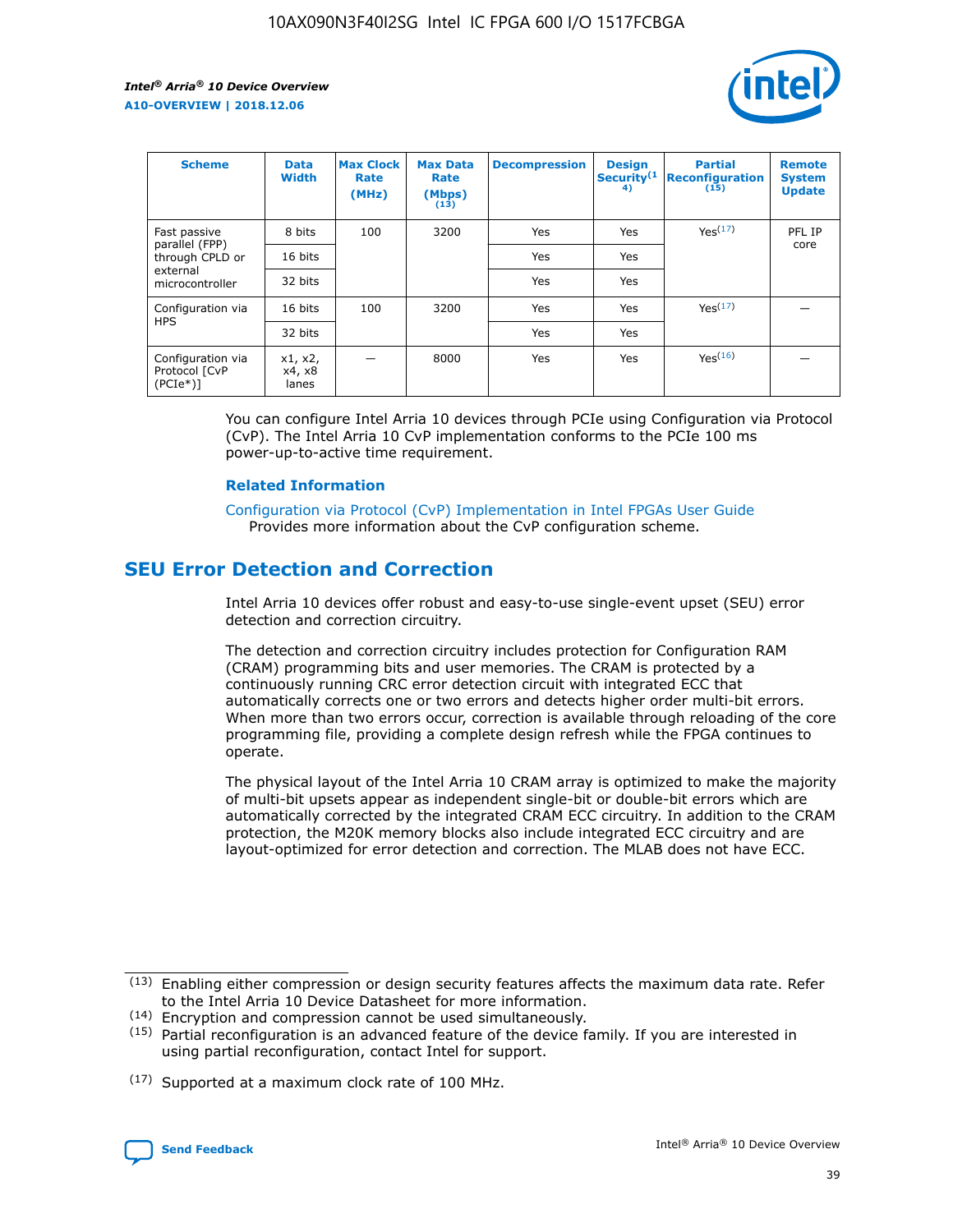

# **Power Management**

Intel Arria 10 devices leverage the advanced 20 nm process technology, a low 0.9 V core power supply, an enhanced core architecture, and several optional power reduction techniques to reduce total power consumption by as much as 40% compared to Arria V devices and as much as 60% compared to Stratix V devices.

The optional power reduction techniques in Intel Arria 10 devices include:

- **SmartVID**—a code is programmed into each device during manufacturing that allows a smart regulator to operate the device at lower core  $V_{CC}$  while maintaining performance
- **Programmable Power Technology**—non-critical timing paths are identified by the Intel Quartus Prime software and the logic in these paths is biased for low power instead of high performance
- **Low Static Power Options**—devices are available with either standard static power or low static power while maintaining performance

Furthermore, Intel Arria 10 devices feature Intel's industry-leading low power transceivers and include a number of hard IP blocks that not only reduce logic resources but also deliver substantial power savings compared to soft implementations. In general, hard IP blocks consume up to 90% less power than the equivalent soft logic implementations.

# **Incremental Compilation**

The Intel Quartus Prime software incremental compilation feature reduces compilation time and helps preserve performance to ease timing closure. The incremental compilation feature enables the partial reconfiguration flow for Intel Arria 10 devices.

Incremental compilation supports top-down, bottom-up, and team-based design flows. This feature facilitates modular, hierarchical, and team-based design flows where different designers compile their respective design sections in parallel. Furthermore, different designers or IP providers can develop and optimize different blocks of the design independently. These blocks can then be imported into the top level project.

# **Document Revision History for Intel Arria 10 Device Overview**

| <b>Document</b><br><b>Version</b> | <b>Changes</b>                                                                                                                                                                                                                                                              |
|-----------------------------------|-----------------------------------------------------------------------------------------------------------------------------------------------------------------------------------------------------------------------------------------------------------------------------|
| 2018.12.06                        | Added links to Intel Arria 10 device errata documents.<br>Removed automotive temperature option from the Intel Arria 10 GX devices.<br>Removed -3 fabric speed grade from the Intel Arria 10 GT devices.<br>Updated power options for the Intel Arria 10 GX and GT devices. |
| 2018.04.09                        | Updated the lowest $V_{CC}$ from 0.83 V to 0.82 V in the topic listing a summary of the device features.                                                                                                                                                                    |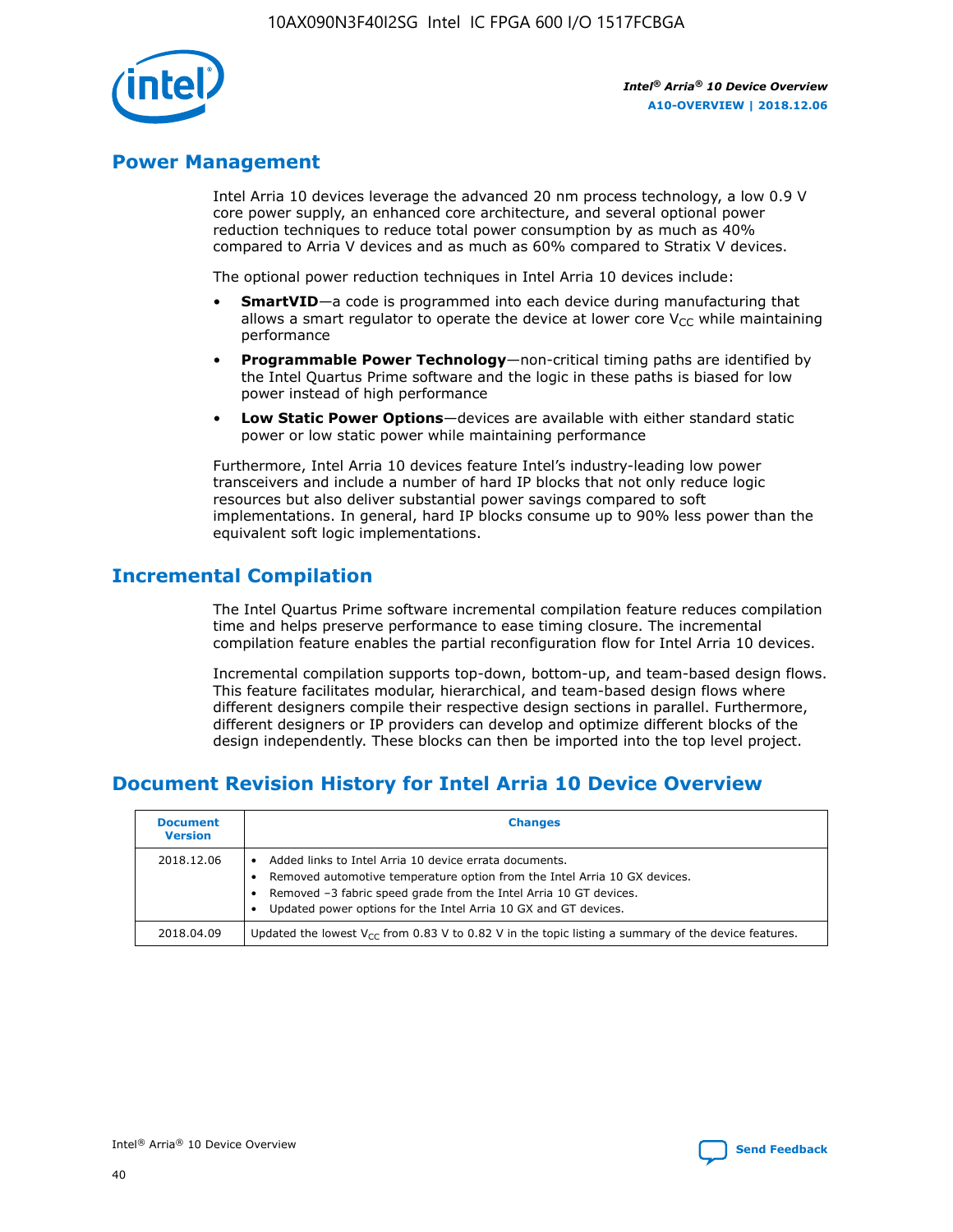*Intel® Arria® 10 Device Overview* **A10-OVERVIEW | 2018.12.06**



| <b>Date</b>    | <b>Version</b> | <b>Changes</b>                                                                                                                                                                                                                                                                                                                                                                                                                                                                                                                                                                                                                                                                                                                                                                                                                                                                                                                                                            |
|----------------|----------------|---------------------------------------------------------------------------------------------------------------------------------------------------------------------------------------------------------------------------------------------------------------------------------------------------------------------------------------------------------------------------------------------------------------------------------------------------------------------------------------------------------------------------------------------------------------------------------------------------------------------------------------------------------------------------------------------------------------------------------------------------------------------------------------------------------------------------------------------------------------------------------------------------------------------------------------------------------------------------|
| January 2018   | 2018.01.17     | Updated the maximum data rate for HPS (Intel Arria 10 SX devices<br>external memory interface DDR3 controller from 2,166 Mbps to 2,133<br>Mbps.<br>Updated maximum frequency supported for half rate QDRII and QDRII<br>+ SRAM to 633 MHz in Memory Standards Supported by the Soft<br>Memory Controller table.<br>Updated transceiver backplane capability to 12.5 Gbps.<br>$\bullet$<br>Removed transceiver speed grade 5 in Sample Ordering Core and<br>Available Options for Intel Arria 10 GX Devices figure.<br>Removed package code 40, low static power, SmartVID, industrial, and<br>military operating temperature support from Sample Ordering Core and<br>Available Options for Intel Arria 10 GT Devices figure.<br>Updated short reach transceiver rate for Intel Arria 10 GT devices to<br>25.8 Gbps.<br>Removed On-Die Instrumentation - EyeQ and Jitter Margin Tool<br>support from PMA Features of the Transceivers in Intel Arria 10 Devices<br>table. |
| September 2017 | 2017.09.20     | Updated the maximum speed of the DDR4 external memory interface from<br>1,333 MHz/2,666 Mbps to 1,200 MHz/2,400 Mbps.                                                                                                                                                                                                                                                                                                                                                                                                                                                                                                                                                                                                                                                                                                                                                                                                                                                     |
| July 2017      | 2017.07.13     | Corrected the automotive temperature range in the figure showing the<br>available options for the Intel Arria 10 GX devices from "-40°C to 100°C"<br>to "-40°C to 125°C".                                                                                                                                                                                                                                                                                                                                                                                                                                                                                                                                                                                                                                                                                                                                                                                                 |
| July 2017      | 2017.07.06     | Added automotive temperature option to Intel Arria 10 GX device family.                                                                                                                                                                                                                                                                                                                                                                                                                                                                                                                                                                                                                                                                                                                                                                                                                                                                                                   |
| May 2017       | 2017.05.08     | Corrected protocol names with "1588" to "IEEE 1588v2".<br>$\bullet$<br>Updated the vertical migration table to remove vertical migration<br>$\bullet$<br>between Intel Arria 10 GX and Intel Arria 10 SX device variants.<br>Removed all "Preliminary" marks.<br>$\bullet$                                                                                                                                                                                                                                                                                                                                                                                                                                                                                                                                                                                                                                                                                                |
| March 2017     | 2017.03.15     | Removed the topic about migration from Intel Arria 10 to Intel Stratix<br>10 devices.<br>Rebranded as Intel.<br>$\bullet$                                                                                                                                                                                                                                                                                                                                                                                                                                                                                                                                                                                                                                                                                                                                                                                                                                                 |
| October 2016   | 2016.10.31     | Removed package F36 from Intel Arria 10 GX devices.<br>Updated Intel Arria 10 GT sample ordering code and maximum GX<br>$\bullet$<br>transceiver count. Intel Arria 10 GT devices are available only in the<br>SF45 package option with a maximum of 72 transceivers.                                                                                                                                                                                                                                                                                                                                                                                                                                                                                                                                                                                                                                                                                                     |
| May 2016       | 2016.05.02     | Updated the FPGA Configuration and HPS Booting topic.<br>$\bullet$<br>Remove V <sub>CC</sub> PowerManager from the Summary of Features, Power<br>Management and Arria 10 Device Variants and packages topics. This<br>feature is no longer supported in Arria 10 devices.<br>Removed LPDDR3 from the Memory Standards Supported by the HPS<br>Hard Memory Controller table in the Memory Standards Supported by<br>Intel Arria 10 Devices topic. This standard is only supported by the<br>FPGA.<br>Removed transceiver speed grade 5 from the Device Variants and<br>Packages topic for Arria 10 GX and SX devices.                                                                                                                                                                                                                                                                                                                                                      |
| February 2016  | 2016.02.11     | Changed the maximum Arria 10 GT datarate to 25.8 Gbps and the<br>minimum datarate to 1 Gbps globally.<br>Revised the state for Core clock networks in the Summary of Features<br>$\bullet$<br>topic.<br>Changed the transceiver parameters in the "Summary of Features for<br>$\bullet$<br>Arria 10 Devices" table.<br>• Changed the transceiver parameters in the "Maximum Resource Counts<br>for Arria 10 GT Devices" table.<br>Changed the package availability for GT devices in the "Package Plan<br>for Arria 10 GT Devices" table.<br>Changed the package configurations for GT devices in the "Migration"<br>Capability Across Arria 10 Product Lines" figure.<br>continued                                                                                                                                                                                                                                                                                       |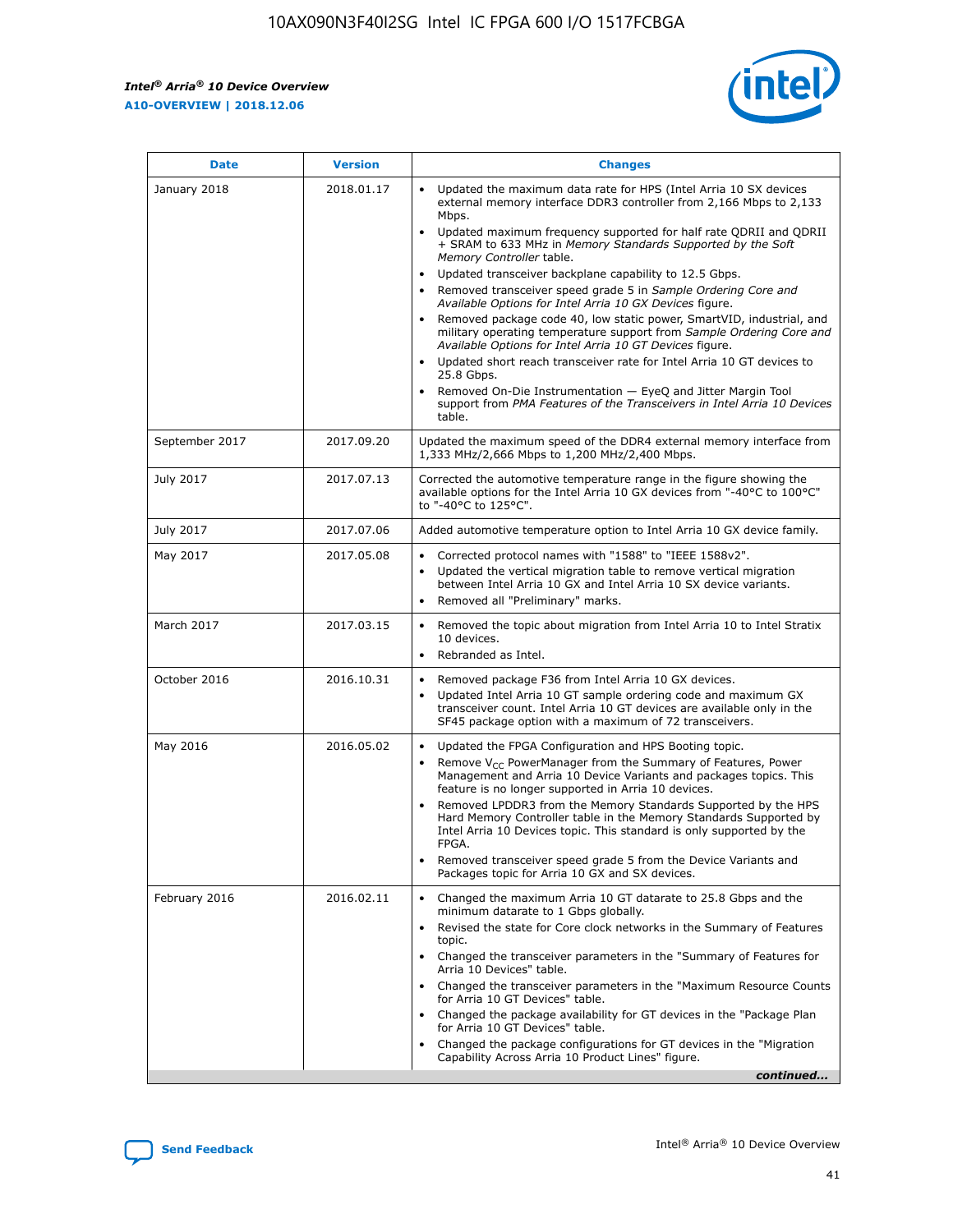

| <b>Date</b>   | <b>Version</b> | <b>Changes</b>                                                                                                                                                               |
|---------------|----------------|------------------------------------------------------------------------------------------------------------------------------------------------------------------------------|
|               |                | • Changed transceiver parameters in the "Low Power Serial Transceivers"<br>section.                                                                                          |
|               |                | • Changed the transceiver descriptions in the "Device Variants for the<br>Arria 10 Device Family" table.                                                                     |
|               |                | Changed the "Sample Ordering Code and Available Options for Arria 10<br>$\bullet$<br>GT Devices" figure.                                                                     |
|               |                | Changed the datarates for GT devices in the "PMA Features" section.                                                                                                          |
|               |                | Changed the datarates for GT devices in the "PCS Features" section.<br>$\bullet$                                                                                             |
| December 2015 | 2015.12.14     | Updated the number of M20K memory blocks for Arria 10 GX 660 from<br>2133 to 2131 and corrected the total RAM bit from 48,448 Kb to<br>48,408 Kb.                            |
|               |                | Corrected the number of DSP blocks for Arria 10 GX 660 from 1688 to<br>1687 in the table listing floating-point arithmetic resources.                                        |
| November 2015 | 2015.11.02     | Updated the maximum resources for Arria 10 GX 220, GX 320, GX 480,<br>$\bullet$<br>GX 660, SX 220, SX 320, SX 480, and SX 660.                                               |
|               |                | • Updated resource count for Arria 10 GX 320, GX 480, GX 660, SX 320,<br>SX 480, a SX 660 devices in Number of Multipliers in Intel Arria 10<br><b>Devices</b> table.        |
|               |                | Updated the available options for Arria 10 GX, GT, and SX.                                                                                                                   |
|               |                | Changed instances of Quartus II to Quartus Prime.<br>$\bullet$                                                                                                               |
| June 2015     | 2015.06.15     | Corrected label for Intel Arria 10 GT product lines in the vertical migration<br>figure.                                                                                     |
| May 2015      | 2015.05.15     | Corrected the DDR3 half rate and quarter rate maximum frequencies in the<br>table that lists the memory standards supported by the Intel Arria 10 hard<br>memory controller. |
| May 2015      | 2015.05.04     | • Added support for 13.5G JESD204b in the Summary of Features table.                                                                                                         |
|               |                | • Added a link to Arria 10 GT Channel Usage in the Arria 10 GT Package<br>Plan topic.                                                                                        |
|               |                | • Added a note to the table, Maximum Resource Counts for Arria 10 GT<br>devices.                                                                                             |
|               |                | • Updated the power requirements of the transceivers in the Low Power<br>Serial Transceivers topic.                                                                          |
| January 2015  | 2015.01.23     | • Added floating point arithmetic features in the Summary of Features<br>table.                                                                                              |
|               |                | • Updated the total embedded memory from 38.38 megabits (Mb) to<br>65.6 Mb.                                                                                                  |
|               |                | • Updated the table that lists the memory standards supported by Intel<br>Arria 10 devices.                                                                                  |
|               |                | Removed support for DDR3U, LPDDR3 SDRAM, RLDRAM 2, and DDR2.                                                                                                                 |
|               |                | Moved RLDRAM 3 support from hard memory controller to soft memory<br>controller. RLDRAM 3 support uses hard PHY with soft memory<br>controller.                              |
|               |                | Added soft memory controller support for QDR IV.<br>٠                                                                                                                        |
|               |                | Updated the maximum resource count table to include the number of<br>hard memory controllers available in each device variant.                                               |
|               |                | Updated the transceiver PCS data rate from 12.5 Gbps to 12 Gbps.<br>$\bullet$                                                                                                |
|               |                | Updated the max clock rate of PS, FPP x8, FPP x16, and Configuration<br>via HPS from 125 MHz to 100 MHz.                                                                     |
|               |                | Added a feature for fractional synthesis PLLs: PLL cascading.                                                                                                                |
|               |                | Updated the HPS programmable general-purpose I/Os from 54 to 62.<br>$\bullet$                                                                                                |
|               |                | continued                                                                                                                                                                    |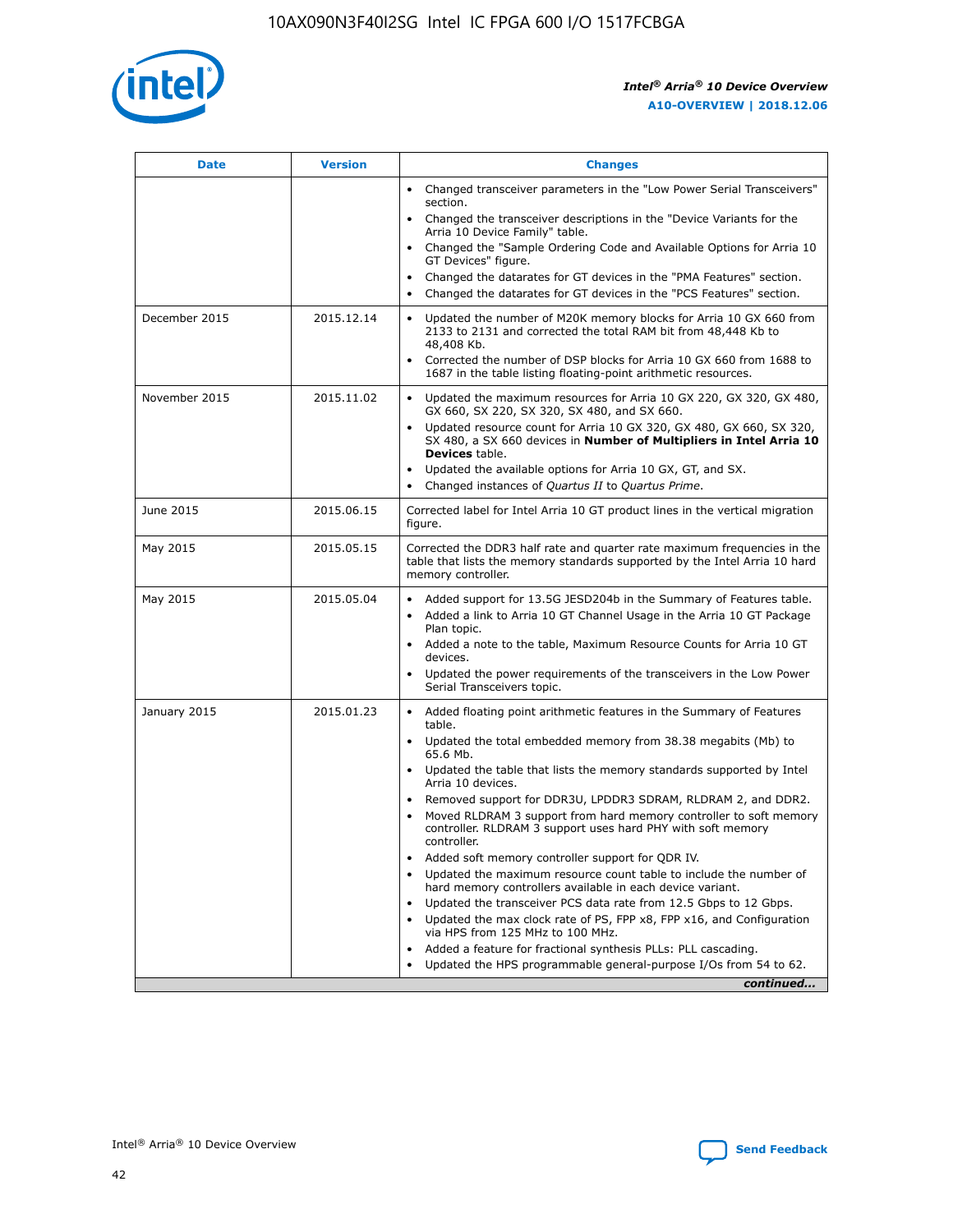r



| <b>Date</b>    | <b>Version</b> | <b>Changes</b>                                                                                                                                                                                                                                                                                                                                                                                                                                                                                                                                      |
|----------------|----------------|-----------------------------------------------------------------------------------------------------------------------------------------------------------------------------------------------------------------------------------------------------------------------------------------------------------------------------------------------------------------------------------------------------------------------------------------------------------------------------------------------------------------------------------------------------|
| September 2014 | 2014.09.30     | Corrected the 3 V I/O and LVDS I/O counts for F35 and F36 packages<br>$\bullet$<br>of Arria 10 GX.<br>Corrected the 3 V I/O, LVDS I/O, and transceiver counts for the NF40<br>$\bullet$<br>package of the Arria GX 570 and 660.<br>Removed 3 V I/O, LVDS I/O, and transceiver counts for the NF40<br>package of the Arria GX 900 and 1150. The NF40 package is not<br>available for Arria 10 GX 900 and 1150.                                                                                                                                       |
| August 2014    | 2014.08.18     | Updated Memory (Kb) M20K maximum resources for Arria 10 GX 660<br>devices from 42,660 to 42,620.<br>Added GPIO columns consisting of LVDS I/O Bank and 3V I/O Bank in<br>$\bullet$<br>the Package Plan table.<br>Added how to use memory interface clock frequency higher than 533<br>$\bullet$<br>MHz in the I/O vertical migration.<br>Added information to clarify that RLDRAM3 support uses hard PHY with<br>$\bullet$<br>soft memory controller.<br>Added variable precision DSP blocks support for floating-point<br>$\bullet$<br>arithmetic. |
| June 2014      | 2014.06.19     | Updated number of dedicated I/Os in the HPS block to 17.                                                                                                                                                                                                                                                                                                                                                                                                                                                                                            |
| February 2014  | 2014.02.21     | Updated transceiver speed grade options for GT devices in Figure 2.                                                                                                                                                                                                                                                                                                                                                                                                                                                                                 |
| February 2014  | 2014.02.06     | Updated data rate for Arria 10 GT devices from 28.1 Gbps to 28.3 Gbps.                                                                                                                                                                                                                                                                                                                                                                                                                                                                              |
| December 2013  | 2013.12.10     | Updated the HPS memory standards support from LPDDR2 to LPDDR3.<br>Updated HPS block diagram to include dedicated HPS I/O and FPGA<br>$\bullet$<br>Configuration blocks as well as repositioned SD/SDIO/MMC, DMA, SPI<br>and NAND Flash with ECC blocks.                                                                                                                                                                                                                                                                                            |
| December 2013  | 2013.12.02     | Initial release.                                                                                                                                                                                                                                                                                                                                                                                                                                                                                                                                    |